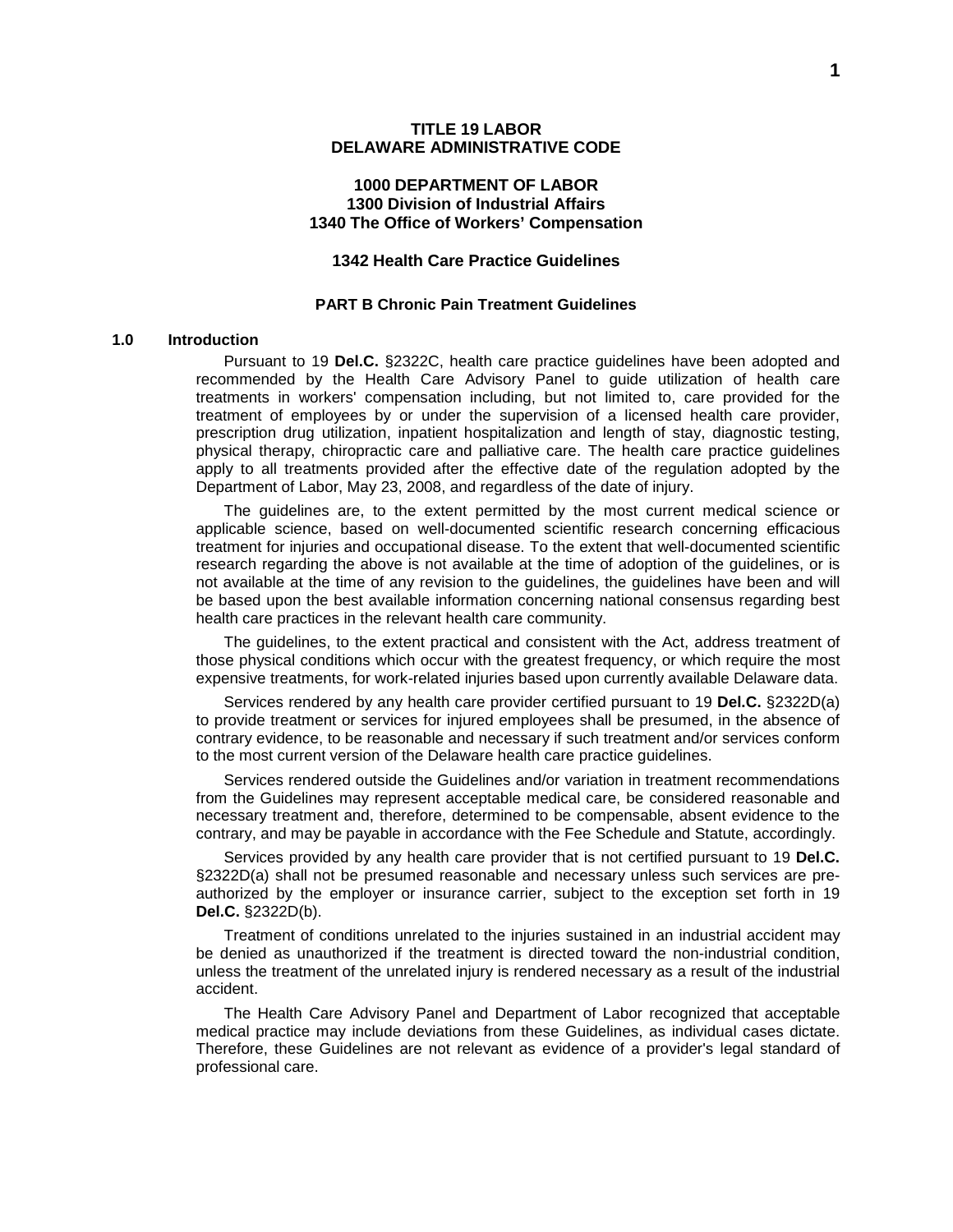### **2**

In accordance with the requirements of the Act, the development of the health care guidelines has been directed by a predominantly medical or other health professional panel, with recommendations then made to the Health Care Advisory Panel.

### **2.0 General Guideline Principles**

The principles summarized in this section are key to the intended implementation of all Office of Workers' Compensation guidelines and critical to the reader's application of the guidelines in this document.

- 2.1 **TREATMENT PARAMETER DURATION** Time frames for specific interventions commence once treatments have been initiated, not on the date of injury. Obviously, duration will be impacted by patient compliance, as well as availability of services. Clinical judgment may substantiate the need to accelerate or decelerate the time frames discussed in this document.
- 2.2 **ACTIVE INTERVENTIONS** emphasizing patient responsibility, such as therapeutic exercise and/or functional treatment, are generally emphasized over passive modalities, especially as treatment progresses. Generally, passive interventions are viewed as a means to facilitate progress in an active rehabilitation program with concomitant attainment of objective functional gains.
- 2.3 **ACTIVE THERAPEUTIC EXERCISE PROGRAM** Exercise program goals should incorporate patient strength, endurance, flexibility, coordination, and education. This includes functional application in vocational or community settings.
- 2.4 **POSITIVE PATIENT RESPONSE** Positive results are defined primarily as functional gains that can be objectively measured. Objective functional gains include, but are not limited to, positional tolerances, range of motion (ROM), strength, endurance activities of daily living cognition, psychological behavior, and efficiency/velocity measures that can be quantified. Subjective reports of pain and function should be considered and given relative weight when the pain has anatomic and physiologic correlation.
- 2.5 **RE-EVALUATION OF TREATMENT EVERY 3 TO 4 WEEKS** With respect to Therapy (Active or Passive), if a given treatment or modality is not producing positive results within 3 to 4 weeks, the treatment should be either modified or discontinued. Reconsideration of diagnosis should also occur in the event of poor response to a seemingly rational intervention.
- 2.6 **SURGICAL INTERVENTIONS** Surgery should be contemplated within the context of expected functional outcome and not purely for the purpose of pain relief. The concept of "cure" with respect to surgical treatment by itself is generally a misnomer. All operative interventions must be based upon positive correlation of clinical findings, clinical course, and diagnostic tests. A comprehensive assimilation of these factors must lead to a specific diagnosis with identification of pathologic conditions.
- 2.7 **RETURN-TO-WORK** is therapeutic, assuming the work is not likely to aggravate the basic problem or increase long-term pain. The practitioner must provide specific written physical limitations and the patient should never be released to "sedentary" or "light duty." The following physical limitations should be considered and modified as recommended: lifting, pushing, pulling, crouching, walking, using stairs, overhead work, bending at the waist, awkward and/or sustained postures, tolerance for sitting or standing, hot and cold environments, data entry and other repetitive motion tasks, sustained grip, tool usage and vibration factors. Even if there is residual chronic pain, return-to-work is not necessarily contraindicated.

The practitioner should understand all of the physical demands of the patient's job position before returning the patient to full duty and should request clarification of the patient's job duties.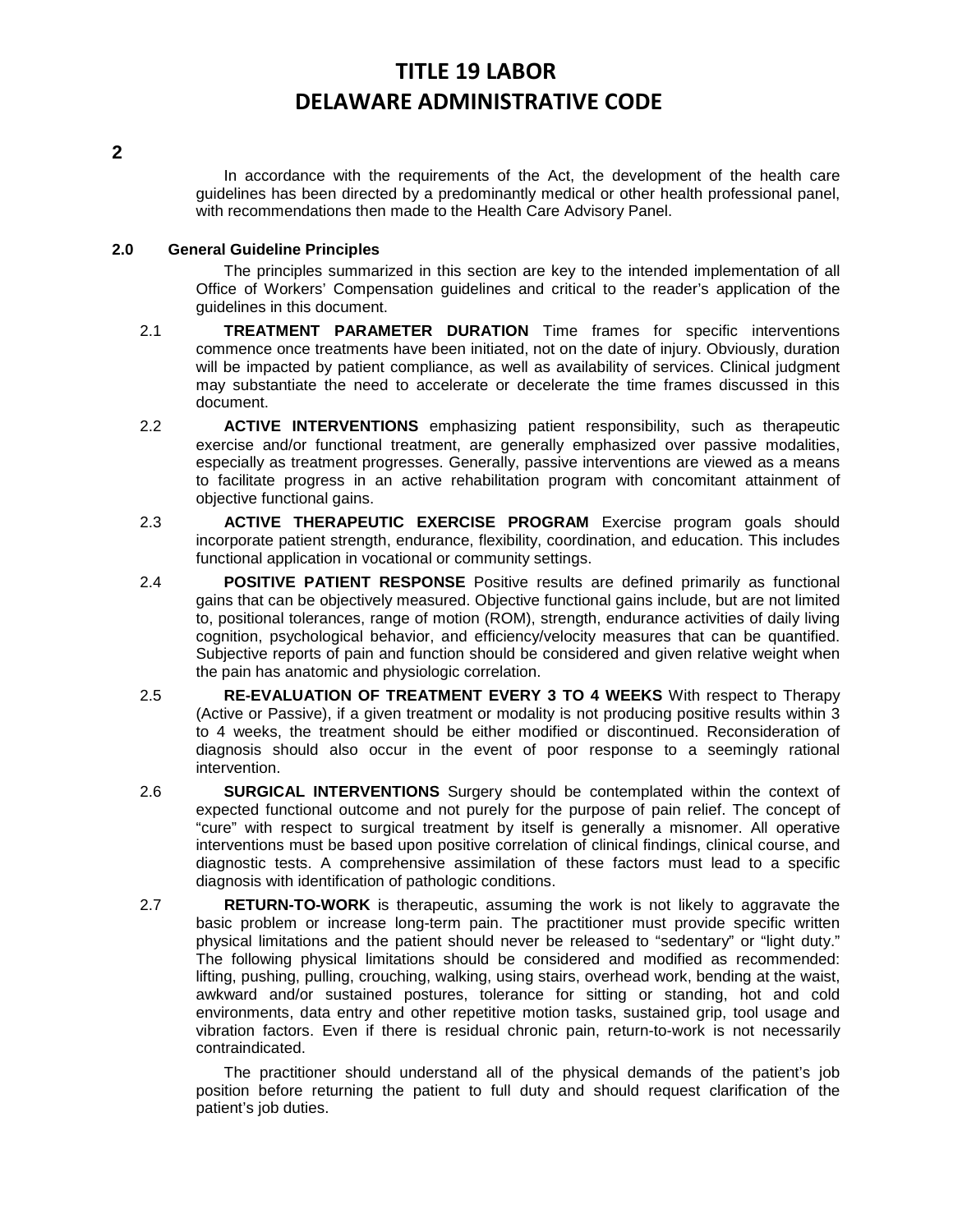- 2.8 **DELAYED RECOVERY** Strongly consider a psychological evaluation, if not previously provided, as well as initiating interdisciplinary rehabilitation treatment and vocational goal setting, for those patients who are failing to make expected progress 6 to 12 weeks after an injury. The Office of Workers' Compensation recognizes that 3 to 10% of all industrially injured patients will not recover within the time lines outlined in this document despite optimal care. Such individuals may require treatments beyond the limits discussed within this document, but such treatment will require clear documentation by the authorized treating practitioner focusing on objective functional gains afforded by further treatment and impact upon prognosis.
- 2.9 **GUIDELINE RECOMMENDATIONS AND INCLUSION OF MEDICAL EVIDENCE**  recommendations are based on available evidence and/or consensus recommendations of the standard of care within Delaware. Those procedures considered inappropriate, unreasonable, or unnecessary are designated in the guideline as being "not recommended."
- 2.10 **TREATMENT OF PRE-EXISTING CONDITIONS** that preexisted the work injury/disease will need to be managed under two circumstances: (a) A pre-existing condition exacerbated by a work injury/disease should be treated until the patient has returned to their prior level of functioning; and (b) A pre-existing condition not directly caused by a work injury/disease but which may prevent recovery from that injury should be treated until its negative impact has been controlled. The focus of treatment should remain on the work injury/disease.

#### **3.0 Introduction to Chronic Pain**

The International Association for the Study of Pain (IASP) defines pain as "an unpleasant sensory and emotional experience with actual or potential tissue damage." Pain is a complex experience embracing physical, mental, social, and behavioral processes that often compromises the quality of life of many individuals. Pain is an unpleasant subjective perception usually in the context of tissue damage. Pain is subjective and cannot be measured or indicated objectively. Pain evokes negative emotional reactions such as fear, anxiety, anger, and depression. People usually regard pain as an indicator of physical harm, despite the fact that pain can exist without tissue damage and tissue damage can exist without pain. Many people report pain in the absence of tissue damage or any likely pathophysiologic cause. There is no way to distinguish their experience from that due to actual tissue damage. If they regard their experience as pain and they report it the same way as pain caused by tissue damage, it should be accepted as pain. Pain can generally be classified as:

Nociceptive which includes pain from visceral origins or damage to other tissues. Myofascial pain is a nociceptive type of pain characterized by myofascial trigger points limited to a specific muscle or muscles. Neuropathic including that originating from brain, peripheral nerves or both; and Psychogenic that originates in mood, characterological, social, or psychophysiological processes.

Recent advances in the neurosciences reveal additional mechanisms involved in chronic pain. In the past, pain was seen as a sensation arising from the stimulation of pain receptors by damaged tissue, initiating a sequence of nerve signals ending in the brain and there recognized as pain. A consequence of this model was that ongoing pain following resolution of tissue damage was seen as less physiological and more psychological than acute pain with identifiable tissue injury. Current research indicates that chronic pain involves additional mechanisms that cause: 1) neural remodeling at the level of the spinal cord and higher levels of the central nervous system; 2) changes in membrane responsiveness and connectivity leading to activation of larger pain pathways; and 3) recruitment of distinct neurotransmitters. Changes in gene function and expression may occur, with lasting functional consequences. These physiologic functional changes cause chronic pain to be experienced in body regions beyond the original injury and to be exacerbated by little or no stimulation. The chronic pain experience clearly represents both psychologic and complex physiologic mechanisms, many of which are just beginning to be understood. Chronic Pain is defined as "pain that persists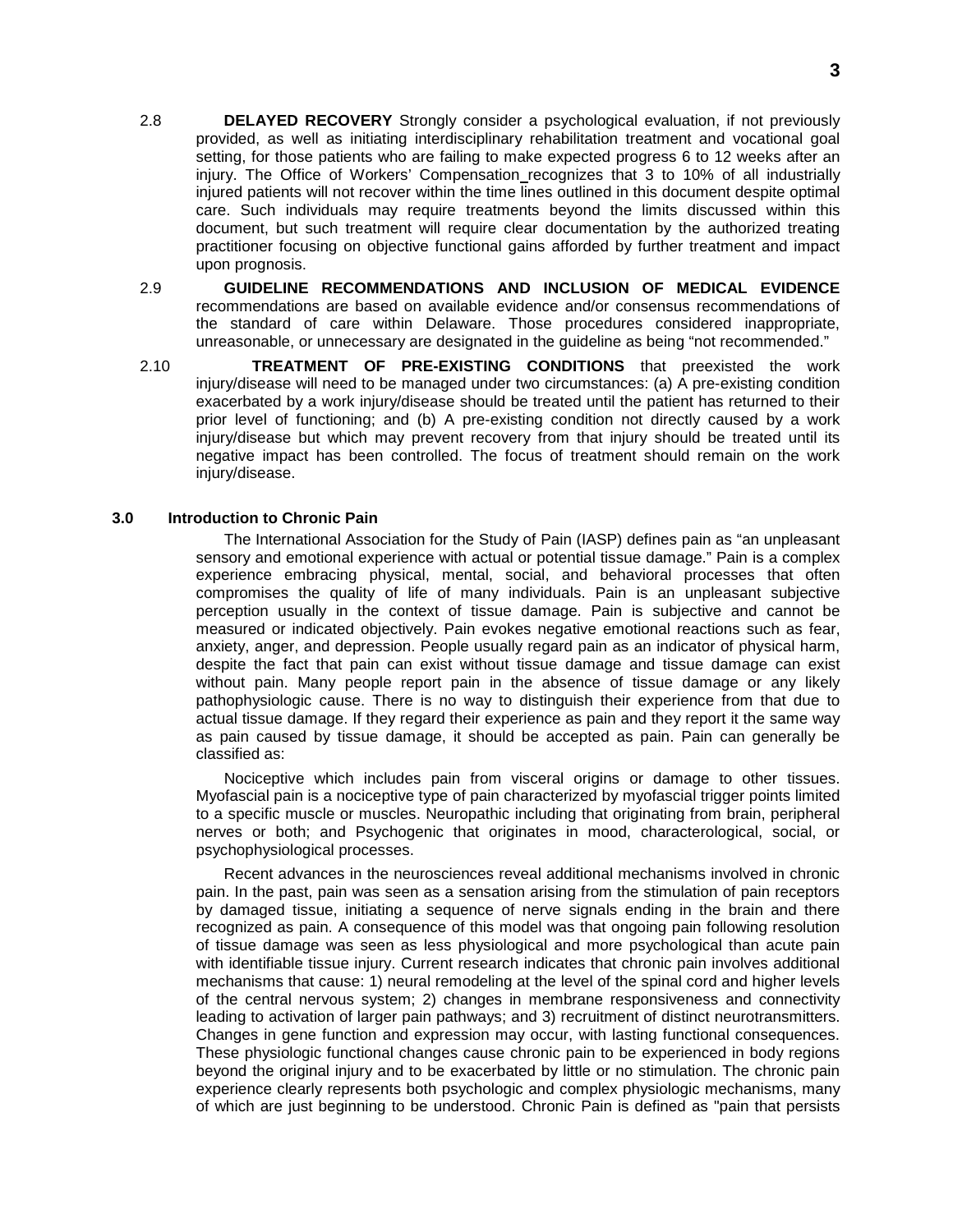for at least 30 days beyond the usual course of an acute disease or a reasonable time for an injury to heal or that is associated with a chronic pathological process that causes continuous pain (e.g., reflex sympathetic dystrophy)." The very definition of chronic pain describes a delay or outright failure to relieve pain associated with some specific illness or accident. Delayed recovery should prompt a clinical review of the case and a psychological evaluation by the health care provider. Referral to a recognized pain specialist for further evaluation is recommended. Consideration may be given to new diagnostic testing or a change in treatment plan.

Chronic pain is a phenomenon not specifically relegated to anatomical or physiologic parameters. The prevailing biomedical model (which focuses on identified disease pathology as the sole cause of pain) cannot capture all of the important variables in pain behavior. While diagnostic labels may pinpoint contributory physical and/or psychological factors and lead to specific treatment interventions that are helpful, a large number of patients defy precise taxonomic classification. Furthermore, such diagnostic labeling often overlooks important social contributions to the chronic pain experience. Failure to address these operational parameters of the chronic pain experience may lead to incomplete or faulty treatment plans. The term "pain disorder" is perhaps the most useful term in the medical literature today, in that it captures the multi-factorial nature of the chronic pain experience.

It is recognized that some health care practitioners, by virtue of their experience, additional training, and/or accreditation by pain specialty organizations, have much greater expertise in the area of chronic pain evaluation and treatment than others. Referrals for the treatment of chronic pain should be to such recognized specialists. Chronic pain treatment plans should be monitored and coordinated by pain medicine physicians with such specialty training, in conjunction with other health care specialists.

Most acute and some chronic pain problems are adequately addressed in other Office of Workers' Compensation treatment guidelines, and are generally beyond the scope of these guidelines. However, because chronic pain is more often than not multi-factorial, involving more than one pathophysiologic or mental disorder, some overlap with other guidelines is inevitable. These guidelines are meant to apply to any patient who fits the operational definition of chronic pain discussed at the beginning of this section.

#### **4.0 Definitions**

**Aftersensation** Refers to the abnormal persistence of a sensory perception, provoked by a stimulus even though the stimulus has ceased.

**Allodynia** Pain due to a non-noxious stimulus that does not normally provoke pain.

**Dynamic Mechanical Allodynia** – Obtained by moving the stimulus such as a brush or cotton tip

across the abnormal hypersensitive area.

**Mechanical Allodynia** – Refers to the abnormal perception of pain from usually nonpainful

mechanical stimulation.

**Static Mechanical Allodynia** – Refers to pain obtained by applying a single stimulus such as light

pressure to a defined area.

**Thermal Allodynia** – Refers to the abnormal sensation of pain from usually nonpainful thermal

stimulation such as cold or warmth.

**Analgesia** Absence of pain in response to stimulation that would normally be painful.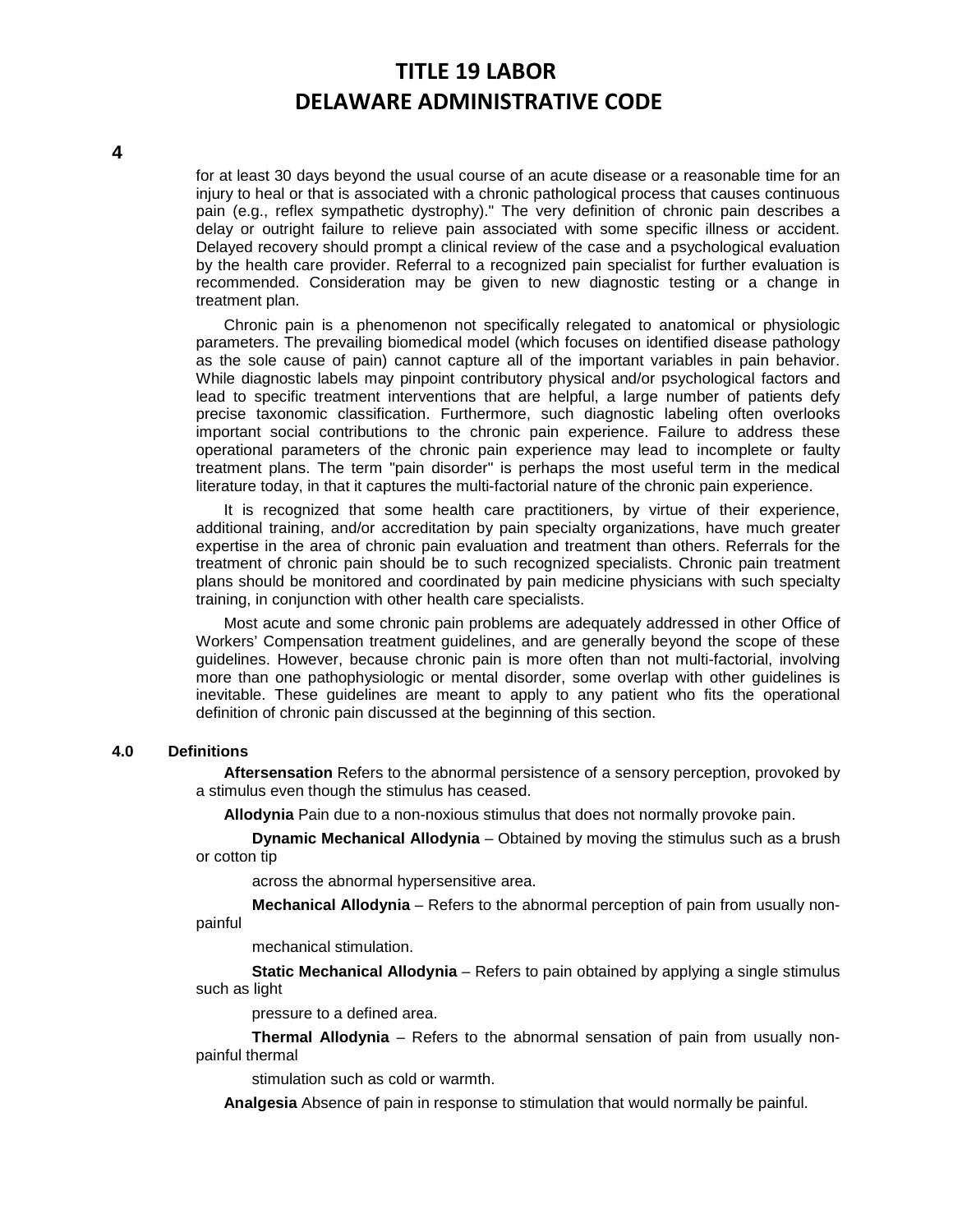**Biopsychosocial** A term that reflects the multiple facets of any clinical situation; namely, the biological, psychological, and social situation of the patient.

**Central Pain** Pain initiated or caused by a primary lesion or dysfunction in the central nervous system.

**Central Sensitization** The experience of pain evoked by the excitation of nonnociceptive neurons or of nerve fibers that normally relay non-painful sensations to the spinal cord. This results when non-nociceptive afferent neurons act on a sensitized central nervous system (CNS).

**Dysesthesia** An abnormal sensation described by the patient as unpleasant. As with paresthesia, dysesthesia may be spontaneous or evoked by maneuvers on physical examination.

**Hyperalgesia** Refers to an exaggerated pain response from a usually painful stimulation.

**Hyperesthesia (Positive Sensory Phenomena)** Includes allodynia, hyperalgesia, and hyperpathia. Elicited by light touch, pin prick, cold, warm, vibration, joint position sensation or two-point discrimination, which is perceived as increased or more.

**Hyperpathia** Refers to an abnormally painful and exaggerated reaction to stimulus, especially to a repetitive stimulus.

**Hypoalgesia** Diminished pain perception in response to a normally painful stimulus.

**Hypoesthesia (Negative Sensory Phenomena)** Refers to a stimulus such as light touch, pin prick, cold, point position sensation, two-point discrimination, or sensory neglect which is perceived as decreased.

**Malingering** Intentional feigning of illness or disability in order to escape work or gain compensation.

**Myofascial Pain** A regional pain characterized by tender points in taut bands of muscle that produce pain in a characteristic reference zone.

**Myofascial Trigger Point** A physical sign in a muscle which includes a) exquisite tenderness in a taut muscle band; and b) referred pain elicited by mechanical stimulation of the trigger point. The following findings may be associated with myofascial trigger points: 1) Local twitch or contraction of the taut band when the trigger point is mechanically stimulated; 2) Reproduction of the patient's spontaneous pain pattern when the trigger point is mechanically stimulated; 3) Weakness without muscle atrophy; 4) Restricted range of motion of the affected muscle; and 5) Autonomic dysfunction associated with the trigger point such as changes in skin or limb temperature.

**Neuralgia** Pain in the distribution of a nerve or nerves.

**Neuritis** Inflammation of a nerve or nerves.

**Neurogenic Pain** Pain initiated or caused by a primary lesion, dysfunction, or transitory perturbation in the peripheral or central nervous system.

**Neuropathic Pain** Pain due to an injured or dysfunctional central or peripheral nervous system.

**Neuropathy** A disturbance of function or pathological change in a nerve: in one nerve, mononeuropathy; in several nerves, mononeuropathy multiplex; if diffuse and bilateral, polyneuropathy.

**Nociceptor** A receptor preferentially sensitive to a noxious stimulus or to a stimulus which would become noxious if prolonged.

**Pain Behavior** The non-verbal actions (such as grimacing, groaning, limping, using visible pain relieving or support devices and requisition of pain medications, among others) that are outward manifestations of pain, and through which a person may communicate that pain is being experienced.

**Pain Threshold** The smallest stimulus perceived by a subject as painful.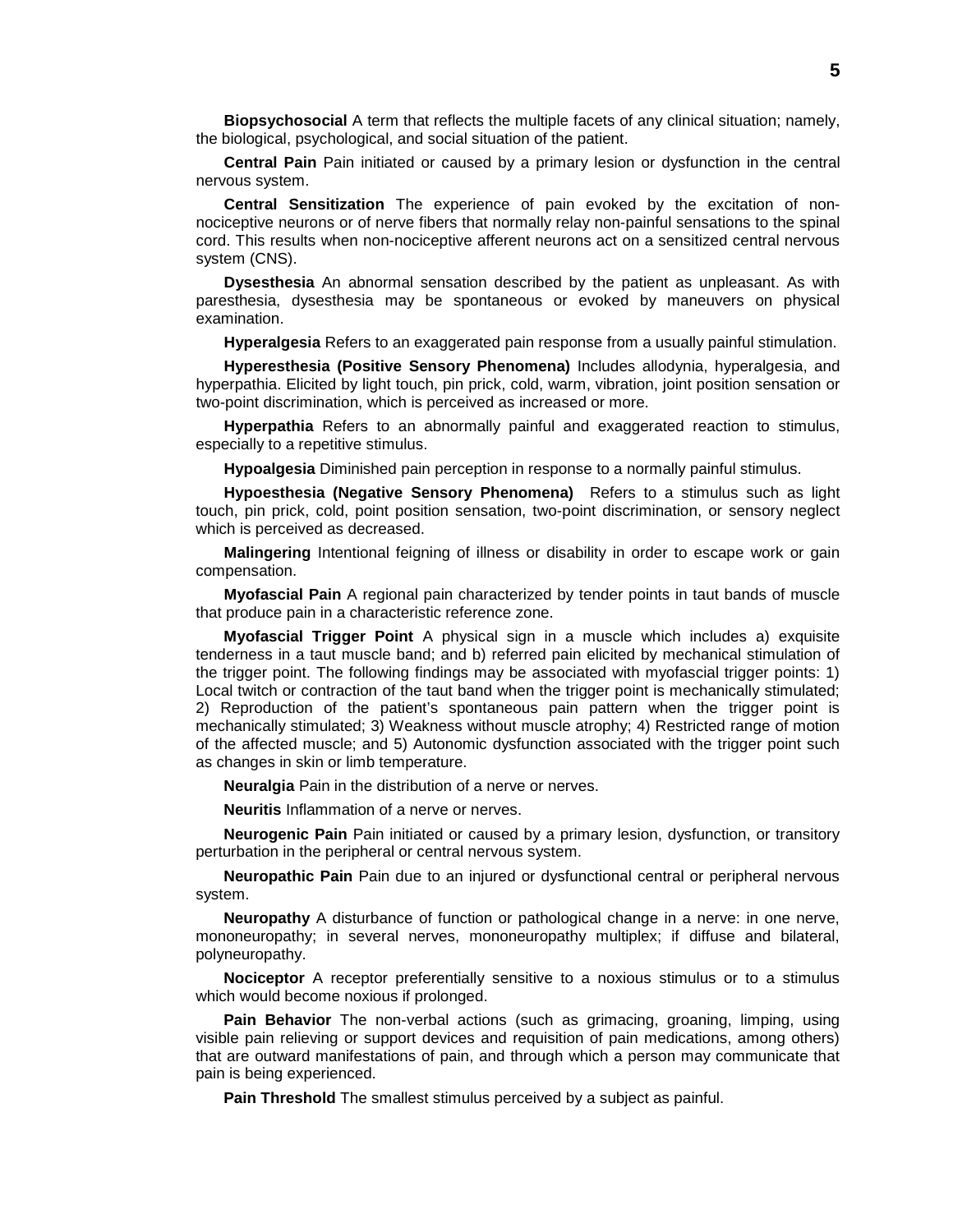**Paresthesia** An abnormal sensation that is not described as pain. It can be either a spontaneous sensation (such as pins and needles) or a sensation evoked from non-painful or painful stimulation, such as light touch, thermal, or pinprick stimulus on physical examination.

**Peripheral Neurogenic Pain** Pain initiated or caused by a primary lesion or dysfunction or transitory perturbation in the peripheral nervous system.

**Peripheral Neuropathic Pain** Pain initiated or caused by a primary lesion or dysfunction in the peripheral nervous system.

**Summation** Refers to abnormally painful sensation to a repeated stimulus although the actual stimulus remains constant. The patient describes the pain as growing and growing as the same intensity stimulus continues.

**Sympathetically Maintained Pain (SMP)** A pain that is maintained by sympathetic efferent innervations or by circulating catecholamines.

**Tender Points** Tenderness on palpation at a tendon insertion, muscle belly or over bone. Palpation should be done with the thumb or forefinger, applying pressure approximately equal to a force of 4 kilograms (blanching of the entire nail bed).

### **5.0 Initial Evaluation and Diagnostic Procedures**

The Department recommends the following diagnostic procedures be considered, at least initially, the responsibility of the workers' compensation carrier to ensure that an accurate diagnosis and treatment plan can be established. Standard procedures that should be utilized when initially diagnosing a work-related chronic pain complaint are listed below.

### 5.1 **HISTORY AND PHYSICAL EXAMINATION (HX & PE)**

- 5.1.1 Medical History: As in other fields of medicine, a thorough patient history is an important part of the evaluation of chronic pain. In taking such a history, factors influencing a patient's current status can be made clear and taken into account when planning diagnostic evaluation and treatment. One efficient manner in which to obtain historical information is by using a questionnaire. The questionnaire may be sent to the patient prior to the initial visit or administered at the time of the office visit.
- 5.1.2 Pain History: Characterization of the patient's pain and of the patient's response to pain is one of the key elements in treatment.
- 5.1.3 Medical Management History
- 5.1.4 Substance Use/Abuse
- 5.1.5 Other Factors Affecting Treatment Outcome
- 5.1.6 Physical Examination
- 5.2 **DIAGNOSTIC STUDIES** Imaging of the spine and/or extremities is a generally accepted, well-established, and widely used diagnostic procedure when specific indications, based on history and physical examination, are present.
	- 5.2.1 Radiographic Imaging, MRI, CT, bone scan, radiography, and other special imaging studies may provide useful information for many musculoskeletal disorders causing chronic pain.
	- 5.2.2 Electrodiagnostic studies may be useful in the evaluation of patients with suspected myopathic or neuropathic disease and may include Nerve Conduction Studies (NCS), Standard Needle Electromyography, or Somatosensory Evoked Potential (SSEP). The evaluation of electrical studies is difficult and should be relegated to specialists who are well trained in the use of this diagnostic procedure.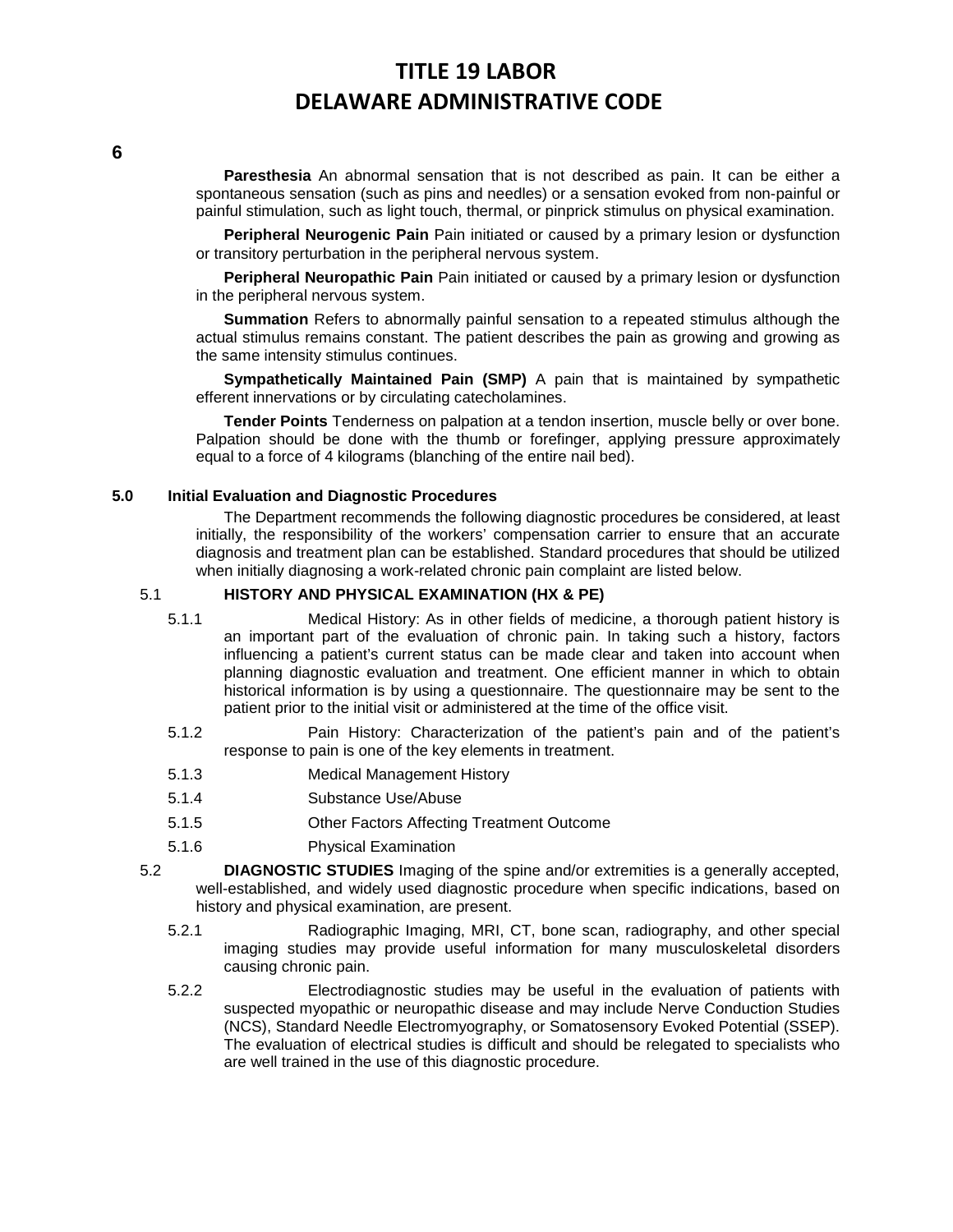- 5.2.3 Special Testing Procedures may be considered when attempting to confirm the current diagnosis or reveal alternative diagnosis. In doing so, other special tests may be performed at the discretion of the physician.
- 5.3 **LABORATORY TESTING** is generally accepted well-established and widely used procedures and can provide useful diagnostic and monitoring information. They may be used when there is suspicion of systemic illness, infection, neoplasia, or underlying rheumatologic disorder, connective tissue disorder, or based on history and/or physical examination. Tests include, but are not limited to:
	- 5.3.1 Complete Blood Count (CBC) with differential can detect infection, blood dyscrasias, and medication side effects;
	- 5.3.2 Erythrocyte sedimentation rate, rheumatoid factor, antinuclear antigen (ANA), human leukocyte antigen (HLA), and C-reactive protein can be used to detect evidence of a rheumatologic, infection, or connective tissue disorder;
	- 5.3.3 Thyroid, glucose and other tests to detect endocrine disorders;
	- 5.3.4 Serum calcium, phosphorous, uric acid, alkaline phosphatase, and acid phosphatase can detect metabolic bone disease;
	- 5.3.5 Urinalysis to detect bacteria (usually with culture and sensitivity), calcium, phosphorus, hydroxyproline, or hematuria;
	- 5.3.6 Liver and kidney function may be performed for baseline testing and monitoring of medications; and
	- 5.3.7 Toxicology Screen and/or Blood Alcohol Level if suspected drug or alcohol abuse.

### 5.4 **INJECTIONS–DIAGNOSTIC**

### 5.4.1 **Spinal Diagnostic Injections:**

Description — generally accepted, well-established procedures. These injections may be useful for localizing the source of pain, and may have added therapeutic value when combined with injection of therapeutic medication(s). Selection of patients, choice of procedure, and localization of the level for injection should be determined by clinical information indicating strong suspicion for pathologic condition(s) and the source of pain symptoms.

The interpretation of the test results are primarily based on functional change, symptom report, and pain response (via a recognized pain scale before and at an appropriate time after the injection). The diagnostic significance of the test result should be evaluated in conjunction with clinical information and the results of other diagnostic procedures. Injections with local anesthetics of differing duration may be used to support a diagnosis. In some cases, injections at multiple levels may be required to accurately diagnose conditions. Regarding diagnostic injections, it is obligatory that sufficient data be accumulated by the examiner performing this procedure such that the diagnostic value of the procedure is evident to other reviewers. A log must be recorded as part of the medical record which documents response, if any, on an hourly basis for, at a minimum, the expected duration of the local anesthetic phase of the procedure. Responses should be identified as to specific body part (e.g., low back, neck, leg, or arm pain).

Special Requirements for Diagnostic Injections - Since multi-planar, fluoroscopy during procedures is required to document technique and needle placement, an experienced physician should perform the procedure. Permanent images are required to verify needle placement for all spinal procedures. The subspecialty disciplines of the physicians performing injections may be varied, including, but not limited to: anesthesiology, radiology, surgery, or physiatry. The practitioner who performs spinal injections should document hands-on training through workshops of the type offered by organizations such as the International Spine Intervention Society (ISIS) and/or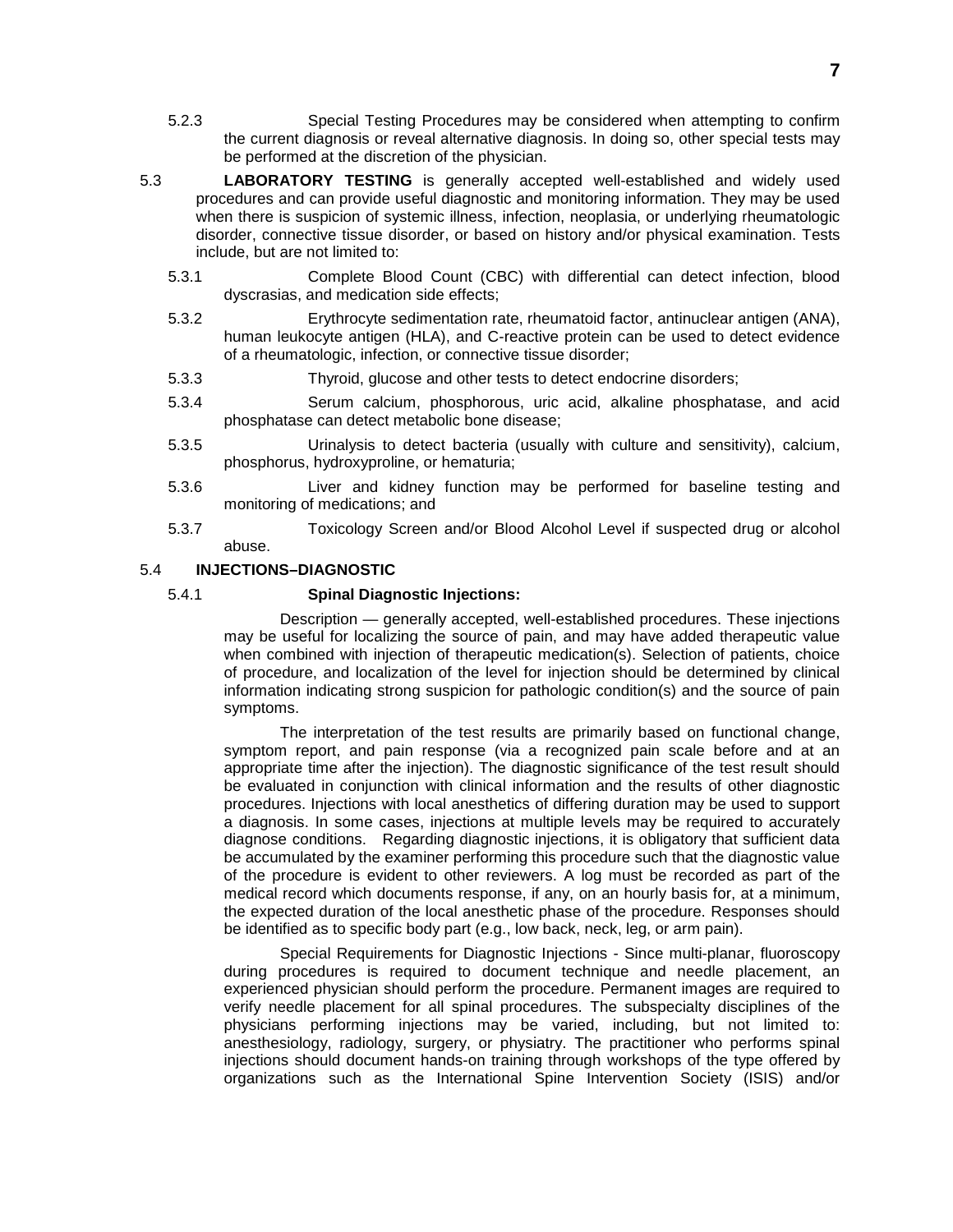completed fellowship training with interventional training. Practitioners performing spinal injections for low back and cervical pain must also be knowledgeable in radiation safety.

**Specific Diagnostic Injections** - In general, relief should last for at least the duration of the local anesthetic used and/or should significantly relieve pain and result in functional improvement. The following injections are used primarily for diagnosis:

5.4.1.1 Medial Branch Blocks:

Medial Branch Blocks are primarily diagnostic injections, used to determine whether a patient is a candidate for radiofrequency medial branch neurotomy (also known as facet rhizotomy). To be a positive diagnostic block, the patient should report a reduction of pain of 50% or greater relief from baseline for the length of time appropriate for the local anesthetic used. It is suggested that this be reported on a form.

- A separate block on a different date should be performed to confirm the level of involvement. Frequency and Maximum Duration: May be repeated once for comparative blocks. Limited to 4 levels.
- 5.4.1.2 Transforaminal Injections are useful in identifying spinal pathology. When performed for diagnosis, small amounts of local anesthetic up to a total volume of 1.0 cc should be used to determine the level of nerve root irritation. A positive diagnostic block should result in a 50% reduction in nerveroot generated pain appropriate for the anesthetic used as measured by accepted pain scales (such as a VAS).

Frequency and Maximum Duration: Once per suspected level. Limited to three levels, may be repeated for confirmation.

5.4.1.3 Zygapophyseal (facet) blocks: Facet blocks are generally.

> They may be used diagnostically to direct functional rehabilitation programs. A positive diagnostic block should result in a positive diagnostic functional benefit and/or a 50% reduction in pain appropriate for the anesthetic used as measured by accepted pain scales (such as a Visual Analog Scale). They then may be repeated per the therapeutic guidelines

> Frequency and Maximum Duration: Once per suspected level, limited to three levels, may be repeated for confirmation.

5.4.1.4 Atlanto-Axial and Atlanto-Occipital Injections: are generally accepted for diagnosis and treatment but do not lend themselves to denervation techniques owing to variable neuroanatomy.

Frequency and Maximum Duration: Once per side

5.4.1.5 Sacroiliac Joint Injection: Description - a generally accepted injection of local

anesthetic in an intra-articular fashion into the sacroiliac joint under fluoroscopic guidance.

Indications - Primarily diagnostic to rule out sacroiliac joint dysfunction versus other pain generators. Intra-articular injection can be of value in diagnosing the pain generator. There should be at least 50% pain relief.

Frequency and Maximum Duration: 1 may be repeated for confirmation.

### **6.0 Therapeutic Procedures – Non-Operative**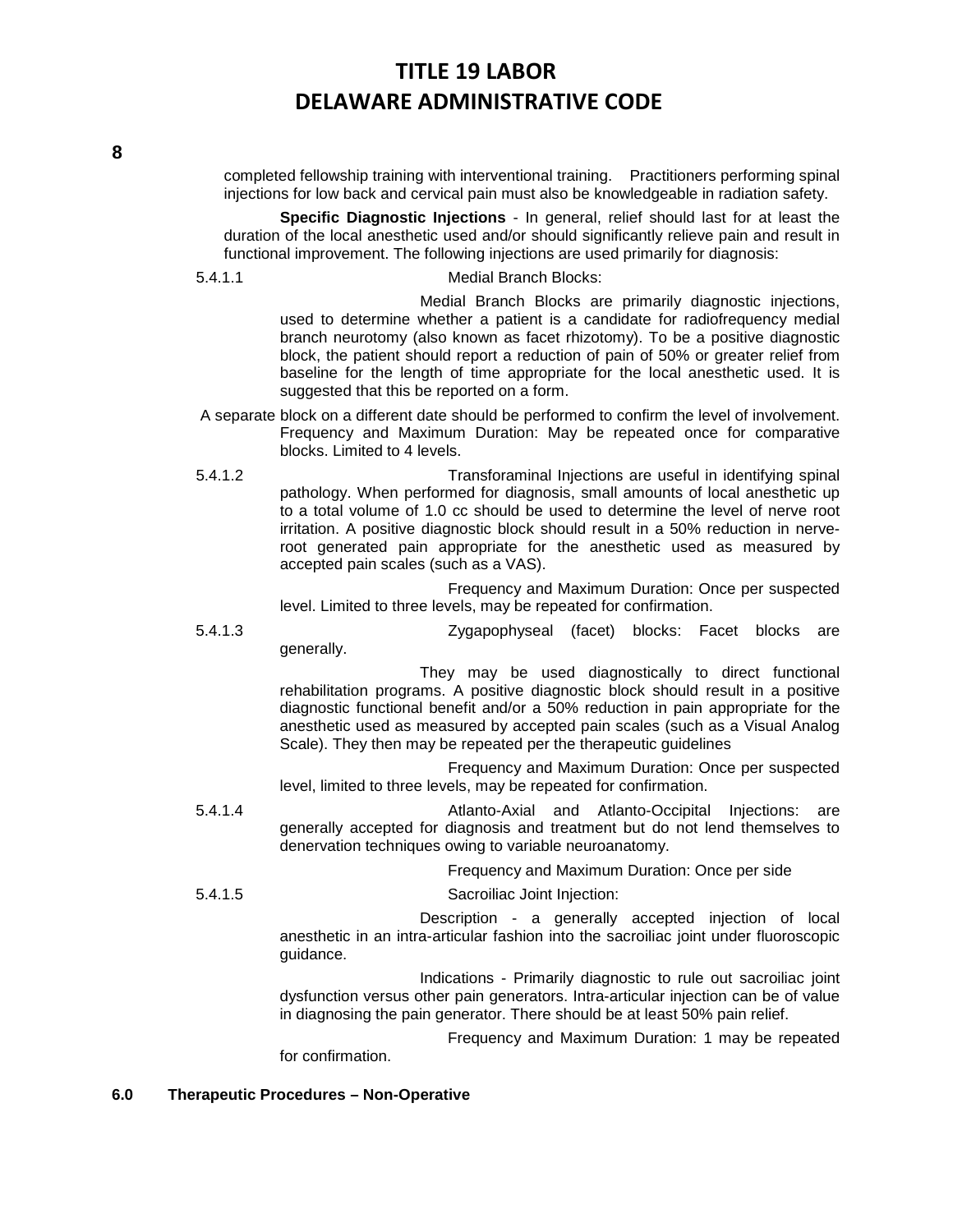Non-operative therapeutic rehabilitation is applied to patients with chronic and complex problems of de-conditioning and functional disability. Treatment modalities may be utilized sequentially or concomitantly depending on chronicity and complexity of the problem, and treatment plans should always be based on a diagnosis utilizing appropriate diagnostic procedures.

Before initiation of any therapeutic procedure, the authorized treating physician, employer, and insurer must consider these important issues in the care of the injured worker:

6.1 Patients undergoing therapeutic procedure(s) should be released or returned to modified or restricted duty during their rehabilitation at the earliest appropriate time. Refer to Return-to-Work in this section for detailed information.

6.2 Reassessment of the patient's status in terms of functional improvement should be documented after each treatment. If patients are not responding within the recommended time periods, alternative treatment interventions, further diagnostic studies or consultations should be pursued. Continued treatment should be monitored using objective measures such as:

Return-to-work or maintaining work status Fewer restrictions at work or performing activities of daily living. Decrease in usage of medications Measurable functional gains, such as increased range of motion or documented increase in strength.

- 6.3 Clinicians should provide and document education to the patient. No treatment plan is complete without addressing issues of individual and/or group patient education as a means of facilitating self-management of symptoms.
- 6.4 Psychological or psychosocial screening should be performed on all chronic pain patients.

The following procedures are listed in alphabetical order.

- 6.4.1 **ACUPUNCTURE** is an accepted and widely used procedure for the relief of pain and inflammation, and there is some scientific evidence to support its use. The exact mode of action is only partially understood. Western medicine studies suggest that acupuncture stimulates the nervous system at the level of the brain, promotes deep relaxation, and affects the release of neurotransmitters. Acupuncture is commonly used as an alternative or in addition to traditional Western pharmaceuticals. While it is commonly used when pain medication is reduced or not tolerated, it may be used as an adjunct to physical rehabilitation and/or surgical intervention to hasten the return of functional activity. Acupuncture should be performed by MD, DO or DC with appropriate training.
	- 6.4.1.1 **Acupuncture:** is the insertion and removal of filiform needles to stimulate acupoints (acupuncture points). Needles may be inserted, manipulated, and retained for a period of time. Acupuncture can be used to reduce pain, reduce inflammation, increase blood flow, increase range of motion, decrease the side effect of medication-induced nausea, promote relaxation in an anxious patient, and reduce muscle spasm.

Indications include joint pain, joint stiffness, soft tissue pain and inflammation, paresthesia, post-surgical pain relief, muscle spasm, and scar tissue pain.

6.4.1.2 **Acupuncture with Electrical Stimulation:** is the use of electrical current (micro-amperage or milli-amperage) on the needles at the acupuncture site. It is used to increase effectiveness of the needles by continuous stimulation of the acupoint. Physiological effects (depending on location and settings) can include endorphin release for pain relief, reduction of inflammation, increased blood circulation, analgesia through interruption of pain stimulus, and muscle relaxation.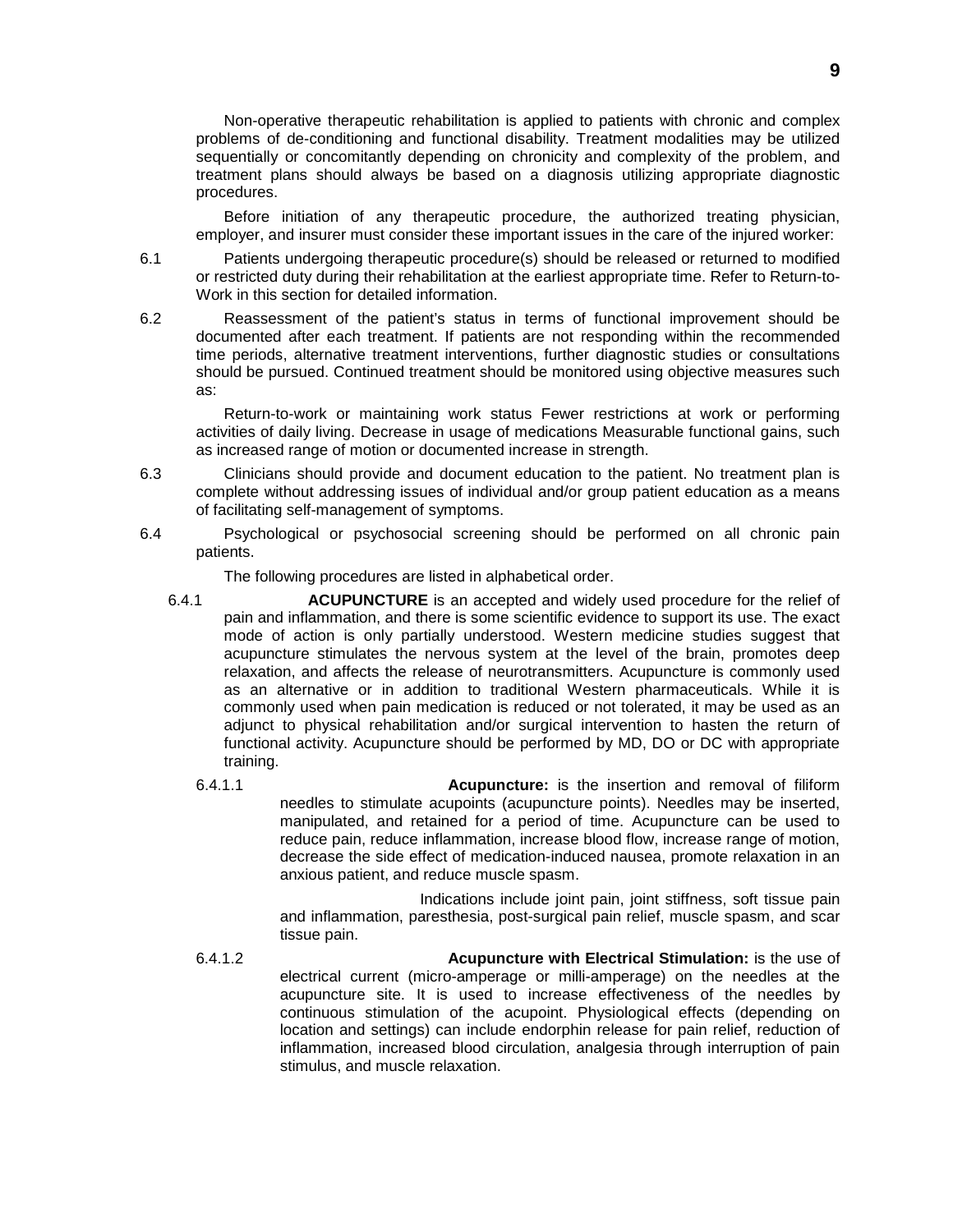It is indicated to treat chronic pain conditions, radiating pain along a nerve pathway, muscle spasm, inflammation, scar tissue pain, and pain located in multiple sites.

6.4.1.3 **Total Time Frames For Acupuncture and Acupuncture with Electrical Stimulation:** Time frames are not meant to be applied to each of the above sections separately. The time frames are to be applied to all acupuncture treatments regardless of the type or combination of therapies being provided.

Time to produce effect: 3 to 6 treatments

Frequency: 1 to 3 times per week

Maximum course duration: 14 treatments (one course)

Any of the above acupuncture treatments may extend longer if objective functional gains can be documented or when symptomatic benefits facilitate progression in the patient's treatment program. An additional course of treatment beyond 14 treatments may be documented with respect to need and ability to facilitate positive symptomatic or functional gains. Such care should be re-evaluated and documented with each series of treatments.

6.4.1.4 **Other Acupuncture Modalities:** Acupuncture treatment is based on individual patient needs and therefore treatment may include a combination of procedures to enhance treatment effect. Other procedures may include the use of heat, soft tissue manipulation/massage, and exercise. Refer to Active Therapy (Therapeutic Exercise) and Passive Therapy sections (Massage and Superficial Heat and Cold Therapy) for a description of these adjunctive acupuncture modalities and time frames.

6.4.2 **BIOFEEDBACK** is a generally well-accepted form of behavioral medicine that helps patients learn self-awareness and self-regulation skills for the purpose of gaining greater control of their physiology. Stress-related psycho physiological reactions may arise as a reaction to organic pain and in some cases may cause pain. Electronic instrumentation is used to monitor the targeted physiology and then displayed or fed back to the patient visually, auditorially, or tactilely with coaching by a biofeedback specialist.

Indications for biofeedback include individuals who are suffering from musculoskeletal injury where muscle dysfunction or other physiological indicators of excessive or prolonged stress response affects and/or delays recovery. Other applications include training to improve self-management of pain, anxiety, panic, anger or emotional distress, narcotic withdrawal, insomnia/ sleep disturbance, and other central and autonomic nervous system imbalances. Biofeedback is often utilized for relaxation training. Mental health professionals may also utilize it as a component of psychotherapy, where biofeedback and other behavioral techniques are integrated with psychotherapeutic interventions. Biofeedback is often used in conjunction with physical therapy or medical treatment. Recognized types of biofeedback include the following:

- 6.4.2.1 **Electromyogram (EMG):** Used for self-management of pain and stress reactions involving muscle tension.
- 6.4.2.2 **Skin Temperature:** Used for self-management of pain and stress reactions, especially vascular headaches.
- 6.4.2.3 **Respiration Feedback (RFB):** Used for selfmanagement of pain and stress reactions via breathing control.
- 6.4.2.4 **Respiratory Sinus Arrhythmia (RSA):** Used for selfmanagement of pain and stress reactions via synchronous control of heart rate and respiration. Respiratory sinus arrhythmia is a benign phenomena which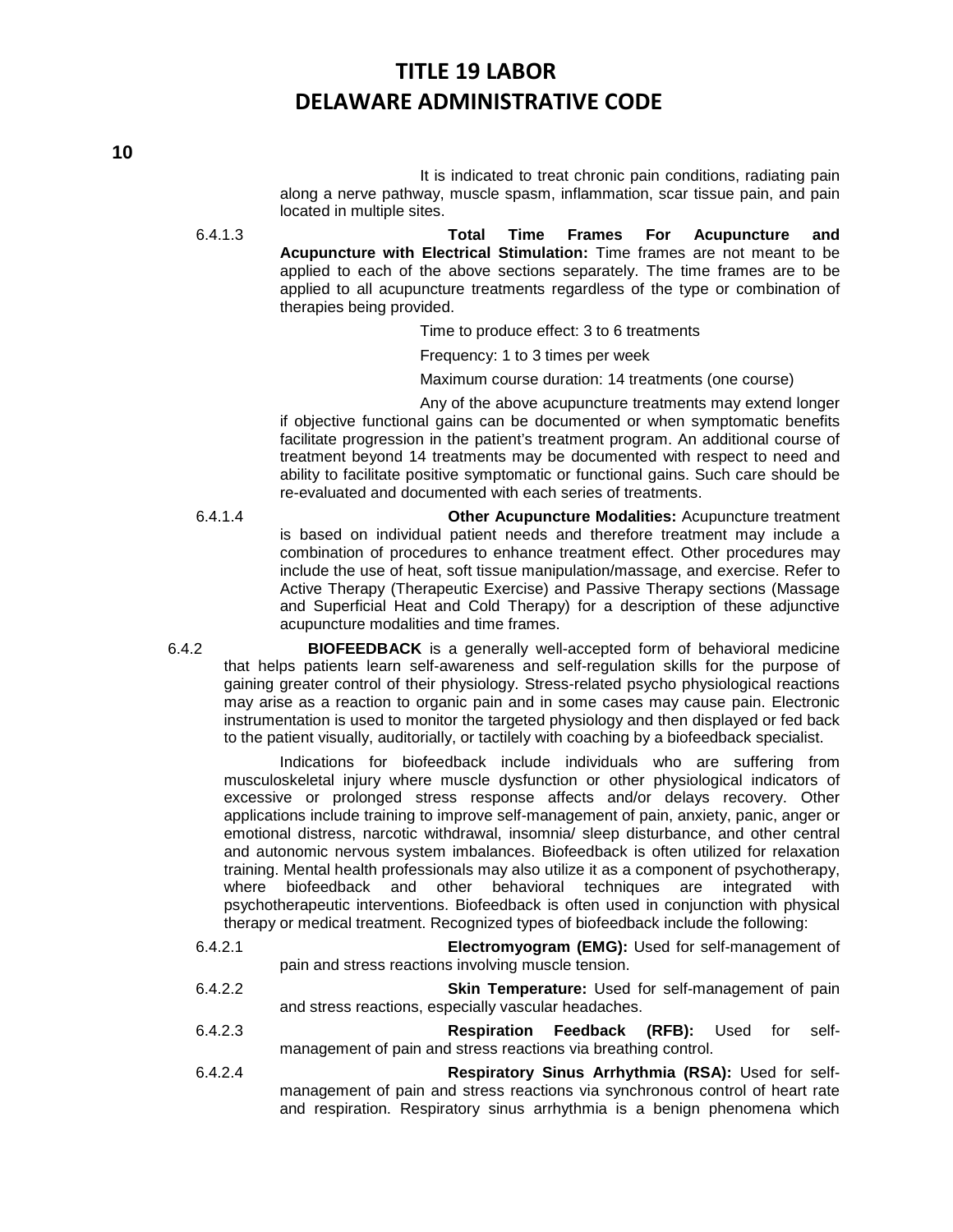consists of a small rise in heart rate during inhalation, and a corresponding decrease during exhalation. This phenomenon has been observed in meditators and athletes, and is thought to be a psycho physiological indicator of health.

- 6.4.2.5 **Heart Rate Variability (HRV):** Used for selfmanagement of stress via managing cardiac reactivity.
- 6.4.2.6 **Electrodermal Response (EDR):** Used for selfmanagement of stress involving palmar sweating or galvanic skin response.
- 6.4.2.7 **Electroencephalograph (EEG, QEEG):** Used for selfmanagement of various psychological states by controlling brainwaves.

The goal in biofeedback treatment is normalizing the physiology to the pre-injury status to the extent possible and involves transfer of learned skills to the workplace and daily life. Candidates for biofeedback therapy or training must be motivated to learn and practice biofeedback and selfregulation techniques. In the course of biofeedback treatment, patient stressors are discussed and self-management strategies are devised. If the patient has not been previously evaluated, a psychological evaluation should be performed prior to beginning biofeedback treatment for chronic pain. The psychological evaluation may reveal cognitive difficulties, belief system conflicts, somatic delusions, secondary gain issues, hypochondriasis, and possible biases in patient self-reports, which can affect biofeedback. Home practice of skills is often helpful for mastery and may be facilitated by the use of home training tapes. Psychologists or psychiatrists, who provide psychophysiological therapy which integrates biofeedback with psychotherapy, should be either Biofeedback Certification Institute of America (BCIA) certified or practicing within the scope of their training. All other providers of Biofeedback for chronic pain patients must be BCIA certified and shall have their biofeedback treatment plan approved by the authorized treating psychologist or psychiatrist. Biofeedback treatment must be done in conjunction with the patient's psychosocial intervention. Biofeedback may also be provided by unlicensed health care providers, who follow a set treatment and educational protocol. Such treatment may utilize standardized material or relaxation tapes.

Time to produce effect: 3 to 4 sessions

Frequency: 1 to 2 times per week

Optimum duration: 6 to 8 sessions

Maximum duration: 10 to 12 sessions.

Treatment beyond 12 sessions must be documented with respect to need, expectation, and ability to facilitate positive symptomatic or functional gains.

6.4.3 **COMPLEMENTARY ALTERNATIVE MEDICINE (CAM)** is a term used to describe a broad range of treatment modalities, a number of which are generally accepted and supported by some scientific evidence, and others which still remain outside the generally accepted practice of conventional Western Medicine. In many of these approaches, there is attention given to the relationship between physical, emotional, and spiritual well-being. While CAM may be performed by a myriad of both licensed and non-licensed health practitioners with training in one or more forms of therapy, credentialed practitioners should be used when available or applicable.

Although CAM practices are diverse and too numerous to list, they can be generally classified into five domains:

6.4.3.1 **Alternative Medical Systems**: These are defined as medical practices that have developed their own systems of theory, diagnosis and treatment and have evolved independent of and usually prior to conventional

**11**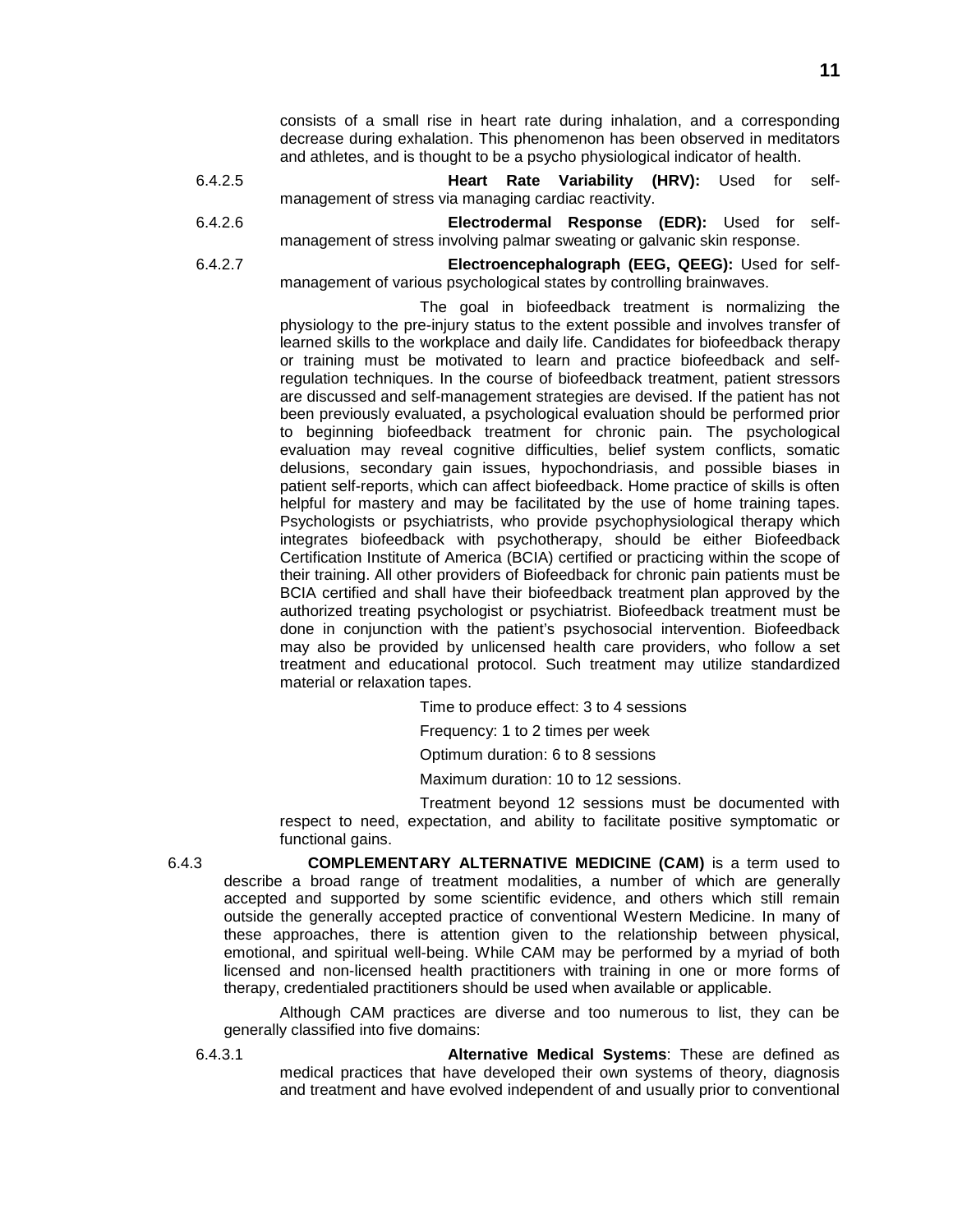Western Medicine. Some examples are Traditional Chinese Medicine, Ayurvedic Medicine, Homeopathy, and Naturopathy.

- 6.4.3.2 **Mind-Body Interventions:** These include practices such as hypnosis, meditation, bioenergetics, and prayer.
- 6.4.3.3 **Biological-based Practices:** These include herbal and dietary therapy as well as the use of nutritional supplements. To avoid potential drug interactions, supplements should be used in consultation with the authorized treating physician.
- 6.4.3.4 **Body-Based Therapy:** Included in this category are the practices of Yoga and Rolfing bodywork.
- 6.4.3.5 **Energy-Based Practices:** Energy-based practices include a wide range of modalities that support physical as well as spiritual and/or emotional healing. Some of the more well-known energy practices include Qi Gong, Tai Chi, Healing Touch and Reiki. Practices such as Qi Gong and Tai Chi are taught to the patient and are based on exercises the patient can practice independently at home. Other energy-based practices such as Healing Touch and Reiki involve a practitioner/patient relationship.
- 6.4.3.6 Methods used to evaluate chronic pain patients for participation in CAM will differ with various approaches and with the training and experience of individual practitioners. A patient may be referred for CAM therapy when the patient's cultural background, religious beliefs, or personal concepts of health suggest that an unconventional medical approach might assist in the patient's recovery or when the physician's experience and clinical judgment support a CAM approach. The patient must demonstrate a high degree of motivation to return to work and improve their functional activity level while participating in therapy. Other more traditional conservative treatments should generally be attempted before referral to CAM. Treatment with CAM requires prior authorization.

#### Frequency: Per CAM therapy selected

Optimum duration: Should be based upon the physician's clinical judgment and demonstration by the patient of positive symptomatic and functional gains. Practitioner provided CAM therapy is generally not recommended on a maintenance basis.

6.4.4 **DISTURBANCES OF SLEEP** are common in chronic pain. Although primary insomnia may accompany pain as an independent co-morbid condition, it more commonly occurs secondary to the pain condition itself. Exacerbations of pain often are accompanied by exacerbations of insomnia; the reverse can also occur. Sleep laboratory studies have shown disturbances of sleep architecture in pain patients. Loss of deep slow-wave sleep and increase in light sleep occur and sleep efficiency, the proportion of time in bed spent asleep, is decreased. These changes are associated with patient reports of non-restorative sleep.

Many chronic pain patients develop behavioral habits that exacerbate and maintain sleep disturbances. Excessive time in bed, irregular sleep routine, napping, low activity, and worrying in bed are all maladaptive responses that can arise in the absence of any psychopathology. There is some evidence that behavioral modification, such as patient education and group or individual counseling, can be effective in reversing the effects of insomnia. Behavioral modifications are easily implemented and can include:

6.4.4.1 Maintaining a regular sleep schedule, retiring and rising at approximately the same time on weekdays and weekends.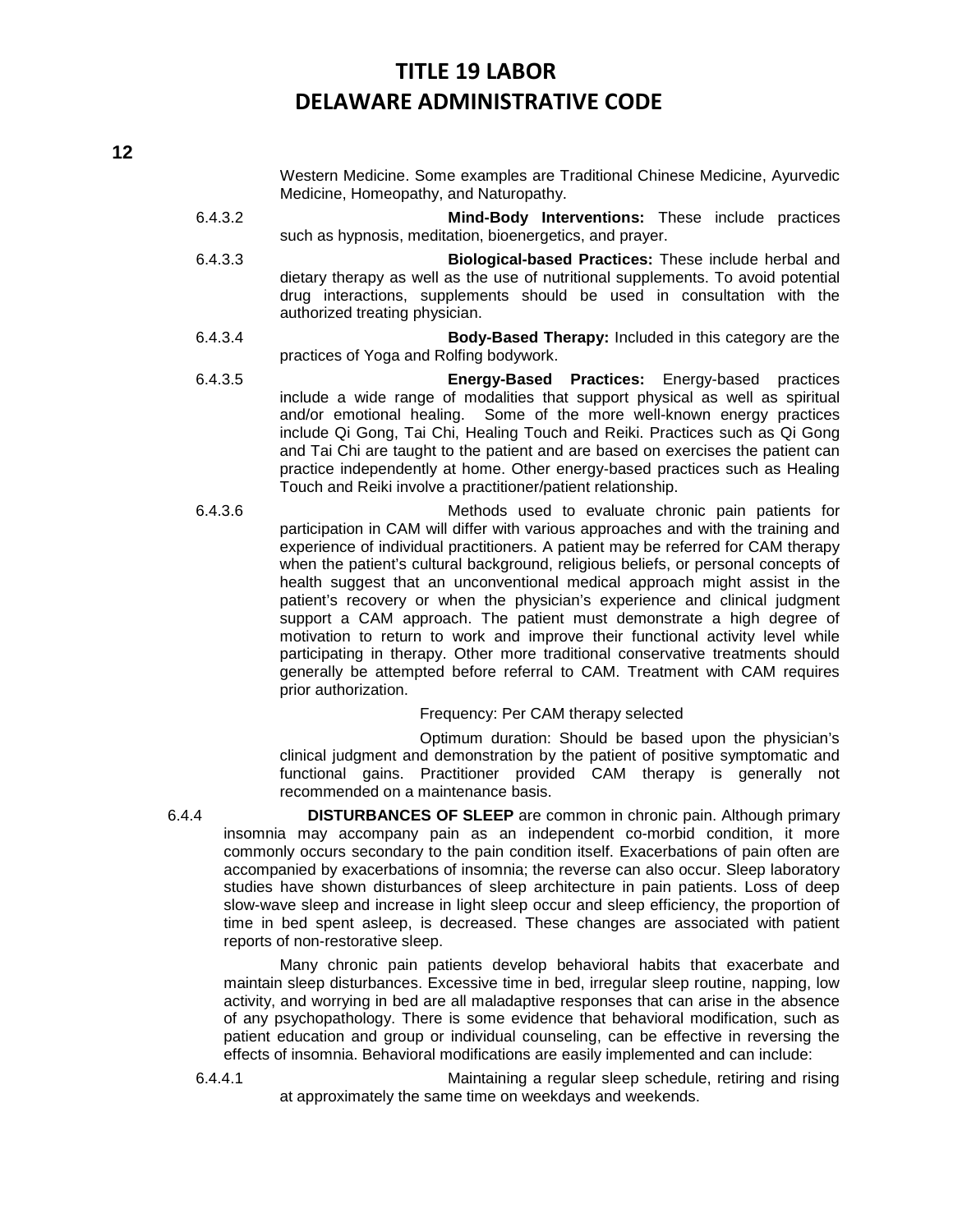| 6.4.4.2 | Avoiding daytime napping.                                                                                                                                |
|---------|----------------------------------------------------------------------------------------------------------------------------------------------------------|
| 6.4.4.3 | Avoiding caffeinated beverages after lunchtime                                                                                                           |
| 6.4.4.4 | Making the bedroom quiet and comfortable, eliminating<br>disruptive lights, sounds, television sets, and keeping a bedroom temperature of<br>about 65ûF. |
| 6.4.4.5 | Avoiding alcohol or nicotine within two hours of bedtime.                                                                                                |
| 6.4.4.6 | Avoiding large meals within two hours of bedtime.                                                                                                        |
| 6.4.4.7 | Exercising vigorously during the day, but not within two<br>hours of bedtime, since this may raise core temperature and activate the nervous<br>system.  |
| 6.4.4.8 | Associating the bed with sleep and sexual activity only,<br>using other parts of the home for television, reading and talking on the telephone.          |
| 6.4.4.9 | Leaving the bedroom when unable to sleep for more<br>than 20 minutes, retuning to the bedroom when ready to sleep again.                                 |
|         | These modifications abould be undertaken before algoning.                                                                                                |

These modifications should be undertaken before sleeping medication is prescribed for long term use.

### 6.4.5 **INJECTIONS—THERAPEUTIC**

When considering the use of injections in chronic pain management, the treating physician must carefully consider the inherent risks and benefits. Any continued use of injections should be monitored using objective measures such as:

- Return-to-work or maintaining work status.
- Fewer restrictions at work or performing activities of daily living
- Decrease in usage of medications

Measurable functional gains, such as increased range of motion for documented increase in strength. Reduction of reported pain scores

### 6.4.5.1 **Spinal Therapeutic Injections**

General Description – The following injections are considered to be reasonable treatment for patients with chronic pain. Other injections not listed may be beneficial. Therapeutic spinal injections typically may be used after initial conservative treatments, such as physical and occupational therapy, medication, manual therapy, exercise, acupuncture, etc., have been undertaken.

Special Considerations – For all spinal injections (excluding trigger point, botox and occipital or peripheral nerve blocks) multi-planar fluoroscopy, during procedures is required to document technique and needle placement, and should be performed by a physician experienced in the procedure. Permanent images are required to verify needle placement. The subspecialty disciplines of the physicians may be varied, including, but not limited to: anesthesiology, radiology, surgery, or physiatry. The practitioner who performs injections for low back pain should document hands on training through workshops of the type offered by organizations such as the International Spine Intervention Society (ISIS) and/or completed fellowship training with interventional training. Practitioners who perform spinal injections must also be knowledgeable of radiation safety.

### 6.4.5.1.1 **Epidural Steroid Spinal Injections:**

Description – Epidural steroid injections (ESI) deliver corticosteroid into the epidural space. The purpose of ESI is to reduce pain and inflammation, restoring range of motion and thereby facilitating progress in more active treatment programs. ESI uses three approaches: transforaminal, translaminar (midline), and caudal. For ESI in the low back,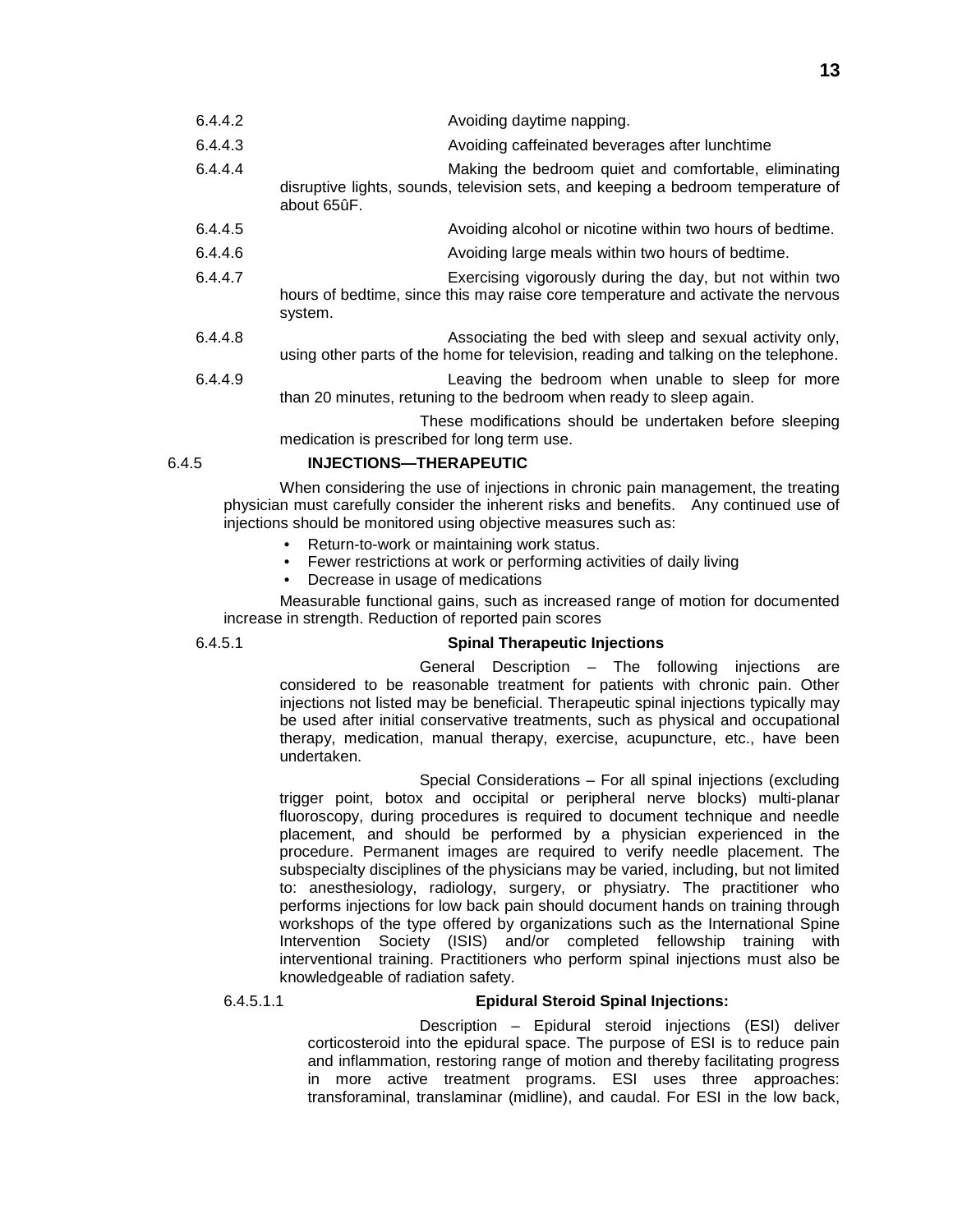the transforaminal approach is the preferred method for unilateral, singlelevel pathology and for post-surgical patients. Also for the low back, there is good evidence that the transforaminal approach can deliver medication to the target tissue with few complications and can be used to identify the specific site of pathology.

Needle Placement – Multi-planar fluoroscipic imaging is required for all transforaminal epidural steroid injections. Contrast epidurograms allow one to verify the flow of medication into the epidural space. Permanent images are required to verify needle placement. Indications – There is some evidence that epidural steroid injections are effective for patients with radicular pain or radiculopathy (sensory or motor loss in a specific dermatome or myotome). Although there is no evidence regarding the effectiveness of ESI for non-radicular pain, it is a generally accepted intervention.

Frequency: Up to 3 treatments (a treatment may be a one or two level injection) over a period of six months, depending upon each patient's response.

Maximum: Two sessions (consisting of up to three injections each) may be done in one year based upon the patient's response.

### 6.4.5.1.2 **Zygapophyseal (Facet) Injection:**

Description – A generally accepted intra-articular or pericapsular injection of local anesthetic and corticosteroid. There is conflicting evidence to support a long-term therapeutic effect using facet injections. Indications patients with pain suspected to be of facet origin – Patients with recurrent pain should be evaluated, to determine the need for a rhizotomy.

Facet injections may be repeated if they result in documented functional benefit and/or at least an 50% initial improvement in pain as measured by accepted pain scales (such as VAS). Maximum Duration: 4 per level per year. Prior authorization must be obtained for injections beyond three levels.

#### 6.4.5.1.3 **Sacro-iliac Joint Injection:**

Description – A generally accepted injection of local anesthetic in an intra-articular fashion into the sacro-iliac joint under radiographic guidance. May include the use of corticosteroids. Long-term therapeutic effect has not yet been established.

Indications – Primarily diagnostic to rule out sacroiliac joint dysfunction vs. other pain generators. Intra-articular injection can be of value in diagnosing the pain generator. These injections may be repeated if they result in increased documented functional benefit and/or at least an 50% initial improvement in pain scales as measured by accepted pain scales (such as VAS).

Maximum Duration: 3 injections per year.

#### 6.4.5.2 **Trigger Point Injections:**

Description – Trigger point injection consists of dry needling or injection of local anesthetic with or without corticosteroid into highly localized, extremely sensitive bands of skeletal muscle fibers that produce local and referred pain when activated. Medication is injected in the area of maximum tenderness. Injection efficacy can be enhanced if injections are immediately

**14**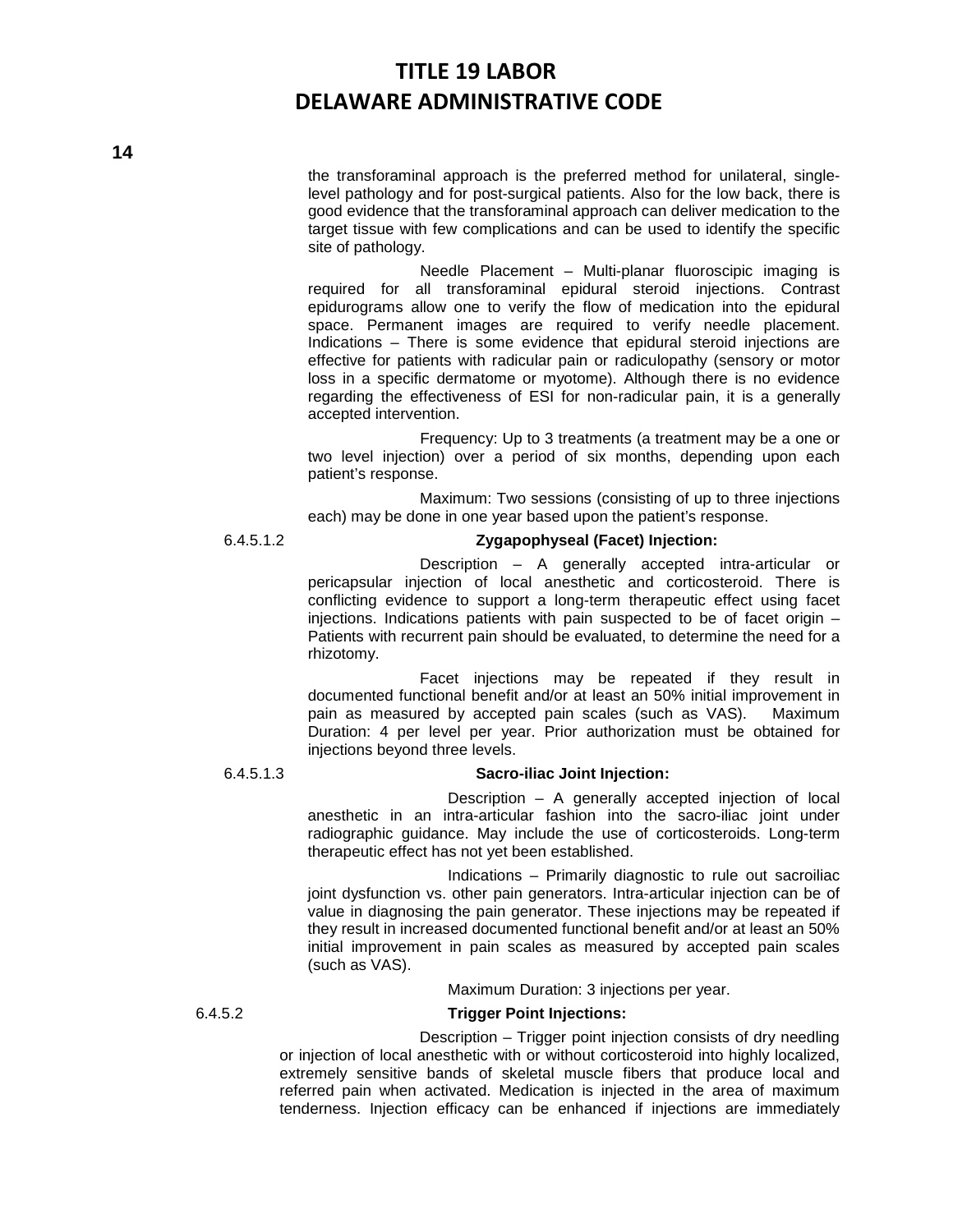followed by myofascial therapeutic interventions, such as vapo-coolant spray and stretch, ischemic pressure massage (myotherapy), specific soft tissue mobilization and physical modalities.

The effectiveness of trigger point injection is uncertain, in part due to the difficulty of demonstrating advantages of active medication over injection of saline. Needling alone may be responsible for some of the therapeutic response.

Indications – Trigger point injections may be used to relieve myofascial pain and facilitate active therapy and stretching of the affected areas. They are to be used as an adjunctive treatment in combination with other active treatment modalities. Trigger point injections should be utilized primarily for the purpose of facilitating functional progress. Trigger point injections are indicated in those patients where well-circumscribed trigger points have been consistently observed. Generally, these injections are not necessary unless consistently observed trigger points are not responding to specific, noninvasive, myofascial interventions within approximately a 4-week time frame.

Frequency: Weekly. Suggest no more than 4 injection sites per session per week to avoid significant post-injection soreness.

#### Optimum duration: 4 sessions.

Maximum duration: 8 weeks. Some patients may require 2 to 4 repetitions of trigger point injection series over a 1 to 2 year period.

#### 6.4.5.3 **Botulinum Toxin (Botox) Injection:**

Description – Used to temporarily weaken or paralyze muscles. May reduce muscle pain in conditions associated with spasticity, dystonia, or other types of painful muscle spasm. Neutralizing antibodies develop in at least 4% of patients treated with botulinum toxin type A, rendering it ineffective. Several antigenic types of botulinum toxin have been described. Botulinum toxin type B, first approved by the Food and Drug Administration (FDA) in 2001, is similar pharmacologically to botulinum toxin type A, and there is good evidence of its efficacy in improving function in cervical dystonia (torticollis). It appears to be effective in patients who have become resistant to the type A toxin. The immune responses to botulinum toxins type A and B are not crossreactive, allowing type B toxin to be used when type A action is blocked by antibody. Experimental work with healthy human volunteers suggests that muscle paralysis from type B toxin is not as complete or as long lasting as that resulting from type A. The duration of treatment effect of botulinum toxin type B for cervical dystonia has been estimated to be 12 to 16 weeks. EMG needle guidance may permit more precise delivery of botulinum toxin to the target area.

Indications – To improve range of motion and reduce painful muscle spasm. May be useful in musculoskeletal conditions associated with muscle spasm or headaches. There should be evidence of limited range of motion prior to the injection. May be useful in central neurologic conditions that produce spasticity or dystonia (e.g., brain injury, spinal cord injury, or stroke). Use is recommended according to current FDA guidelines.

Frequency: No less than 3 months between re-

administration.

Optimum duration: 3 to 4 months.

Maximum duration: Currently unknown. Repeat injections should be based upon functional improvement and therefore used sparingly in order to avoid development of antibodies that might render future injections ineffective.

6.4.6 **MEDICATIONS**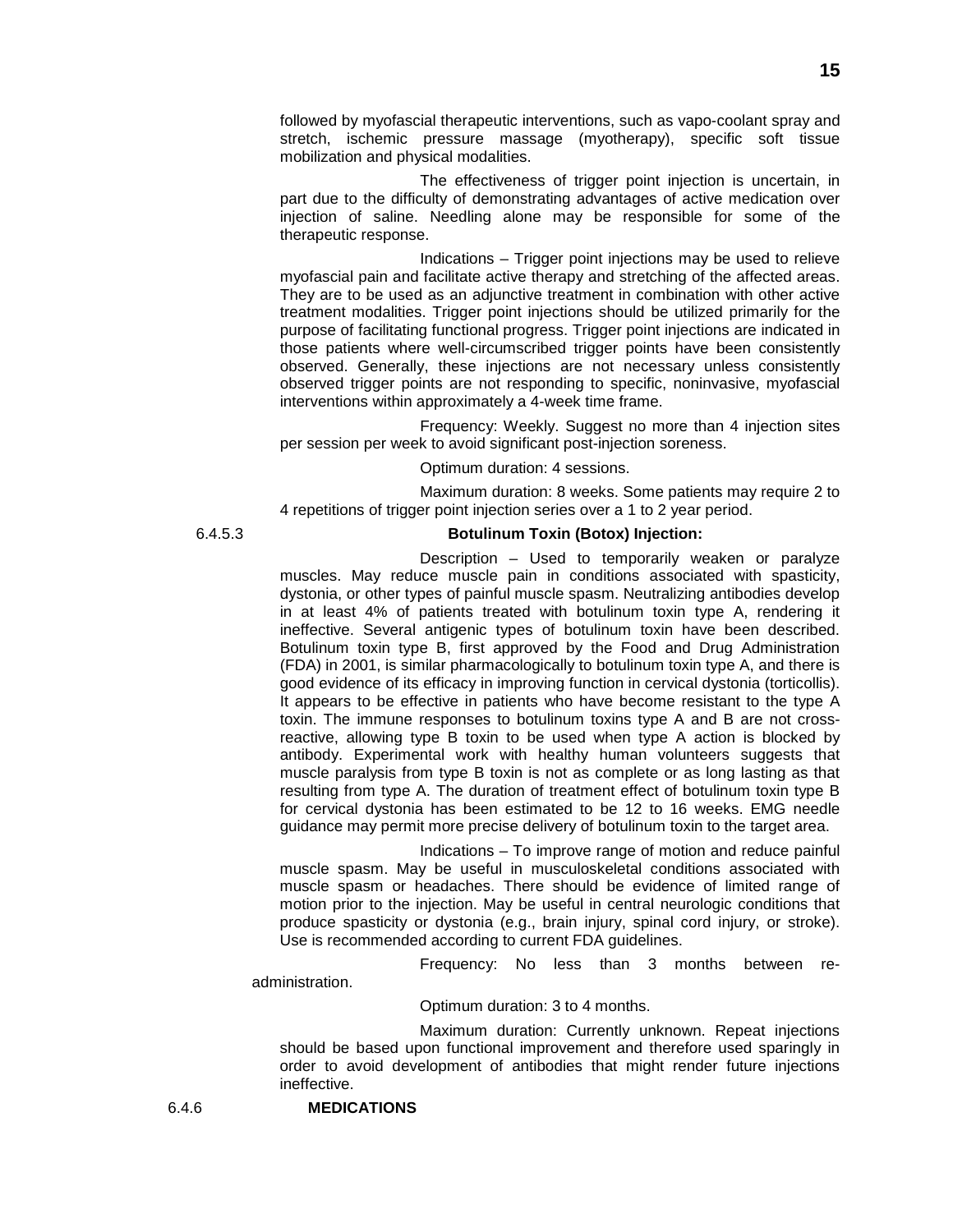There is no single formula for pharmacological treatment of patients with chronic nonmalignant pain.

Control of chronic non-malignant pain is expected to involve the use of medication. Strategies for pharmacological control of pain cannot be precisely specified in advance. Rather, drug treatment requires close monitoring of the patient's response to therapy, flexibility on the part of the prescriber and a willingness to change treatment when circumstances change. Many of the drugs discussed in the medication section were licensed for indications other than analgesia, but are effective in the control of many types of chronic pain. Consensus regarding the use of opioids has generally been reached in the field of cancer pain, where nociceptive mechanisms are generally identifiable, expected survival may be short, and symptomatic relief is emphasized more than functional outcomes. In injured workers, by contrast, central and neuropathic mechanisms frequently overshadow nociceptive processes, expected survival is relatively long, and return to a high level of function is a major goal of treatment. Approaches to pain, which were developed in the context of malignant pain, therefore may not be transferable to chronic non-malignant pain.

All medications should be given an appropriate trial in order to test for therapeutic effect. Trials of medication requiring specific therapeutic drug levels may take several months to achieve, depending upon the half-life of the drug. It is recommended that patients with chronic nonmalignant pain be maintained on drugs that have the least serious side effects. For the clinician to interpret the following material, it should be noted that: (1) drug profiles listed are not complete; (2) dosing of drugs will depend upon the specific drug, especially for off-label use; and (3) not all drugs within each class are listed, and other drugs within the class may be appropriate. Clinicians should refer to informational texts or consult a pharmacist before prescribing unfamiliar medications or when there is a concern for drug interactions. The following drug classes are listed in alphabetical order, not in order of suggested use. The following list is not all inclusive. It is acknowledged that medications not on this list may be appropriate choices for the care of injured workers.

6.4.6.1 **Alpha-Acting Agents**: Noradrenergic pain-modulating systems are present in the central nervous system, and the alpha-2 adrenergic receptor may be involved in the functioning of these pathways. Alpha-2 agonists may act by stimulating receptors in the substantia gelatinosa of the dorsal horn of the spinal cord, inhibiting the transmission of nociceptive signals. Spasticity may be reduced by presynaptic inhibition of motor neurons. Given limited experience with their use, they cannot be considered first-line analgesics, but a trial of their use may be warranted in many cases of refractory pain.

| 6.4.6.1.1                                | Clonidine (Catapres)                    |
|------------------------------------------|-----------------------------------------|
| 6.4.6.1.1.1                              | Description - Central alpha 2 agonist   |
| 6.4.6.1.1.2                              | Indications - Sympathetically mediated  |
| pain, treatment of withdrawal from       |                                         |
|                                          | opioids.                                |
| 6.4.6.1.1.3<br>Increase dosage weekly to | Dosing and Time to Therapeutic Effect - |
|                                          | therapeutic effect.                     |
| 6.4.6.1.1.4<br>Renal function.           | Recommended Laboratory Monitoring -     |
| 6.4.6.1.2                                | Tizanidine (Zanaflex)                   |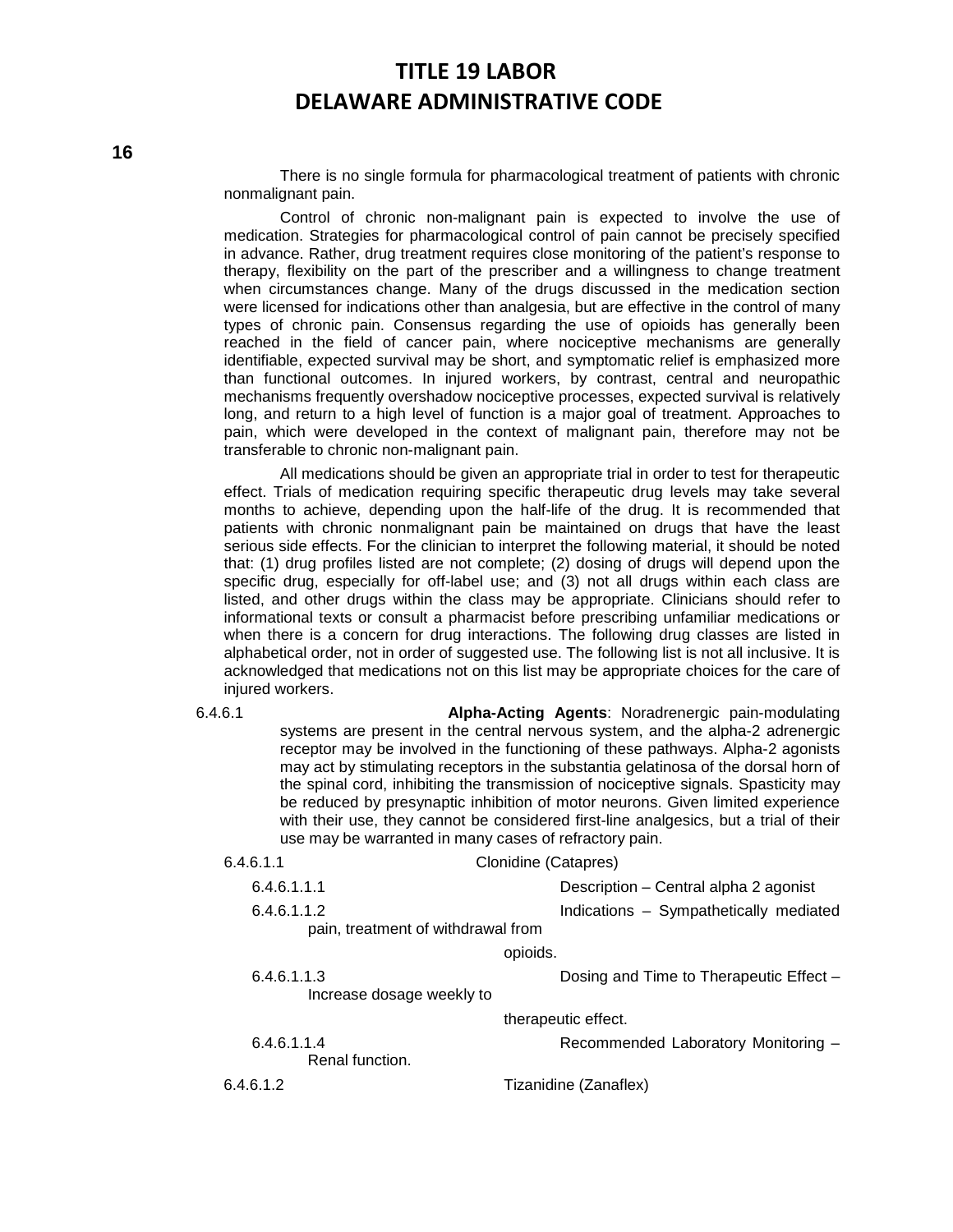|         | 6.4.6.1.2.1<br>agonist.                                                                                                                                                                                                                                                                                                                                                                                                                                                                                                                                                                                                                                                                                                                                                                                                                                                                                                           |                 | Description - Alpha 2 adrenergic                  |  |  |
|---------|-----------------------------------------------------------------------------------------------------------------------------------------------------------------------------------------------------------------------------------------------------------------------------------------------------------------------------------------------------------------------------------------------------------------------------------------------------------------------------------------------------------------------------------------------------------------------------------------------------------------------------------------------------------------------------------------------------------------------------------------------------------------------------------------------------------------------------------------------------------------------------------------------------------------------------------|-----------------|---------------------------------------------------|--|--|
|         | 6.4.6.1.2.2<br>disorders.                                                                                                                                                                                                                                                                                                                                                                                                                                                                                                                                                                                                                                                                                                                                                                                                                                                                                                         |                 | Indications - Spasticity, musculoskeletal         |  |  |
|         | 6.4.6.1.2.3<br>As needed (PRN) or titrate to                                                                                                                                                                                                                                                                                                                                                                                                                                                                                                                                                                                                                                                                                                                                                                                                                                                                                      |                 | Dosing and Time to Therapeutic Effect -           |  |  |
|         |                                                                                                                                                                                                                                                                                                                                                                                                                                                                                                                                                                                                                                                                                                                                                                                                                                                                                                                                   | effective dose. |                                                   |  |  |
|         | 6.4.6.1.2.4<br>Hepatic and renal function.                                                                                                                                                                                                                                                                                                                                                                                                                                                                                                                                                                                                                                                                                                                                                                                                                                                                                        |                 | Recommended Laboratory Monitoring -               |  |  |
| 6.4.6.2 | Anticonvulsants: Although the mechanism of action of<br>anticonvulsant drugs in neuropathic pain states remains to be fully defined, they<br>appear to act as nonselective sodium channel blocking agents. A large variety of<br>sodium channels are present in nervous tissue, and some of these are important<br>mediators of nociception, as they are found primarily in unmyelinated fibers and<br>their density increases following nerve injury. While the pharmacodynamic effects<br>of the various anticonvulsant drugs are similar, the pharmacokinetic effects differ<br>significantly. Carbamazepine has important effects as an inducer of hepatic<br>enzymes and may influence the metabolism of other drugs enough to present<br>problems in patients taking more than one drug. Gabapentin and oxcarbazepine,<br>by contrast, are relatively non-significant enzyme inducers, creating fewer drug<br>interactions. |                 |                                                   |  |  |
|         | 6.4.6.2.1                                                                                                                                                                                                                                                                                                                                                                                                                                                                                                                                                                                                                                                                                                                                                                                                                                                                                                                         |                 | Gabapentin (Neurontin)                            |  |  |
|         | 6.4.6.2.1.1<br>gamma-aminobutyric acid (GABA) but                                                                                                                                                                                                                                                                                                                                                                                                                                                                                                                                                                                                                                                                                                                                                                                                                                                                                 |                 | Description - Structurally related to             |  |  |
|         |                                                                                                                                                                                                                                                                                                                                                                                                                                                                                                                                                                                                                                                                                                                                                                                                                                                                                                                                   |                 | does not interact with GABA receptors.            |  |  |
|         | 6.4.6.2.1.2                                                                                                                                                                                                                                                                                                                                                                                                                                                                                                                                                                                                                                                                                                                                                                                                                                                                                                                       |                 | Indications - Neuropathic pain.                   |  |  |
|         | 6.4.6.2.1.3<br>Dosage may be increased over                                                                                                                                                                                                                                                                                                                                                                                                                                                                                                                                                                                                                                                                                                                                                                                                                                                                                       |                 | Dosing and Time to Therapeutic Effect -           |  |  |
|         |                                                                                                                                                                                                                                                                                                                                                                                                                                                                                                                                                                                                                                                                                                                                                                                                                                                                                                                                   | several days.   |                                                   |  |  |
|         | 6.4.6.2.1.4<br>Renal function.                                                                                                                                                                                                                                                                                                                                                                                                                                                                                                                                                                                                                                                                                                                                                                                                                                                                                                    |                 | Recommended Laboratory Monitoring -               |  |  |
|         | 6.4.6.2.2                                                                                                                                                                                                                                                                                                                                                                                                                                                                                                                                                                                                                                                                                                                                                                                                                                                                                                                         |                 | Oxcarbazepine (Trileptal)                         |  |  |
|         | 6.4.6.2.2.1                                                                                                                                                                                                                                                                                                                                                                                                                                                                                                                                                                                                                                                                                                                                                                                                                                                                                                                       |                 | Description - The mechanism of action             |  |  |
|         | resembles that of carbamazepine, but                                                                                                                                                                                                                                                                                                                                                                                                                                                                                                                                                                                                                                                                                                                                                                                                                                                                                              |                 |                                                   |  |  |
|         | of hepatic enzymes.                                                                                                                                                                                                                                                                                                                                                                                                                                                                                                                                                                                                                                                                                                                                                                                                                                                                                                               |                 | has an advantage in being a less potent inducer   |  |  |
|         | pain are lacking.                                                                                                                                                                                                                                                                                                                                                                                                                                                                                                                                                                                                                                                                                                                                                                                                                                                                                                                 |                 | Controlled trials of its effectiveness in chronic |  |  |
|         | 6.4.6.2.2.2                                                                                                                                                                                                                                                                                                                                                                                                                                                                                                                                                                                                                                                                                                                                                                                                                                                                                                                       |                 | Indications - Neuropathic pain.                   |  |  |
|         | 6.4.6.2.2.3<br>Dosage may be increased weekly.                                                                                                                                                                                                                                                                                                                                                                                                                                                                                                                                                                                                                                                                                                                                                                                                                                                                                    |                 | Dosing and Time to Therapeutic Effect -           |  |  |
|         | 6.4.6.2.2.4<br>Drug levels, renal and hepatic                                                                                                                                                                                                                                                                                                                                                                                                                                                                                                                                                                                                                                                                                                                                                                                                                                                                                     |                 | Recommended Laboratory Monitoring -               |  |  |
|         |                                                                                                                                                                                                                                                                                                                                                                                                                                                                                                                                                                                                                                                                                                                                                                                                                                                                                                                                   | function.       |                                                   |  |  |
|         | 6.4.6.2.3                                                                                                                                                                                                                                                                                                                                                                                                                                                                                                                                                                                                                                                                                                                                                                                                                                                                                                                         |                 | Carbamazepine (Tegretol)                          |  |  |
|         | 6.4.6.2.3.1                                                                                                                                                                                                                                                                                                                                                                                                                                                                                                                                                                                                                                                                                                                                                                                                                                                                                                                       |                 | Description - Anticonvulsant structurally         |  |  |
|         | related to tricyclic antidepressants.                                                                                                                                                                                                                                                                                                                                                                                                                                                                                                                                                                                                                                                                                                                                                                                                                                                                                             |                 |                                                   |  |  |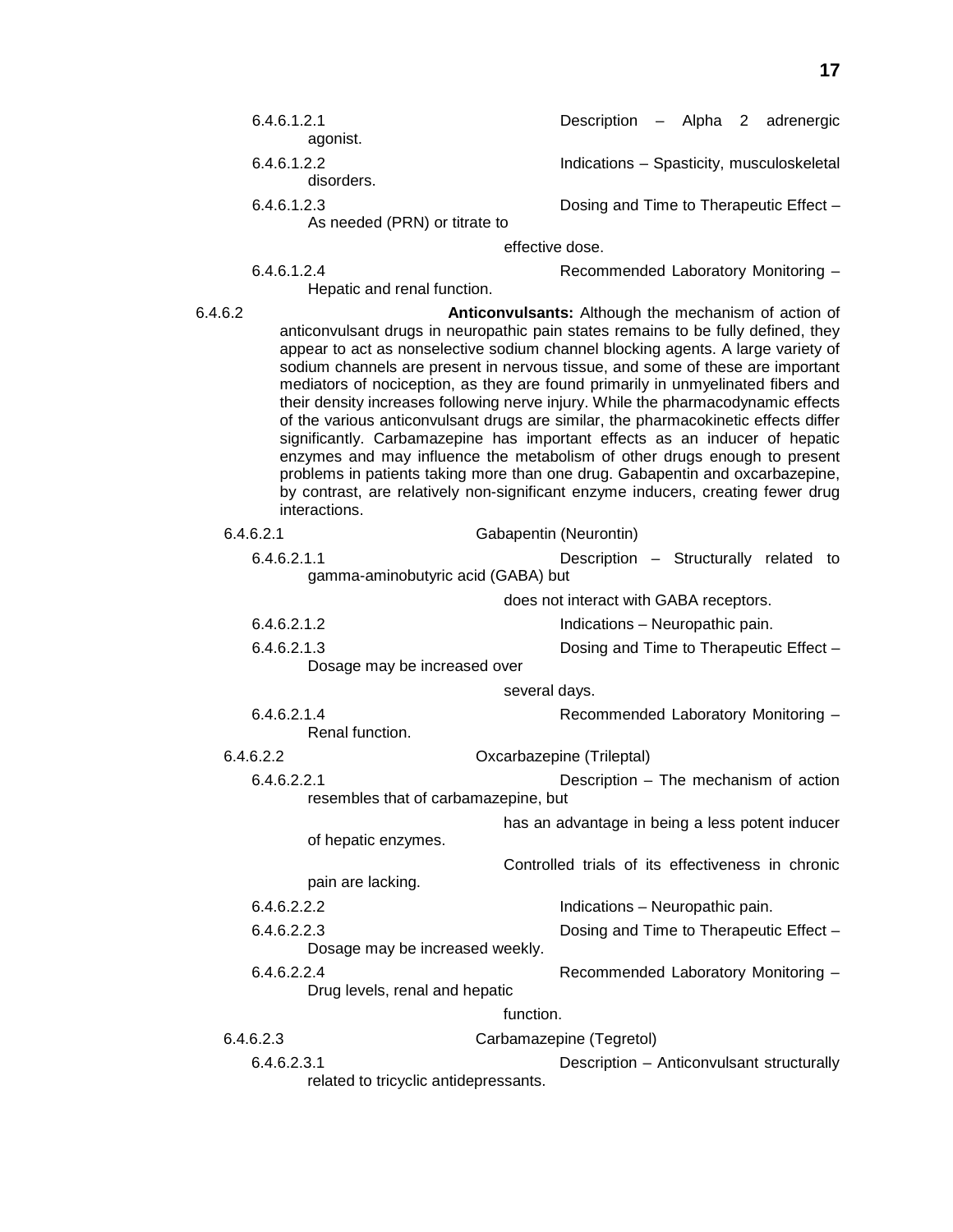**18**

|           | 6.4.6.2.3.2<br>other neuropathic pain.                        | Indications - Trigeminal neuralgia and                                                                                                                                                                                                                                                                                                                                                                                                                                                                                                                                                                                                        |
|-----------|---------------------------------------------------------------|-----------------------------------------------------------------------------------------------------------------------------------------------------------------------------------------------------------------------------------------------------------------------------------------------------------------------------------------------------------------------------------------------------------------------------------------------------------------------------------------------------------------------------------------------------------------------------------------------------------------------------------------------|
|           | 6.4.6.2.3.3<br>Dosage levels typically exceed those           | Dosing and Time to Therapeutic Effect -                                                                                                                                                                                                                                                                                                                                                                                                                                                                                                                                                                                                       |
|           |                                                               |                                                                                                                                                                                                                                                                                                                                                                                                                                                                                                                                                                                                                                               |
|           | effect.                                                       | utilized for seizure prophylaxis. Titrate to desired                                                                                                                                                                                                                                                                                                                                                                                                                                                                                                                                                                                          |
|           | 6.4.6.2.3.4<br>Drug levels, renal and hepatic                 | Recommended Laboratory Monitoring -                                                                                                                                                                                                                                                                                                                                                                                                                                                                                                                                                                                                           |
|           |                                                               | function, complete blood count.                                                                                                                                                                                                                                                                                                                                                                                                                                                                                                                                                                                                               |
| 6.4.6.3   | at the level of the spinal cord.                              | Antidepressants: are classified into a number of<br>categories based on their chemical structure and their effects on neurotransmitter<br>systems. Their effects on depression are attributed to their actions on disposition<br>of norepinephrine and serotonin at the level of the synapse; although these<br>synaptic actions are immediate, the symptomatic response in depression is<br>delayed by several weeks. When used for chronic pain, the effects may in part<br>arise from treatment of underlying depression, but may also involve additional<br>neuromodulatory effects on endogenous opioid systems, raising pain thresholds |
|           | the treatment of depression.                                  | Pain responses may occur at lower drug doses with shorter<br>times to symptomatic response than are observed when the same compounds<br>are used in the treatment of mood disorders. Neuropathic pain, diabetic<br>neuropathy, post-herpetic neuralgia, and cancer-related pain may respond to<br>antidepressant doses low enough to avoid adverse effects that often complicate                                                                                                                                                                                                                                                              |
| 6.4.6.3.1 | [Pamelor, Aventyl], doxepin [Sinequan, Adapin])               | Tricyclics (e.g., amitriptyline [Elavil], nortriptyline                                                                                                                                                                                                                                                                                                                                                                                                                                                                                                                                                                                       |
|           | 6.4.6.3.1.1<br>tricyclic antidepressants (TCAs), are utilized | typically<br>Serotonergics,<br>Description –                                                                                                                                                                                                                                                                                                                                                                                                                                                                                                                                                                                                  |
|           | serotonergic tone can help                                    | for their serotonergic properties as increasing CNS                                                                                                                                                                                                                                                                                                                                                                                                                                                                                                                                                                                           |
|           | dosages. Amitriptyline is known                               | decrease pain perception in non-antidepressant                                                                                                                                                                                                                                                                                                                                                                                                                                                                                                                                                                                                |
|           |                                                               | for its ability to repair Stage 4 sleep architecture, a                                                                                                                                                                                                                                                                                                                                                                                                                                                                                                                                                                                       |
|           | frequent problem found in                                     |                                                                                                                                                                                                                                                                                                                                                                                                                                                                                                                                                                                                                                               |
|           | frequently associated with chronic                            | chronic pain patients and to treat depression,                                                                                                                                                                                                                                                                                                                                                                                                                                                                                                                                                                                                |
|           | pain.                                                         |                                                                                                                                                                                                                                                                                                                                                                                                                                                                                                                                                                                                                                               |
|           | 6.4.6.3.1.2<br>and/or neuropathic pain, insomnia. Second      | Indications - Chronic<br>musculoskeletal                                                                                                                                                                                                                                                                                                                                                                                                                                                                                                                                                                                                      |
|           |                                                               | line drug treatment for depression.                                                                                                                                                                                                                                                                                                                                                                                                                                                                                                                                                                                                           |
|           | 6.4.6.3.1.3                                                   | Dosing and Time to Therapeutic Effect -                                                                                                                                                                                                                                                                                                                                                                                                                                                                                                                                                                                                       |
|           | Varies by specific tricyclic. Low dosages                     |                                                                                                                                                                                                                                                                                                                                                                                                                                                                                                                                                                                                                                               |
|           | insomnia.                                                     | are commonly used for chronic pain and/or                                                                                                                                                                                                                                                                                                                                                                                                                                                                                                                                                                                                     |
|           | $C$ $A$ $C$ $D$ $A$ $A$                                       | Recommended Loberatory Menitorias                                                                                                                                                                                                                                                                                                                                                                                                                                                                                                                                                                                                             |

6.4.6.3.1.4 Recommended Laboratory Monitoring – Renal and hepatic function. EKG for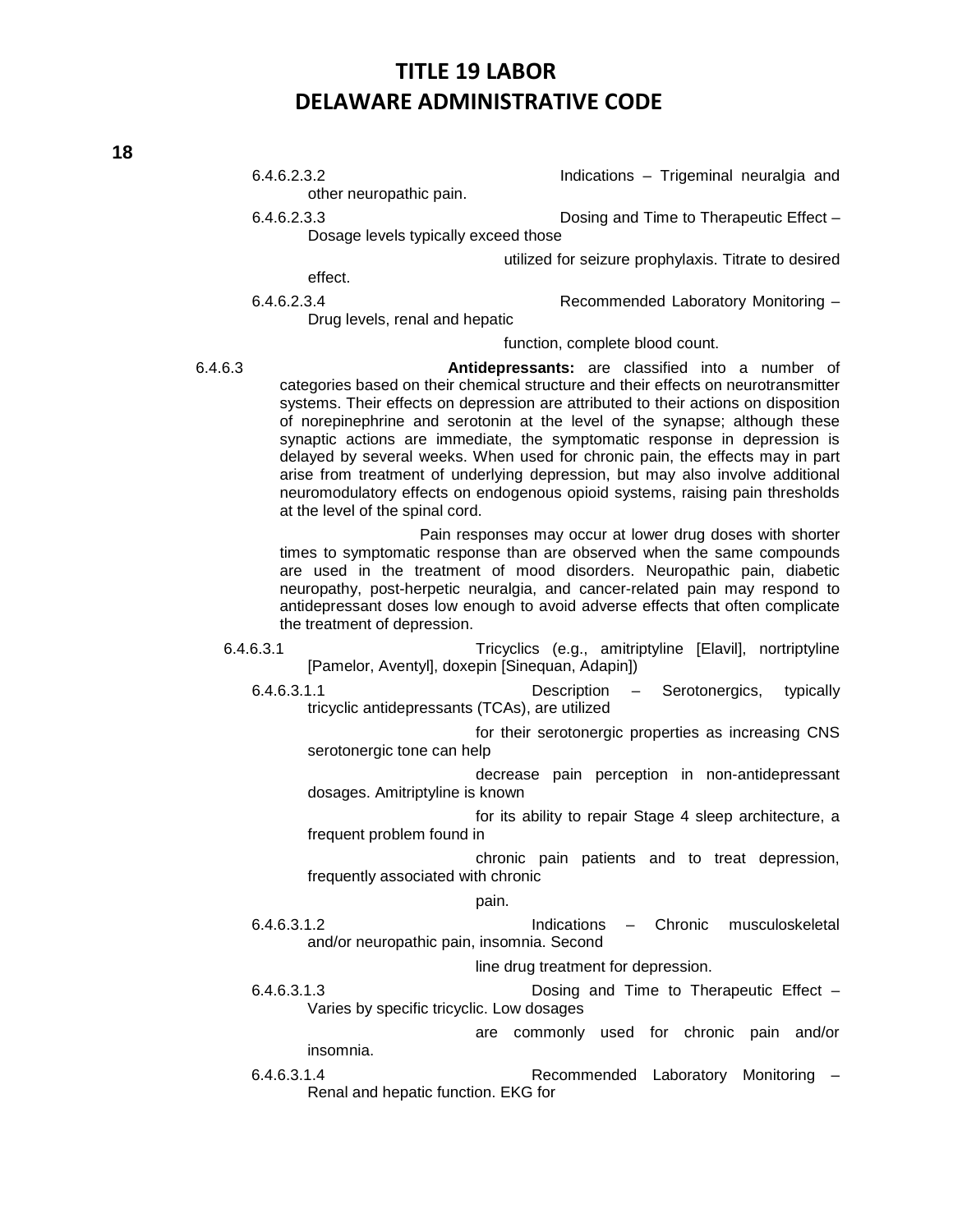those on high dosages or with cardiac risk. 6.4.6.3.2 Selective serotonin reuptake inhibitors (SSRIs) (e.g., citalopram [Celexa], fluoxetine [Prozac], paroxetine [Paxil], sertraline [Zoloft]). 6.4.6.3.2.1 Description – SSRIs are characterized by the predominance of inhibition of serotonin reuptake at the pre-synaptic nerve terminal. 6.4.6.3.2.2 Indications – Depression, chronic pain with depression and/or anxiety. 6.4.6.3.2.3 Time to Produce Therapeutic Effect – 3 to 4 weeks. 6.4.6.3.2.4 Recommended Laboratory Monitoring – Renal and hepatic function. 6.4.6.3.3 Atypical Antidepressants/Other Agents 6.4.6.3.3.1 Description – Venlafaxine, (Effexor), nefazadone (Serzone), trazodone (Deseryl), and mirtazapine (Remeron) share adjuvant analgesic effects with tricyclic antidepressants. They differ in their side effect and drug interaction profiles. 6.4.6.3.3.2 Indications – Venlafaxine is approved for generalized anxiety disorder, bupropion for smoking cessation. 6.4.6.3.3.3 Recommended Laboratory Monitoring – Drug specific. 6.4.6.4 **Hypnotics and Sedatives:** Sedative and hypnotic drugs decrease activity, induce drowsiness, and moderate agitation. Many drugs produce these effects incidental to their usual intended effects, similar to the side effects of many antihistamines and antidepressants. 6.4.6.4.1 Zaleplon (Sonata) 6.4.6.4.1.1 Description – A nonbenzodiazepine hypnotic. 6.4.6.4.1.2 Indications – Insomnia. 6.4.6.4.1.3 Dosing and Time to Therapeutic Effect – Time of onset is 30 to 60 minutes. Due to rapid elimination, may be taken as little as 4 hours before awakening. 6.4.6.4.1.4 Recommended Laboratory Monitoring – Hepatic function. 6.4.6.4.2 Zolpidem (Ambien) 6.4.6.4.2.1 Description – A nonbenzodiazepine hypnotic, which does not appear to cause rebound insomnia. It has little respiratory depression and insignificant anxiolytic or

muscle relaxant activity.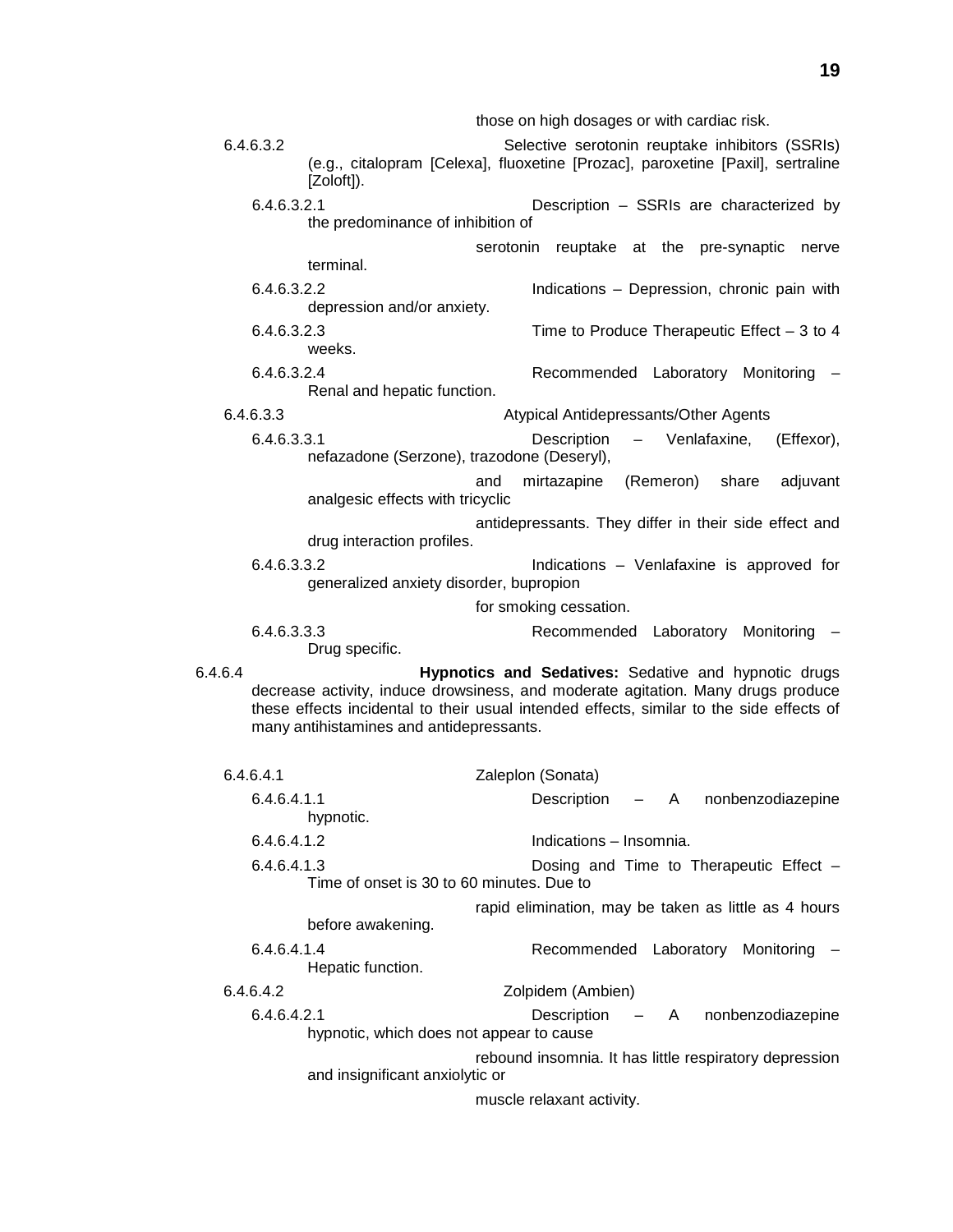| v. |    |
|----|----|
|    | I  |
|    | ۰, |

|         | 6.4.6.4.2.2                                         | Indications - Short-term use for insomnia            |
|---------|-----------------------------------------------------|------------------------------------------------------|
|         | 6.4.6.4.2.3<br>is 30 to 60 minutes                  | Time to Therapeutic Effect - Onset of action         |
|         | 6.4.6.4.2.4<br>Hepatic function.                    | Recommended Laboratory Monitoring                    |
| 6.4.6.5 | musculoskeletal injury or exacerbation of injury.   | Skeletal Muscle Relaxants: are most useful for acute |
|         | 6.4.6.5.1                                           | Cyclobenzaprine (Flexeril)                           |
|         | 6.4.6.5.1.1<br>tricyclics.                          | Description - Structurally<br>related<br>to          |
|         | 6.4.6.5.1.2<br>muscle spasm.                        | Indications - Chronic pain associated with           |
|         | 6.4.6.5.1.3<br>Variable, onset of action is 1 hour. | Dosing and Time to Therapeutic Effect -              |
|         | 6.4.6.5.1.4<br>Hepatic and renal function.          | Recommended Laboratory Monitoring                    |
|         | 6.4.6.5.2                                           | Carisoprodol (Soma)                                  |
|         | 6.4.6.5.2.1<br>meprobamate is an active             | Description – Mode of action may be central;         |
|         | metabolite.                                         |                                                      |
|         | 6.4.6.5.2.2<br>muscle spasm.                        | Indications - Chronic pain associated with           |
|         | 6.4.6.5.2.3<br>Renal and hepatic function.          | Recommended Laboratory Monitoring                    |
|         | 6.4.6.5.3                                           | Metazalone (Skelaxin)                                |
|         | 6.4.6.5.3.1<br>relaxant.                            | Description - Central<br>acting<br>muscle            |
|         | 6.4.6.5.3.2                                         | Indications - Muscle spasm.                          |
|         | 6.4.6.5.3.3<br>Onset of action 1 hour.              | Dosing and Time to Therapeutic Effect -              |
|         | 6.4.6.5.3.4<br>Hepatic function.                    | Recommended Laboratory<br>Monitoring                 |
| 6.4.6.6 |                                                     | Opioids: are the most powerful analgesics.           |

Opioids include some of the oldest and most effective drugs used in the control of severe pain. The discovery of opioids receptors and their endogenous peptide ligands has led to an understanding of effects at the binding sites of these naturally occurring substances. Most of their analgesic effects have been attributed to their modification of activity in pain pathways within the central nervous system; however, it has become evident that they also are active in the peripheral nervous system. Activation of receptors on the peripheral terminals of primary afferent nerves can mediate antinociceptive effects, including inhibition of neuronal excitability and release of inflammatory peptides. Some of their undesirable effects on inhibiting gastrointestinal motility are peripherally mediated by receptors in the bowel wall. The central nervous system actions of these drugs account for much of their analgesic effect. Consultation or referral to a pain specialist should be considered when the pain persists but the underlying tissue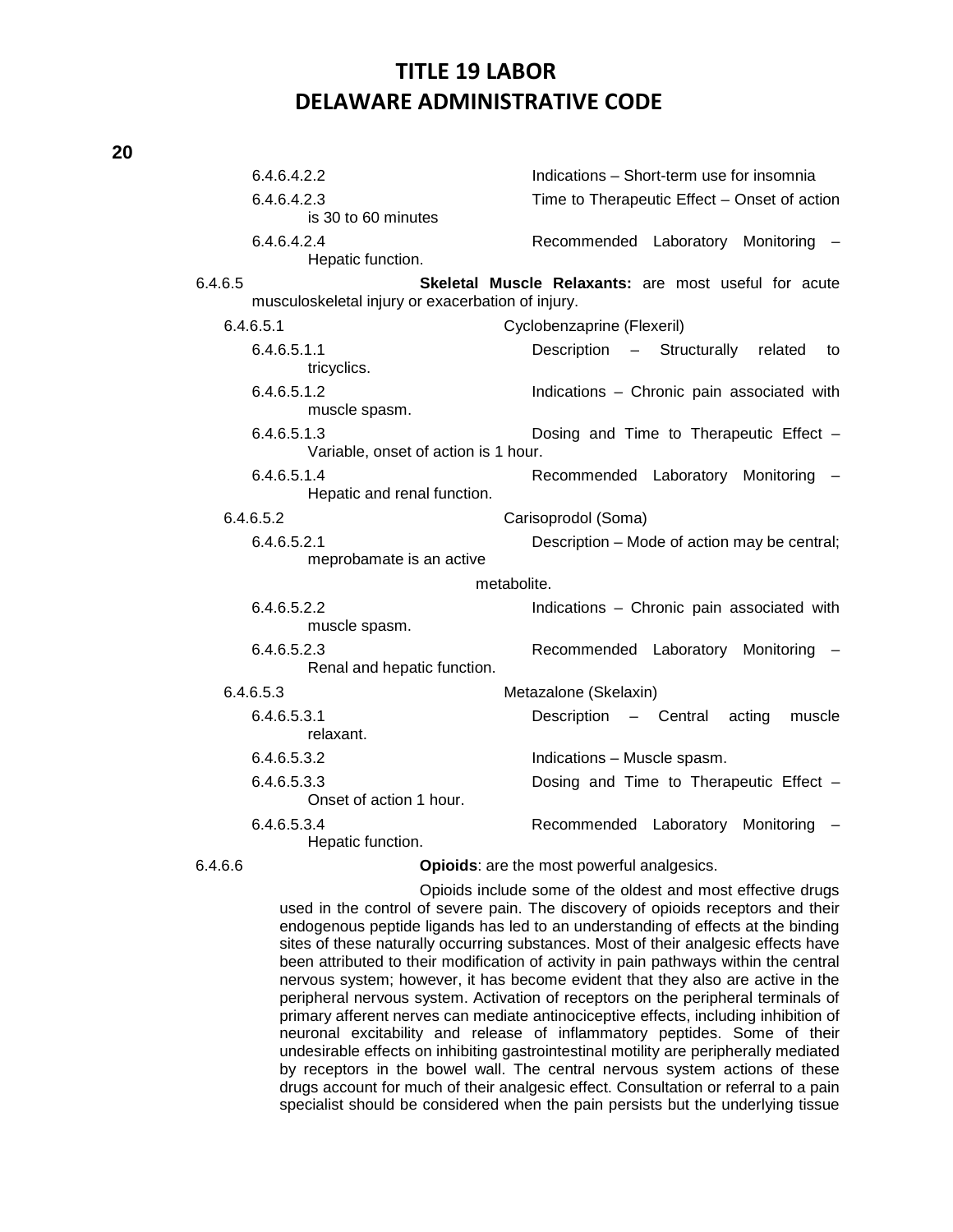pathology is minimal or absent and correlation between the original injury and the severity of impairment is not clear. Consider consultation if suffering and pain behaviors are present and the patient continues to request medication, or when standard treatment measures have not been successful or are not indicated.

- 6.4.6.6.1 On-Going, Long-Term Management Actions may include: 6.4.6.6.1.1 Prescriptions from a single practitioner, 6.4.6.6.1.2 Ongoing review and documentation of pain relief, functional status, appropriate medication use, and side effects, 6.4.6.6.1.3 Ongoing effort to gain improvement of social and physical function as a result of pain relief, 6.4.6.6.1.4 Contract detailing reasons for termination of supply, with appropriate tapering of dose,
	- 6.4.6.6.1.5 Use of random drug screening as deemed appropriate by the prescribing

#### physician,

- 6.4.6.6.1.6 Use of more than two opioids: a long acting opioid for maintenance of pain relief
	- and a short acting opioid for limited rescue use when pain exceeds the routine
	- level. If more than two opioids are prescribed for long-term use, a second opinion
	- from specialist who is Board Certified in Neurology, Physical Medicine and
	- Rehabilitation, or Anesthesiology with recognized training and/or certification in

### pharmacological pain management is strongly recommended.

6.4.6.6.1.7 Use of acetaminophen-containing medications in patients with liver disease

#### should be limited; and

6.4.6.6.1.8 Continuing review of overall situation with regard to nonopioid means of pain

#### control.

#### 6.4.6.7 **Nonsteroidal Anti-Inflammatory Drugs**:

Nonsteroidal Anti-Inflammatory Drugs (NSAIDs) are useful for pain and inflammation. In mild cases, they may be the only drugs required for analgesia. There are several classes of NSAIDs and the response of the individual injured worker to a specific medication is unpredictable. For this reason a range of NSAIDs may be tried in each case with the most effective preparation being continued.

| 6.4.6.7.1 | Non-selective Nonsteroidal Anti-Inflammatory Drugs |
|-----------|----------------------------------------------------|
| 6.4.6.7.2 | Selective Cyclo-oxygenase-2 (COX-2) Inhibitors     |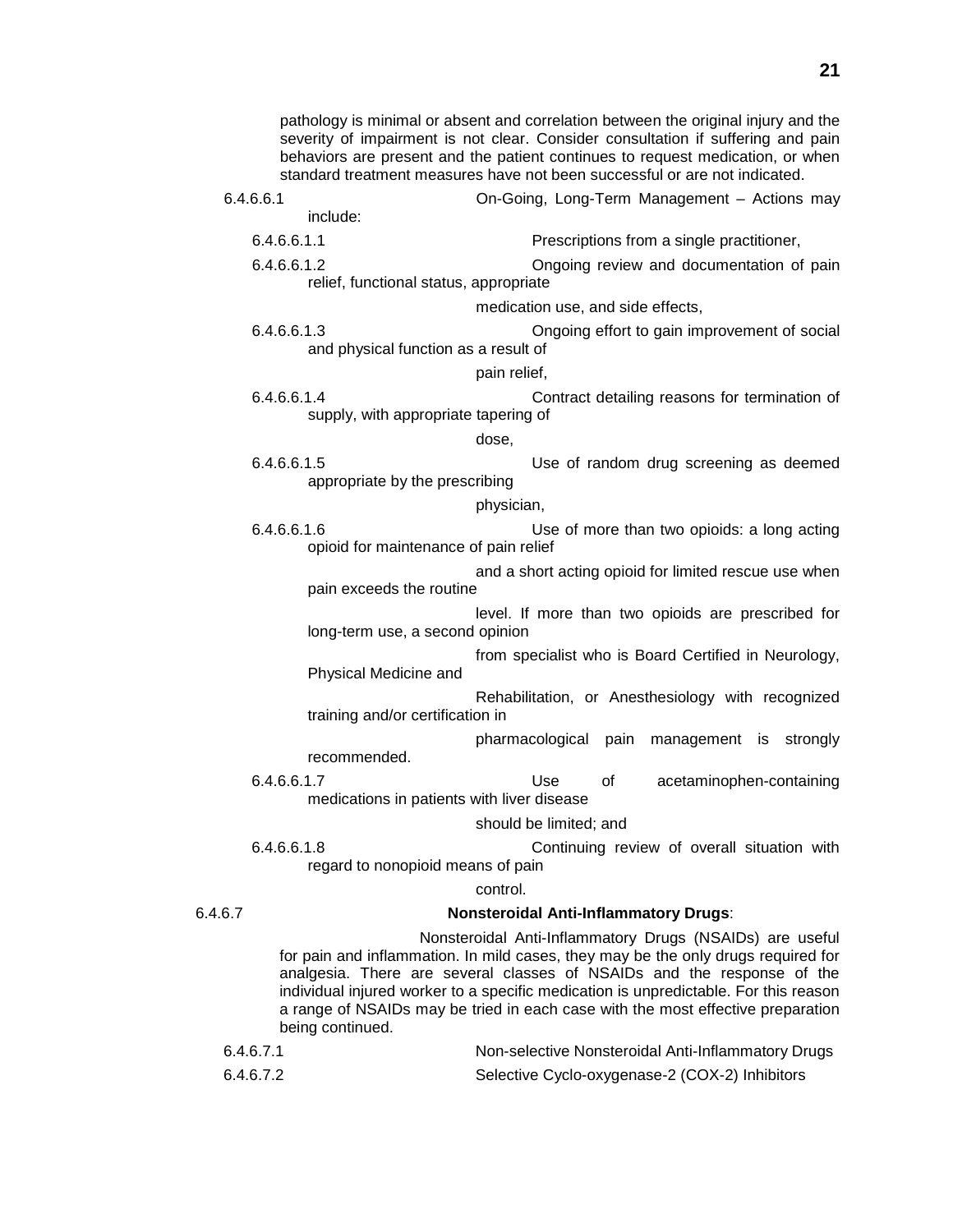COX-2 inhibitors are more recent NSAIDs and differ in adverse side effect profiles from the traditional NSAIDs. The major advantages of selective COX-2 inhibitors over traditional NSAIDs are that they have less gastrointestinal toxicity and no platelet effects. COX-2 inhibitors can worsen renal function in patients with renal insufficiency; thus, renal function may need monitoring.

### 6.4.6.8 **Topical Drug Delivery:**

- 6.4.6.8.1 Description Topical medications may be an alternative treatment for localized musculoskeletal disorders and is an acceptable form of treatment in selected.
- 6.4.6.8.2 Indications Generalized musculoskeletal or joint pain. Patient selection must be rigorous to select those patients with the highest probability of compliance.
- 6.4.6.8.3 Dosing and Time to Therapeutic Effect It is necessary that all topical agents be used with strict instructions for application as well as maximum number of applications per day to obtain the desired benefit and avoid potential toxicity.

### 6.4.6.9 **Other Agents:**

- 6.4.6.9.1 Tramadol (Ultram)
	- 6.4.6.9.1.1 Description An opioid partial agonist that is generally well tolerated, does not
		- cause GI ulceration, or exacerbate hypertension or congestive heart failure.

6.4.6.9.1.2 Indications – Mild to moderate pain relief. This drug has been shown to provide

pain relief equivalent to that of commonly prescribed

NSAIDs.

6.4.6.9.2 Baclofen (Lioresal)

6.4.6.9.2.1 Description – May be effective due to stimulation of Gamma Aminobutyric Acid

(GABA) receptors.

6.4.6.9.2.2 Indications – Pain from muscle rigidity.

6.4.6.9.2.3 Recommended Laboratory Monitoring – Renal function.

6.4.6.9.3 Mexilitene (Mexitil)

6.4.6.9.3.1 Description – An antiarrhythmic drug, which, like some anticonvulsive agents,

> may act on ion channels in neuronal tissue and reduce its pathological activity to a

> more stable level. Low concentrations may suffice to abolish impulses in damaged

nerves, and mexilitene has been used successfully to treat neuropathic pain.

6.4.6.9.3.2 Indications – Neuropathic pain.

**22**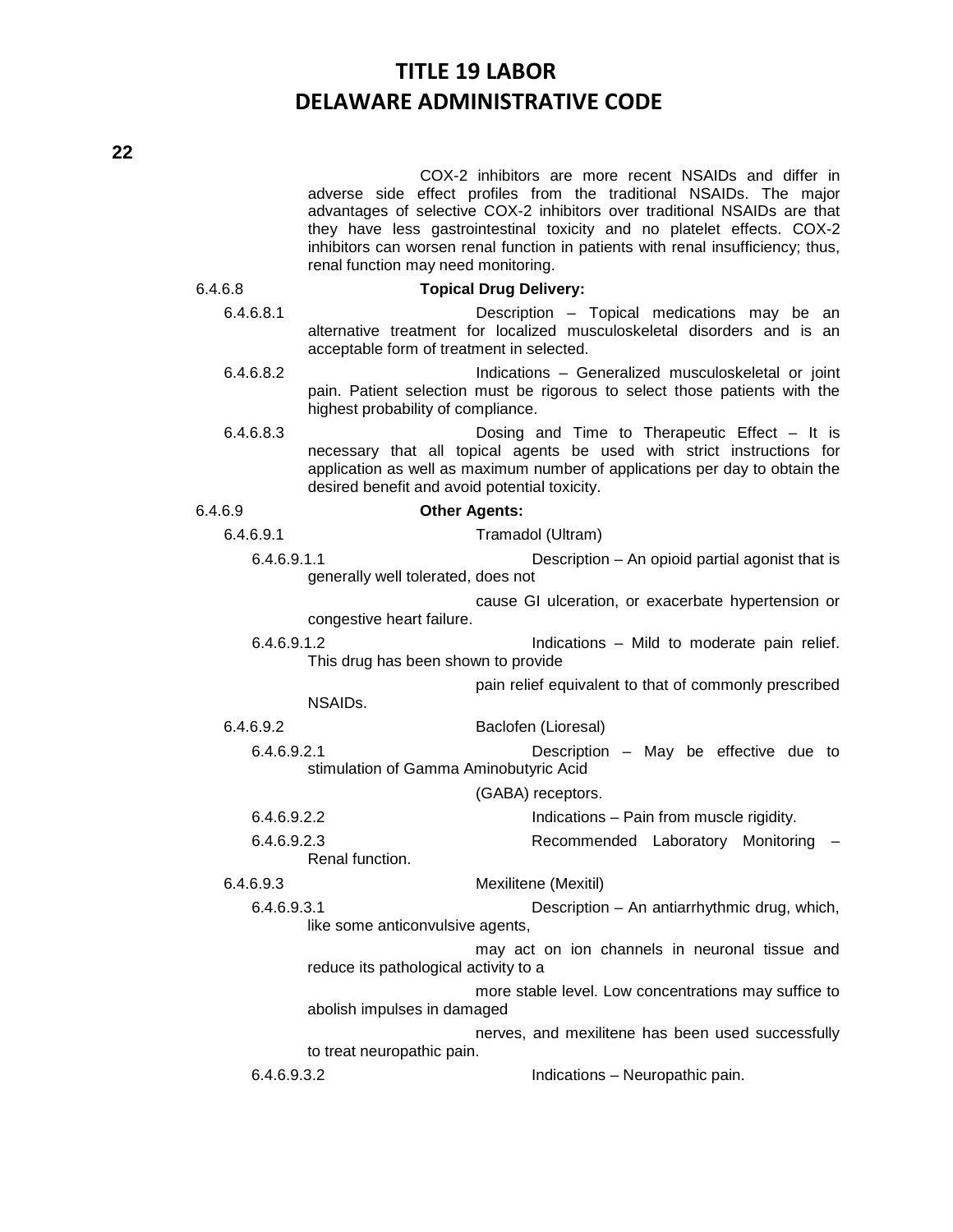Hepatic function, CBC. Plasma levels

#### may also be necessary.

6.4.7 **ORTHOTICS/PROSTHETICS/EQUIPMENT** Devices and adaptive equipment may be necessary in order to reduce impairment and disability, to facilitate medical recovery, to avoid re-aggravation of the injury, and to maintain maximum medical improvement. Indications would be to provide relief of the industrial injury or prevent further injury and include the need to control neurological and orthopedic injuries for reduced stress during functional activities. In addition, they may be used to modify tasks through instruction in the use of a device or physical modification of a device. Equipment needs may need to be reassessed periodically.

Equipment may include high and low technology assistive devices, computer interface or seating, crutch or walker training, and self-care aids. It should improve safety and reduce risk of re-injury. Standard equipment to alleviate the effects of the injury on the performance of activities of daily living may vary from simple to complex adaptive devices to enhance independence and safety. Certain equipment related to cognitive impairments may also be required.

Ergonomic modifications may be necessary to facilitate medical recovery, to avoid re-aggravation of the injury, and to maintain maximum medical improvement. Ergonomic evaluations with subsequent recommendations may assist with the patients' return-to-work.

For chronic pain disorders, equipment such as foot orthoses or lumbar support devices may be helpful. The injured worker should be educated as to the potential harm from using a lumbar support for a period of time greater than which is prescribed. Special cervical orthosis and/or equipment may have a role in the rehabilitation of a cervical injury such as those injuries to a cervical nerve root resulting in upper extremity weakness or a spinal cord injury with some degree of paraparesis or tetraparesis. Fabrication/modification of orthotics, including splints, would be used when there is need to normalize weight-bearing, facilitate better motion response, stabilize a joint with insufficient muscle or proprioceptive/reflex competencies, to protect subacute conditions as needed during movement, and correct biomechanical problems.

Orthotic/prosthetic training is the skilled instruction (preferably by qualified providers) in the proper use of orthotic devices and/or prosthetic limbs.

For information regarding specific types of orthotics/prosthetics/equipment, refer to individual medical treatment guidelines.

6.4.8 **PERSONALITY/PSYCHOLOGICAL/PSYCHOSOCIAL INTERVENTION** Psychosocial treatment is a generally accepted, well-established therapeutic and diagnostic procedure with selected use in acute pain problems, but with more widespread use in sub-acute and chronic pain populations. Psychosocial treatment may be important component in the total management of a patient with chronic pain and should be implemented as soon as the problem is identified.

Once a diagnosis consistent with the standards of the American Psychiatric Association Diagnostic Statistical Manual of Mental Disorders has been determined, the patient should be evaluated for the potential need for psychiatric medications. Use of any medication to treat a diagnosed condition may be ordered by the authorized treating physician or by the consulting psychiatrist. Visits for management of psychiatric medications are medical in nature and are not a component of psychosocial treatment. Therefore, separate visits for medication management may be necessary, depending upon the patient and medications selected.

The screening or diagnostic workup should have clarified and distinguished between pre-existing, aggravated, and/or purely causative psychological conditions. Therapeutic and diagnostic modalities include, but are not limited to, individual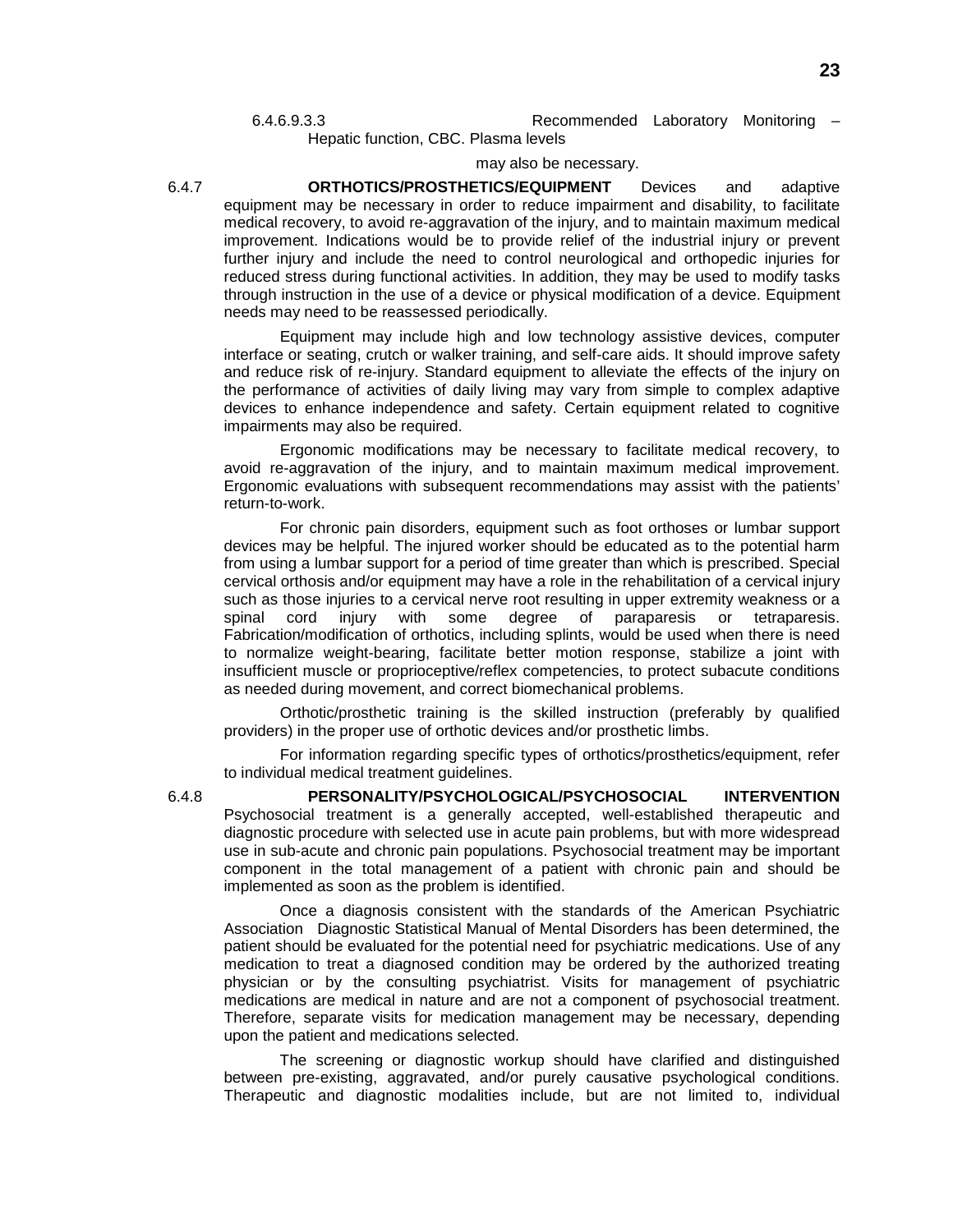counseling, and group therapy. Treatment can occur within an individualized model, a multi-disciplinary model, or within a structured pain management program.

A psychologist with a Ph.D., PsyD, EdD credentials, or a Psychiatric MD/DO may perform psychosocial treatments. Other licensed mental health providers working in consultation with a Ph.D., PsyD, EdD, or Psychiatric MD/DO, and with experience in treating chronic pain disorders in injured workers may also perform treatment.

Frequency: 1 to 5 times weekly for the first 4 weeks (excluding hospitalization, if required), decreasing to 1 to 2 times per week for the second month. Thereafter, 2 to 4 times monthly with the exception of exacerbations which may require increased frequency of visits. Not to include visits for medication management.

Maximum duration: 6 to 12 months, not to include visits for medication management. For select patients, longer supervised treatment may be required.

- 6.4.9 **RESTRICTION OF ACTIVITIES** Continuation of normal daily activities is the goal for chronic pain patients since immobility will negatively affect rehabilitation. Prolonged immobility results in a wide range of deleterious effects, such as a reduction in aerobic capacity and conditioning, loss of muscle strength and flexibility, increased segmental stiffness, promotion of bone demineralization, impaired disc nutrition, and the facilitation of the illness role.
- 6.4.10 **RETURN-TO-WORK** is one of the major components in chronic pain management.

**REHABILITATION – It is understood Individuals with Chronic Pain may require additional visits due to acute exacerbations. The practitioner is required to document the rationale for care and may be subject to Utilization Review. All visit limits pertain to an annual amount. It is also understood that practitioners should only provide treatment that is consistent with impairments and dysfunctions identified by a comprehensive physical assessment.** 

6.4.11 **THERAPY–ACTIVE** therapies are based on the philosophy that therapeutic exercise and/or activity are beneficial for restoring flexibility, strength, endurance, function, range of motion, and alleviating discomfort. Active therapy requires an internal effort by the individual to complete a specific exercise or task, and thus assists in developing skills promoting independence to allow self-care after discharge. This form of therapy requires supervision from a therapist or medical provider such as verbal, visual, and/or tactile instructions. At times a provider may help stabilize the patient or guide the movement pattern but the energy required to complete the task is predominately executed by the patient.

Patients should be instructed to continue active therapies at home as an extension of the treatment process in order to maintain improvement levels. Home exercise can include exercise with or without mechanical assistance or resistance and functional activities with assistive devices. Interventions are selected based on the complexity of the presenting dysfunction with ongoing examination, evaluation and modification of the plan of care as improvement or lack thereof occurs. Change and/or discontinuation of an intervention should occur if there is attainment of expected goals/outcome, lack of progress, lack of tolerance and/or lack of motivation. Passive interventions/modalities may only be used as adjuncts to the active program.

6.4.11.1 **Activities of Daily Living:** Supervised instruction, active-assisted training, and/or adaptation of activities or equipment to improve a person's capacity in normal daily living activities such as self-care, work reintegration training, homemaking, and driving.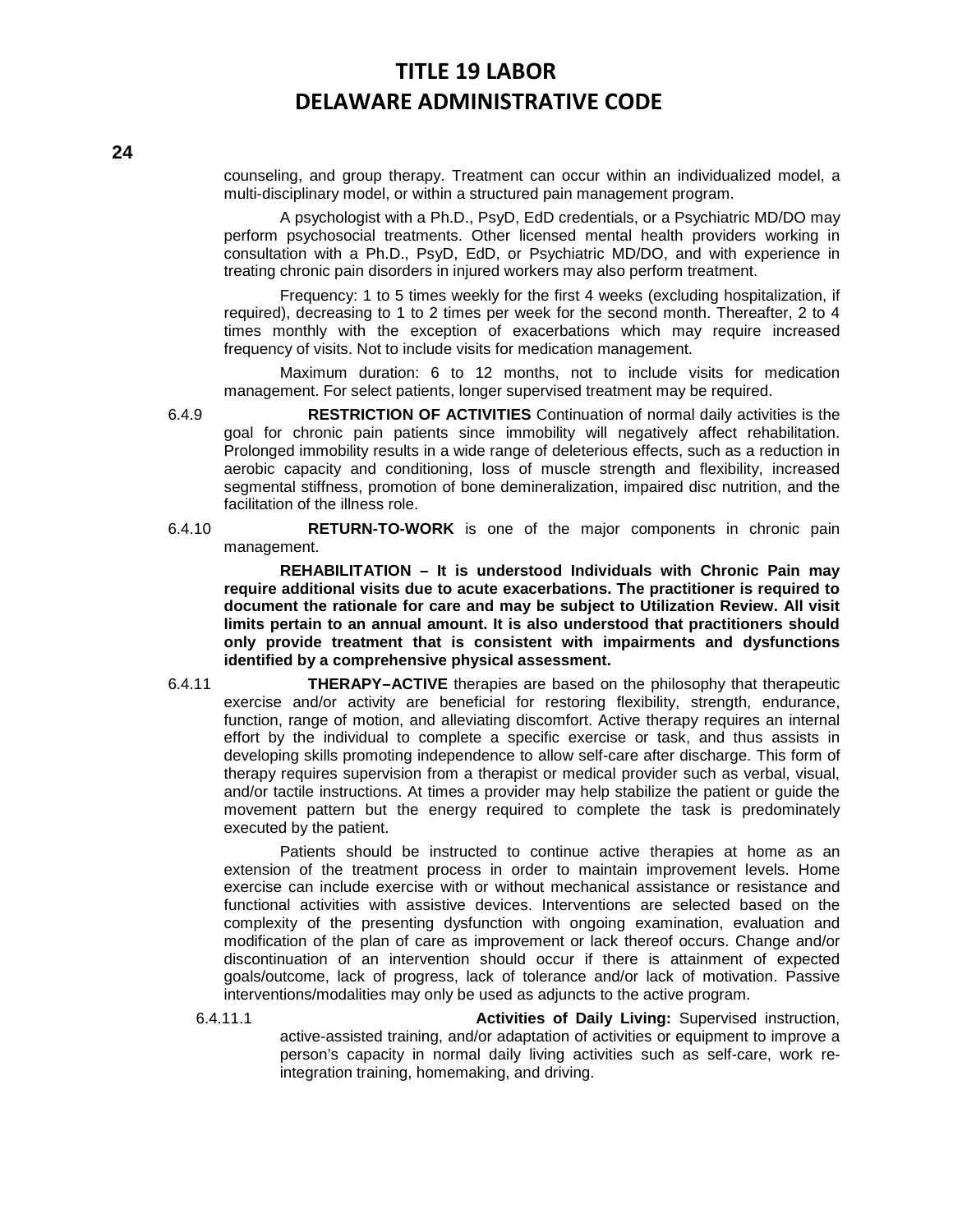- 6.4.11.2 **Functional Activities:** are the use of therapeutic activity to enhance mobility, body mechanics, employability, coordination, and sensory motor integration.
- 6.4.11.3 **Nerve Gliding:** exercises consist of a series of flexion and extension movements of the hand, wrist, elbow, shoulder, and neck that produce tension and longitudinal movement along the length of the median and other nerves of the upper extremity. These exercises are based on the principle that the tissues of the peripheral nervous system are designed for movement, and that tension and glide (excursion) of nerves may have an effect on neurophysiology through alterations in vascular and axoplasmic flow. Biomechanical principles have been more thoroughly studied than clinical outcomes.
- 6.4.11.4 **Neuromuscular Re-education:** is the skilled application of exercise with manual, mechanical, or electrical facilitation to enhance strength, movement patterns, neuromuscular response, proprioception, kinesthetic sense, coordination education of movement, balance, and posture. Indications include the need to promote neuromuscular responses through carefully timed proprioceptive stimuli, to elicit and improve motor activity in patterns similar to normal neurologically developed sequences, and improve neuromotor response with independent control.

Maximum number of visits 24

- 6.4.11.5 **Proper Work Techniques:** Please refer to the "Job Site Evaluation" and "Job Site Alteration" sections of these guidelines.
- 6.4.11.6 **Therapeutic Exercise:** with or without mechanical assistance or resistance may include isoinertial, isotonic, isometric and isokinetic types of exercises. Indications include the need for cardiovascular fitness, reduced edema, improved muscle strength, improved connective tissue strength and integrity, increased bone density, promotion of circulation to enhance soft tissue healing, improvement of muscle recruitment, increased range of motion, and are used to promote normal movement patterns. Can also include complementary/alternative exercise movement therapy.

Time to produce effect: 2 to 6 treatments

Frequency: 3 to 5 times per week

Optimum duration: 4 to 8 weeks

Maximum duration: 24 visits, and maximum of 24 in combination with functional activities

6.4.12 **THERAPY — PASSIVE** Most of the following passive therapies and modalities are generally accepted methods of care for a variety of work-related injuries. Passive therapy includes those treatment modalities that do not require energy expenditure on the part of the patient. They are principally effective during the early phases of treatment and are directed at controlling symptoms such as pain, inflammation and swelling and to improve the rate of healing soft tissue injuries. They should be used adjunctively with active therapies such as postural stabilization and exercise programs to help control swelling, pain, and inflammation during the active rehabilitation process. Please refer to Section B. 4. General Guideline Principles, Active Interventions. Passive therapies may be used intermittently as a provider deems appropriate or regularly if there are specific goals with objectively measured functional improvements during treatment.

On occasion, specific diagnoses and post-surgical conditions may warrant durations of treatment beyond those listed as "maximum." factors such as exacerbation of symptoms, re-injury, interrupted continuity of care, and comorbidities may also extend durations of care. Specific goals with objectively measured functional improvement during treatment must be cited to justify extended durations of care. It is recommended that, if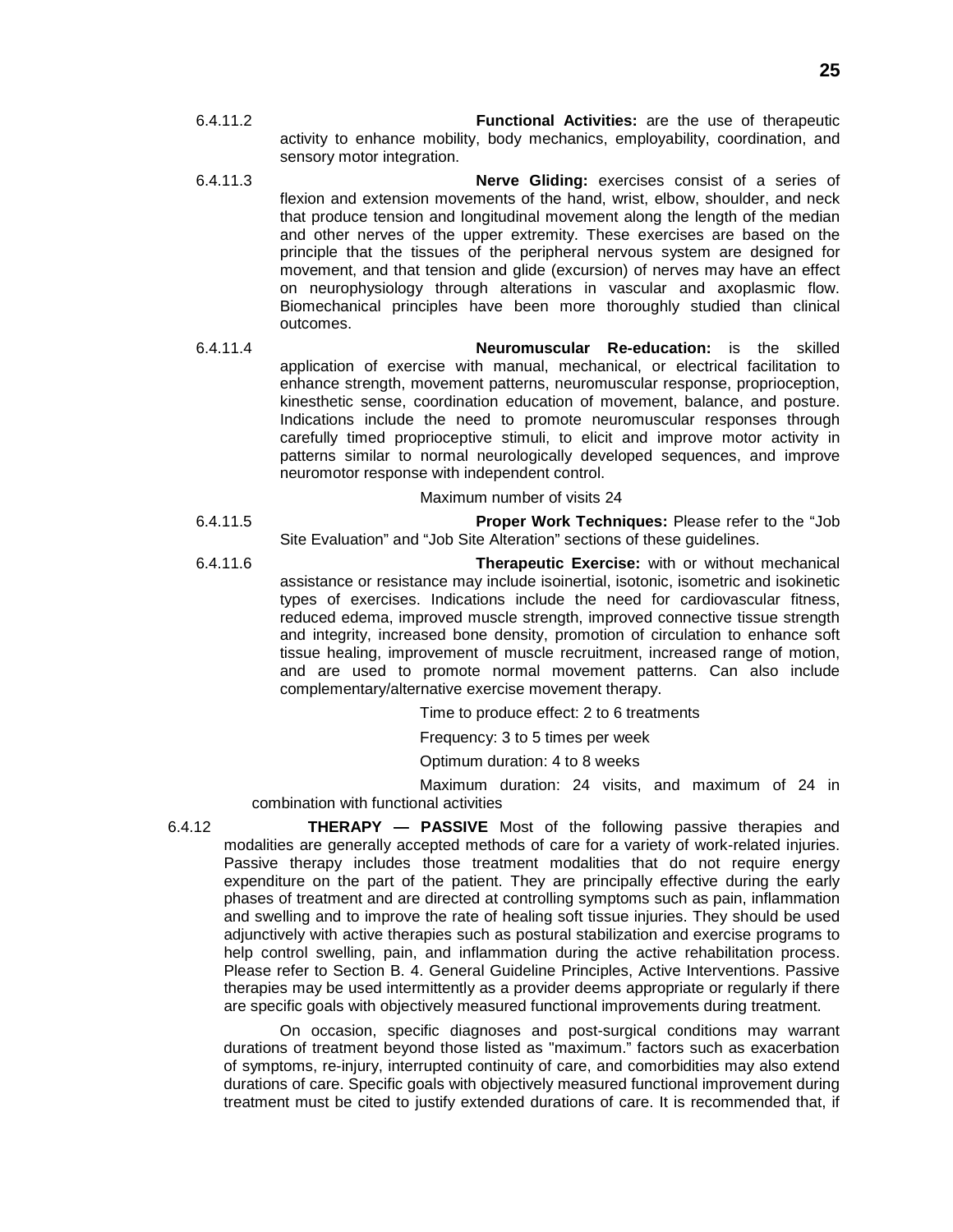no functional gain is observed after the number of treatments under "time to produce effect" have been completed, alternative treatment interventions, further diagnostic studies, or further consultations should be pursued.

The following passive therapies are listed below:

6.4.12.1 **Electrical Stimulation (Unattended and Attended):** is an accepted treatment. Once applied, unattended electrical stimulation requires minimal on-site supervision by the provider. Indications include pain, inflammation, muscle spasm, atrophy, decreased circulation, and the need for osteogenic stimulation. A home unit should be purchased if treatment is effective and frequent use is recommended.

Time to produce effect: 2 to 4 treatments Maximum duration:

14 visits

6.4.12.2 **Iontophoresis:** is an accepted treatment which consists of the transfer of medication, including, but not limited to, steroidal antiinflammatories and anesthetics, through the use of electrical stimulation. Indications include pain (Lidocaine), inflammation (hydrocortisone, salicylate), edema (mecholyl, hyaluronidase, salicylate), ischemia (magnesium, mecholyl, iodine), muscle spasm (magnesium, calcium), calcific deposits (acetate), scars, and keloids (sodium chloride, iodine, acetate). There is no proven benefit for this therapy in the low back

> Time to produce effect: 1 to 4 treatments Frequency: 3 times per week with at least 48 hours between treatments

> > Maximum duration: 8 visits per body region

6.4.12.3 **Manipulation:** is generally accepted, wellestablished and widely used therapeutic intervention for low back pain. Manipulative Treatment (not therapy) is defined as the therapeutic application of manually guided forces by an operator to improve physiologic function and/or support homeostasis that has been altered by the injury or occupational disease, and has associated clinical significance.

> High velocity, low amplitude (HVLA) technique, chiropractic manipulation, osteopathic manipulation, muscle energy techniques, counter strain, and non-force techniques are all types of manipulative treatment. This may be applied by osteopathic physicians (D.O.), chiropractors (D.C.), properly trained physical therapists (P.T.), or properly trained medical physicians. Under these different types of manipulation exist many subsets of different techniques that can be described as a) direct- a forceful engagement of a restrictive/pathologic barrier, b) indirect- a gentle/non-forceful disengagement of a restrictive/pathologic barrier, c) the patient actively assists in the treatment and d) the patient relaxing, allowing the practitioner to move the body tissues. When the proper diagnosis is made and coupled with the appropriate technique, manipulation has no contraindications and can be applied to all tissues of the body. Pre-treatment assessment should be performed as part of each manipulative treatment visit to ensure that the correct diagnosis and correct treatment is employed.

> High velocity, low amplitude (HVLA) manipulation is performed by taking a joint to its end range of motion and moving the articulation into the zone of accessory joint movement, well within the limits of anatomical integrity. There is good scientific evidence to suggest that HVLA manipulation can be helpful for patients with acute low back pain problems without radiculopathy when used within the first 4 to 6 weeks of symptoms. Although the

**26**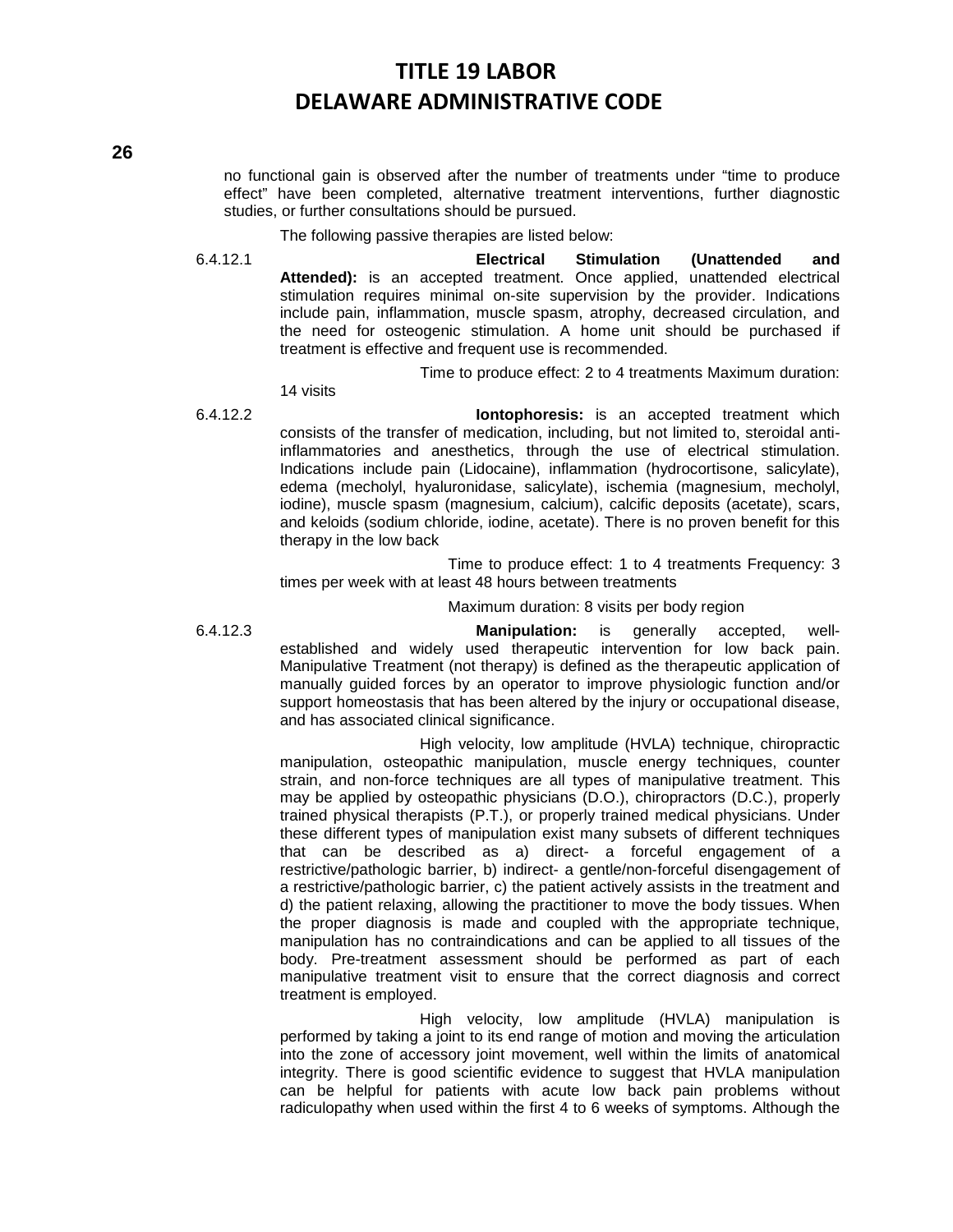evidence for sub-acute and chronic low back pain and low back pain with radiculopathy is less convincing, it is a generally accepted and well-established intervention for these conditions. Indications for manipulation include joint pain, decreased joint motion, and joint adhesions. Contraindications to HVLA manipulation include joint instability, fractures, severe osteoporosis, infection, metastatic cancer, active inflammatory arthritides, aortic aneurysm, and signs of progressive neurologic deficits.

Time to produce effect for all types of manipulative treatment: 1 to 6 treatments.

Frequency: Up to 3 times per week for the first 4 weeks as indicated by the severity of involvement and the desired effect, then up to 2 treatments per week for the next 4 weeks. For further treatments, twice per week or less to maintain function.

Maximum duration: 26 visits.

The combination of 97140 plus either CMT or OMT code is equal to one visit when performed on the same day. Any combination of manual therapeutic intervention exceeding 26 visits (not units) need to go to UR.

6.4.12.4 **Massage — Manual or Mechanical:** Massage is manipulation of soft tissue with broad ranging relaxation and circulatory benefits. This may include techniques that include pressing, lifting, rubbing, pinching of soft tissues by, or with, the practitioner's hands. Indications include edema (peripheral or hard and non-pliable edema), muscle spasm, adhesions, the need to improve peripheral circulation and range of motion, or to increase muscle relaxation and flexibility prior to exercise.

> In sub-acute low back pain populations there is good evidence that massage can increase function when combined with exercise and patient education. Some studies have demonstrated a decrease in provider visits and pain medication use with combined therapy. One study indicated improved results with acupressure massage. It is recommended that all massage be performed by trained, experienced therapists and be accompanied by an active exercise program and patient education. In contrast to the sub-acute population, massage is a generally accepted treatment for the acute low back pain population, although no studies have demonstrated its efficacy for this set of patients.

> > Time to produce effect: Immediate

Frequency: 1 to 3 times per week

Maximum duration: 12 visits (CPT codes 97124 and 97140 can not exceed 26 visits in combination).

6.4.12.5 **Mobilization (Joint):** is a generally well-accepted treatment. Mobilization is passive movement involving oscillatory motions to the vertebral segment(s). The passive mobility is performed in a graded manner (I, II, III, IV, or V), which depicts the speed and depth of joint motion during the maneuver. For further discussion on Level V joint mobilization please see section on HVLA manipulation [Refer to section 12. d.]. It may include skilled manual joint tissue stretching. Indications include the need to improve joint play, segmental alignment, improve intracapsular arthrokinematics, or reduce pain associated with tissue impingement. Mobilization should be accompanied by active therapy. For Level V mobilization contraindications include joint instability, fractures, severe osteoporosis, infection, metastatic cancer, active inflammatory arthritides, aortic aneurysm, and signs of progressive neurologic deficits.

> Time to produce effect for all types of manipulative treatment: 1 to 6 treatments.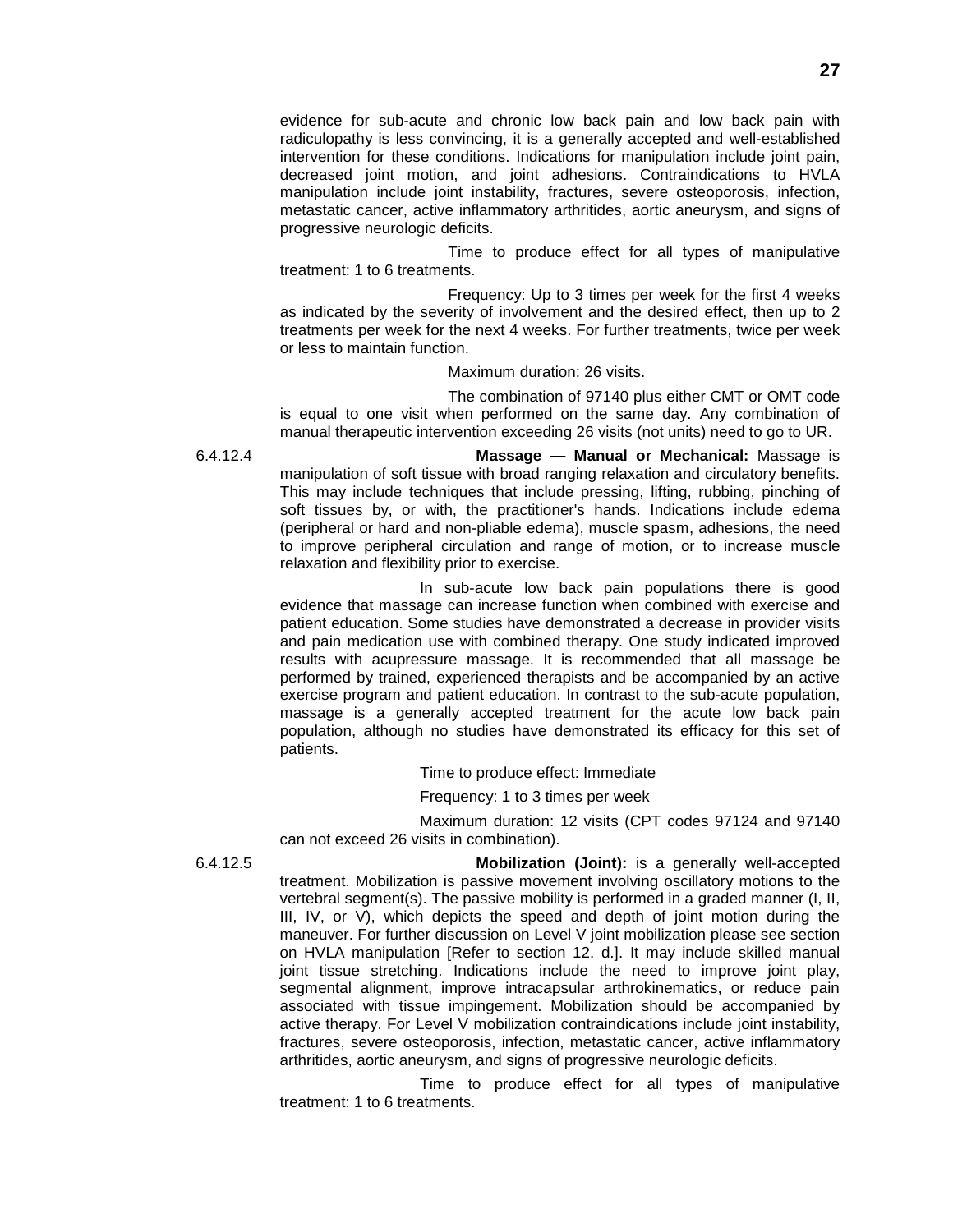Frequency: Up to 3 times per week for the first 4 weeks as indicated by the severity of involvement and the desired effect, then up to 2 treatments per week for the next 4 weeks. For further treatments, twice per week or less to maintain function.

Maximum duration: 26 visits. CPT codes 97124 and 97140 can not exceed 48 visits in combination

6.4.12.6 **Mobilization (Soft Tissue):** is a generally wellaccepted treatment. Mobilization of soft tissue is the skilled application of muscle energy, strain/counter strain, myofascial release, manual trigger point release, and manual therapy techniques designed to improve or normalize movement patterns through the reduction of soft tissue pain and restrictions. These can be interactive with the patient participating or can be with the patient relaxing and letting the practitioner move the body tissues. Indications include muscle spasm around a joint, trigger points, adhesions, and neural compression. Mobilization should be accompanied by active therapy.

> Maximum duration: 26 visits CPT codes 97124 and 97140 can not exceed 48 visits in combination.

- 6.4.12.7 **Short-Wave Diathermy:** is an accepted treatment which involves the use of equipment that exposes soft tissue to a magnetic or electrical field. Indications include enhanced collagen extensibility before stretching, reduced muscle guarding, reduced inflammatory response, and enhanced re-absorption of hemorrhage/hematoma or edema. It is an accepted modality as an adjunct to acupuncture or situation where other forms of contact superficial heat is contraindicated.
- 6.4.12.8 **Superficial Heat and Cold Therapy (excluding Infrared Therapy):** is a generally accepted treatment. Superficial heat and cold are thermal agents applied in various manners that lower or raise the body tissue temperature for the reduction of pain, inflammation, and/or effusion resulting from injury or induced by exercise. Includes application of heat just above the surface of the skin at acupuncture points. Indications include acute pain, edema and hemorrhage, need to increase pain threshold, reduce muscle spasm, and promote stretching/flexibility. Cold and heat packs can be used at home as an extension of therapy in the clinic setting.

Time to produce effect: Immediate

Frequency: 2 to 5 times per week

Maximum duration: 12 visits, with a maximum of 1 unit per

day

6.4.12.9 **Traction—Mechanical:** Traction modalities are contraindicated in patients with tumor, infections, fracture, or fracture dislocation. Non-oscillating inversion traction methods are contraindicated in patients with glaucoma or hypertension. Motorized traction devices are included (i.e. VAX-D, DRX9000, etc.)

> Time to produce effect: 1 to 3 sessions up to 30 minutes. If response is negative after 3 treatments, discontinue this modality.

> Frequency: 2 to 3 times per week. A home traction unit can be purchased if therapy proves effective. Maximum duration: 16 visits

6.4.12.10 **Transcutaneous Electrical Nerve Stimulation (TENS):** is a generally accepted treatment. TENS should include at least one instructional session for proper application and use. Indications include muscle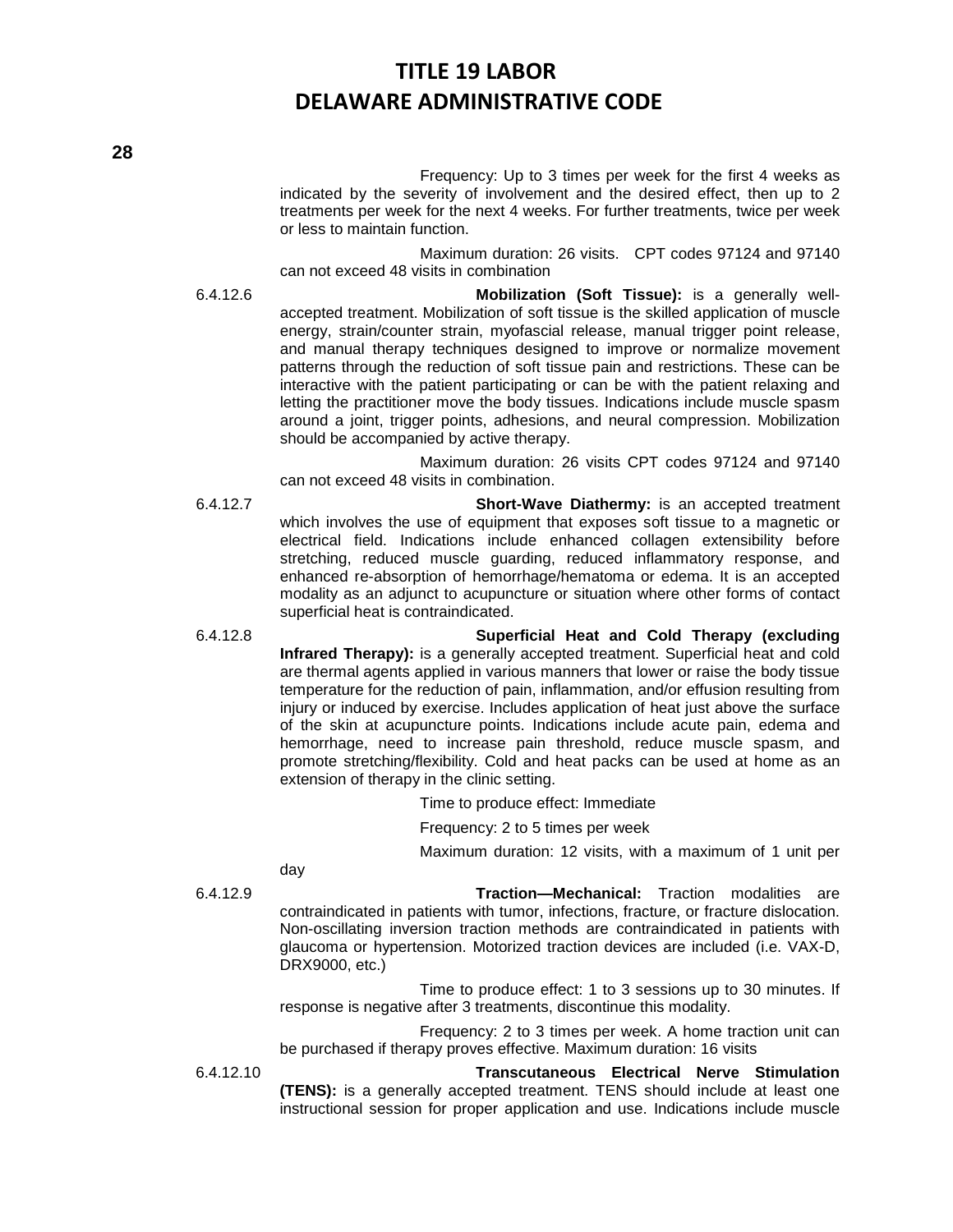spasm, atrophy, and decreased circulation and pain control. Minimal TENS unit parameters should include pulse rate, pulse width and amplitude modulation. Consistent, measurable functional improvement should be documented prior to the purchase of a home unit.

Time to produce effect: Immediate Frequency: Variable Duration: 3 visits

6.4.12.11 **Ultrasound (Including Phonophoresis):** is an accepted treatment. Ultrasound uses sonic generators to deliver acoustic energy for therapeutic thermal and/or non-thermal soft tissue effects. Indications include scar tissue, adhesions, collagen fiber and muscle spasm, and the need to extend muscle tissue or accelerate the soft tissue healing. Ultrasound with electrical stimulation is concurrent delivery of electrical energy that involves dispersive electrode placement. Indications include muscle spasm, scar tissue, pain modulation, and muscle facilitation.

> Phonophoresis is the transfer of medication to the target tissue to control inflammation and pain through the use of sonic generators. These topical medications include, but are not limited to, steroidal antiinflammatory and anesthetics. Phonopheresis is not recommended for Low Back Pain.

> > Time to produce effect: 6 to 15 treatments

Frequency: 3 times per week

Maximum duration18 visits

6.4.13 **THERAPY—ACTIVE** The following active therapies are widely used and accepted methods of care for a variety of work-related injuries. They are based on the philosophy that therapeutic exercise and/or activity are beneficial for restoring flexibility, strength, endurance, function, range of motion, and can alleviate discomfort. Active therapy requires an internal effort by the individual to complete a specific exercise or task. This form of therapy requires supervision from a provider such as verbal, visual, and/or tactile instruction(s). At times, the provider may help stabilize the patient or guide the movement pattern but the energy required to complete the task is predominately executed by the patient.

Patients should be instructed to continue active therapies at home as an extension of the treatment process in order to maintain improvement levels. Follow-up visits to reinforce and monitor progress and proper technique are recommended. Home exercise can include exercise with or without mechanical assistance or resistance and functional activities with assistive devices. The following active therapies are listed in alphabetical order:

6.4.13.1 **Activities of Daily Living (ADL)** are wellestablished interventions which involve instruction, active-assisted training, and/or adaptation of activities or equipment to improve a person's capacity in normal daily activities such as self-care, work re-integration training, homemaking, and driving.

Time to produce effect: 4 to 5 treatments Maximum duration:

10 visits

6.4.13.2 **Aquatic Therapy:** is a well-accepted treatment which consists of the therapeutic use of aquatic immersion for therapeutic exercise to promote strengthening, core stabilization, endurance, range of motion, flexibility, body mechanics, and pain management. Aquatic therapy includes the implementation of active therapeutic procedures in a swimming or therapeutic pool. The water provides a buoyancy force that lessens the amount of force gravity applies to the body. The decreased gravity effect allows the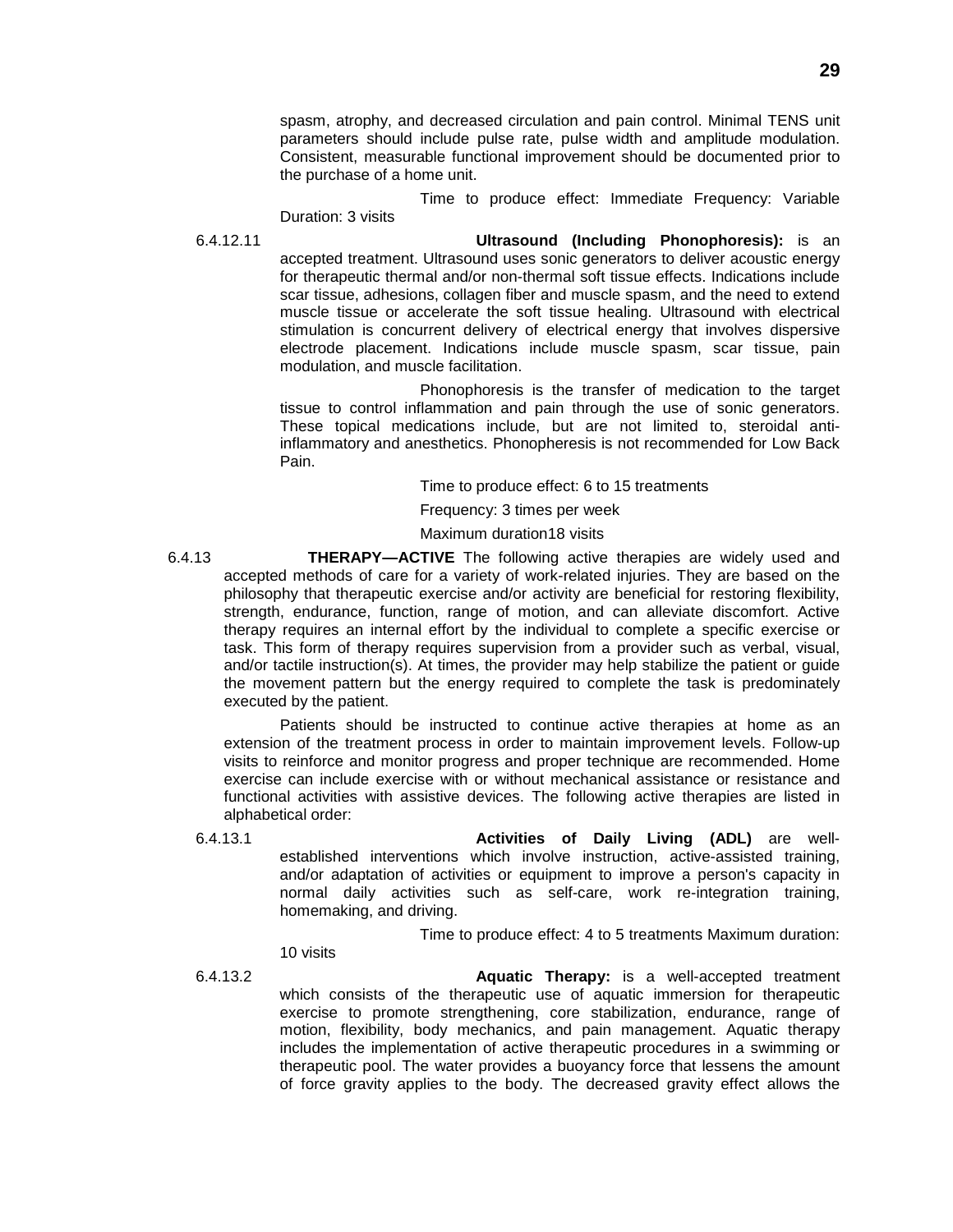patient to have a mechanical advantage and more likely have a successful trial of therapeutic exercise. The therapy may be indicated for individuals who:

Cannot tolerate active land-based or full-weight bearing therapeutic procedures require increased support in the presence of proprioceptive deficit;

Are at risk of compression fracture due to decreased bone density; have symptoms that are exacerbated in a dry environment;

Would have a higher probability of meeting active therapeutic goals than in a land-based environment.

The pool should be large enough to allow full extremity range of motion and fully erect posture. Aquatic vests, belts and other devices can be used to provide stability, balance, buoyancy, and resistance.

Time to produce effect: 4 to 5 treatments Frequency: 3 to 5 times per week Maximum duration: 16 visits

A self-directed program is recommended after the supervised aquatics program has been established, or, alternatively a transition to a land-based environment exercise program.

6.4.13.3 Functional Activities: are well-established interventions which involve the use of therapeutic activity to enhance mobility, body mechanics, employability, coordination, balance, and sensory motor integration.

Time to produce effect: 4 to 5 treatments

Frequency: 3 to 5 times per week

Maximum duration: 26 visits

Total number of visit 97110 and 97530 should not exceed 40 visits without pre-auhorization.

6.4.13.4 Functional Electrical Stimulation: is an accepted treatment in which the application of electrical current to elicit involuntary or assisted contractions of atrophied and/or impaired muscles. It may be indicated for impaired muscle function to radiculopathy. (Foot drop)

Time to produce effect: 2 to 6 treatments

Frequency: 3 times per week

Maximum duration: 14 visits inclusive of electrical stimulation codes. If beneficial, provide with home unit.

6.4.13.5 Neuromuscular Re-education: is a generally accepted treatment. It is the skilled application of exercise with manual, mechanical, or electrical facilitation to enhance strength; movement patterns; neuromuscular response; proprioception, kinesthetic sense, coordination; education of movement, balance, and posture. Indications include the need to promote neuromuscular responses through carefully timed proprioceptive stimuli, to elicit and improve motor activity in patterns similar to normal neurologically developed sequences, and improve neuromotor response with independent control.

Time to produce effect: 2 to 6 treatments

Frequency: 3-5 times per week

Maximum duration: 24 visits

**30**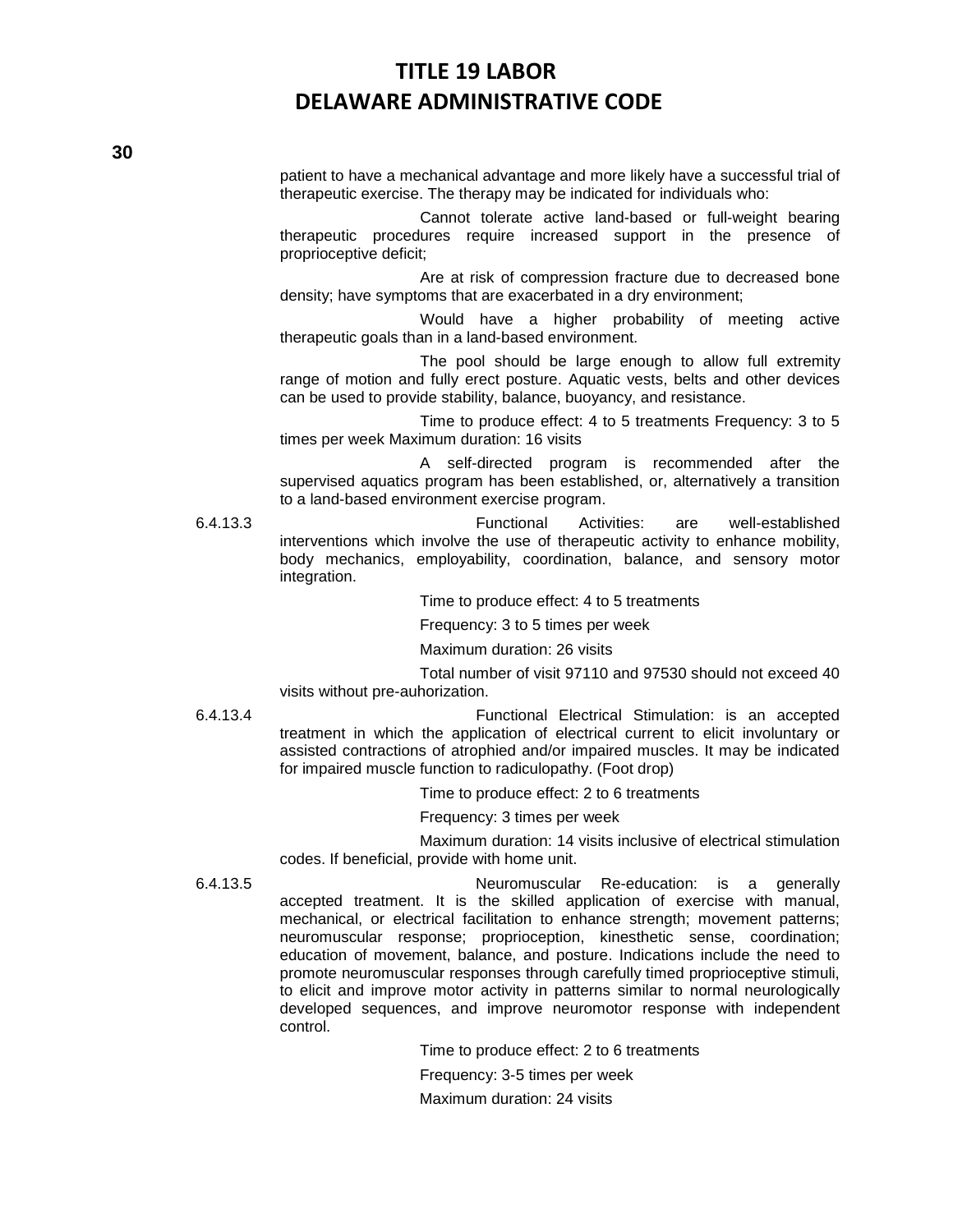- 6.4.13.6 Therapeutic Exercise: is a generally well-accepted treatment. Therapeutic exercise, with or without mechanical assistance or resistance, may include isoinertial, isotonic, isometric and isokinetic types of exercises. Indications include the need for cardiovascular fitness, reduced edema, improved muscle strength, improved connective tissue strength and integrity, increased bone density, promotion of circulation to enhance soft tissue healing, improvement of muscle recruitment, improved proprioception, and coordination, increased range of motion. Therapeutic exercises are used to promote normal movement patterns, and can also include complementary/alternative exercise movement therapy (with oversight of a physician or appropriate healthcare professional).
- 6.4.13.7 Spinal Stabilization: is a generally well-accepted treatment. The goal of this therapeutic program is to strengthen the spine in its neural and anatomic position. The stabilization is dynamic which allows whole body movements while maintaining a stabilized spine. It is the ability to move and function normally through postures and activities without creating undue vertebral stress

Time to produce effect: 2 to 6 treatments

Frequency: 3 to 5 times per week

Maximum duration: 26 visits

Total number of visits of 97110 & 97530 may not exceed 40

visits without pre-authorization.

### **7.0 Therapeutic Procedures - Operative**

When considering operative intervention in chronic pain management, the treating physician must carefully consider the inherent risk and benefit of the procedure. All operative intervention should be based on a positive correlation with clinical findings, the clinical course, and diagnostic tests. A comprehensive assessment of these factors should have led to a specific diagnosis with positive identification of the pathologic condition. Surgical procedures are seldom meant to be curative and would be employed in conjunction with other treatment modalities for maximum functional benefit. Functional benefit should be objectively measured and includes the following:

- Return-to-work or maintaining work status.
- Fewer restrictions at work or performing activities of daily living.
- Decrease in usage of medications.
- Measurable functional gains, such as increased range of motion or documented increase in strength.
- Education of the patient should include the proposed goals of the surgery, expected gains, risks or complications, and alternative treatment.

### 7.1 **NEUROSTIMULATION**

7.1.1 Description — Neurostimulation is the delivery of low-voltage electrical stimulation to the spinal cord or peripheral nerves to inhibit or block the sensation of pain. This is a generally accepted procedure that has limited use. May be most effective in patients with chronic, intractable limb pain who have not achieved relief with oral medications, rehabilitation therapy, or therapeutic nerve blocks, and in whom the pain has persisted for longer than 6 months.

Particular technical expertise is required to perform this procedure and is available in some neurosurgical, rehabilitation, and anesthesiology training programs and fellowships. Physicians performing this procedure must be experienced in neurostimulation implantation and participate in ongoing injection training workshops, such as those sponsored by the Internal Society for Injection Studies or as sponsored by implant manufacturers.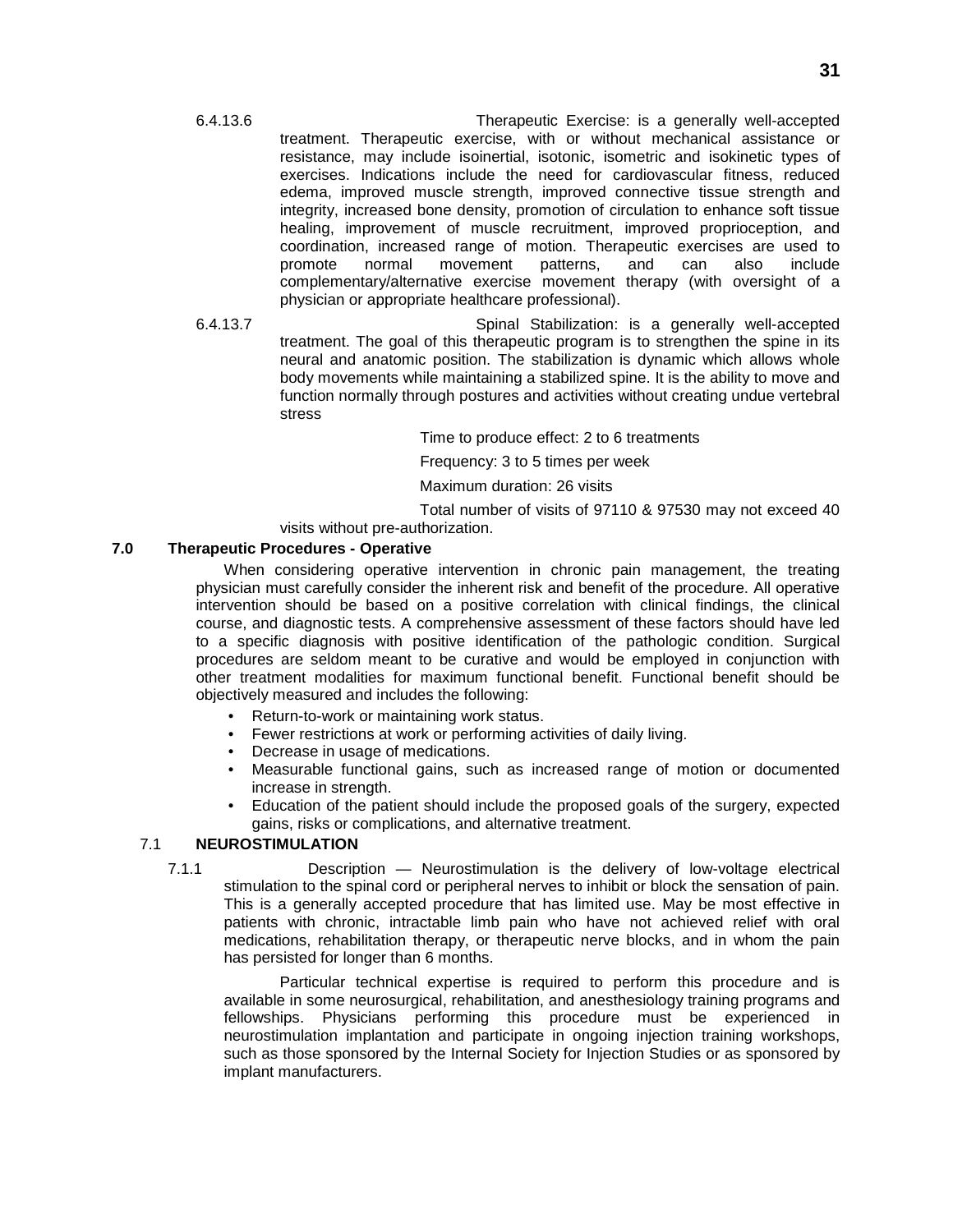### **32**

- 7.1.2 Indications Failure of conservative therapy including active and/or passive therapy, medication management, or therapeutic injections. Habituation to narcotic analgesics in the absence of a history of addictive behavior does not preclude the use of neurostimulation. Only patients who meet the following criteria should be considered candidates for neurostimulation:
	- 7.1.2.1 A diagnosis of a specific physical condition known to be chronically painful has been made on the basis of objective findings; and
	- 7.1.2.2 All reasonable non-surgical treatment has been exhausted; and
	- 7.1.2.3 Pre-surgical psychiatric or psychological evaluation has been performed and has demonstrated motivation and long-term commitment without issues of secondary gain; and
	- 7.1.2.4 There is no evidence of addictive behavior. (Tolerance and dependence to narcotic analgesics are not addictive behaviors and do not preclude implantation.); and
	- 7.1.2.5 The topography of pain and its underlying pathophysiology are amenable to stimulation coverage; and
	- 7.1.2.6 A successful neurostimulation screening test of 2-3 days. A screening test is considered successful if the patient (a) experiences a 50% decrease in pain, which may be confirmed by visual analogue scale (VAS.
	- 7.1.2.7 For spinal cord stimulation, a temporary lead is implanted and attached to an external source to validate therapy effectiveness.
- 7.1.3 Operative Treatment Implantation of stimulating leads connected by extensions to either an implanted neurostimulator or an implanted receiver powered by an external transmitter. The procedure may be performed either as an open or a percutaneous procedure, depending on the presence of epidural fibrosis and the anatomical placement required for optimal efficacy.
- 7.1.4 Post-Operative Considerations MRI is contraindicated after placement of neurostimulators.
- 7.1.5 A mandatory second opinion is required to confirm the rationale for the procedure for non malignant pain.

### 7.2 **INTRATHECAL DRUG DELIVERY**

- 7.2.1 Description This mode of therapy delivers small doses of medications directly into the cerebrospinal fluid. Clinical studies are conflicting regarding long-term, effective pain relief in patients with non-malignant pain. As with other routes of drug administration, escalation of dose may be required. Typically, pump refills are needed every 2-3 months.
- 7.2.2 General Indications It may be considered only in rare cases where all other commonly used methods to control pain have failed and must be based on the recommendation of at least one physician experienced in chronic pain management in consultation with the primary treating physician. Patients should only be selected for intrathecal drug delivery if they have opioid-responsive pain but cannot tolerate the effects of systemic administration. The patient must have good to excellent pain relief with a test dose prior to pump implantation. The patient must be motivated for the procedure, and must understand the potential for complications and requirements of treatment maintenance.
- 7.2.3 Surgical Indications Failure of conservative therapy including active and/or passive therapy, medication management, or therapeutic injections. Only patients who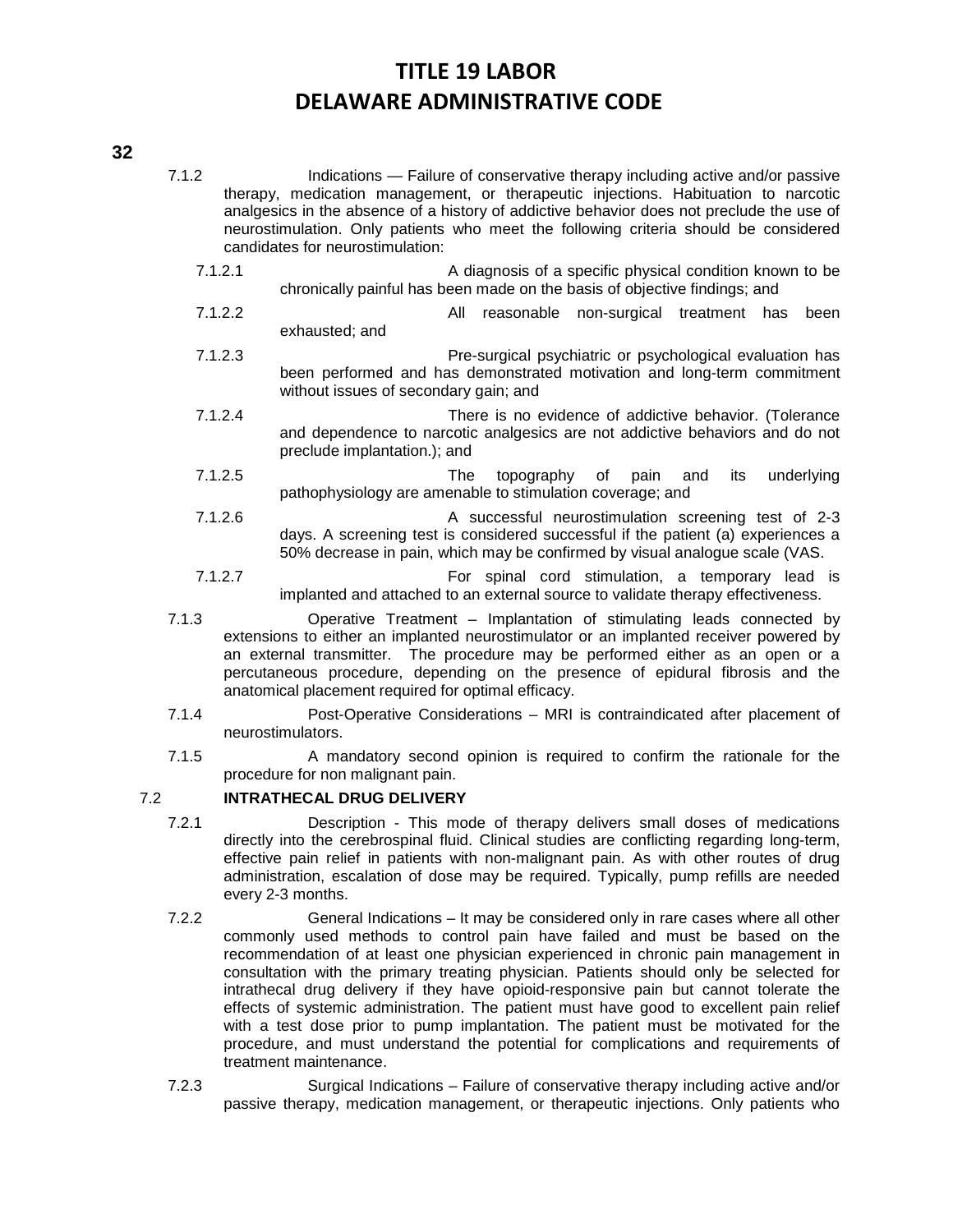meet the following criteria should be considered candidates for intraspinal analgesic infusions:

- 7.2.3.1 A diagnosis of a specific physical condition known to be chronically painful has been made on the basis of objective findings; and
- 7.2.3.2 All reasonable non-surgical treatment has been exhausted; and
- 7.2.3.3 Pre-surgical psychiatric or psychological evaluation has been performed and has demonstrated motivation and long-term commitment without issues of secondary gain;
- 7.2.3.4 There is no evidence of addictive behavior. (Tolerance and dependence to narcotic analgesics are not addictive behaviors and do not preclude implantation.); and
- 7.2.3.5 A successful trial. A screening test is considered successful if the patient (a) experiences a 50% decrease in pain, which may be confirmed by VAS.
- 7.2.3.6 A mandatory second opinion is required to confirm the rationale for the procedure in non malignant pain.

### 7.3 **FACET RHIZOTOMY**

- 7.3.1 Description A procedure designed to denervate the facet joint by ablating the periarticular facet nerve branches. There is good evidence to support this procedure for the cervical spine and some evidence in lumbar spine.
- 7.3.2 Indications Pain of facet origin, unresponsive to active and/or passive therapy. All patients must have a successful response to diagnostic medial nerve branch blocks. A successful response is considered to be a 50% or greater relief of pain for the length of time appropriate to the local anesthetic.
- 7.3.3 Operative Treatment Percutaneous radio-frequency rhizotomy is the procedure of choice over alcohol, phenol, or cryoablation. Position of the probe using fluoroscopic guidance is required.

### **8.0 Maintenance Management**

Successful management of chronic pain conditions results in fewer relapses requiring intense medical care. Failure to address long-term management as part of the overall treatment program may lead to higher costs and greater dependence on the health care system.

Maintenance care in CRPS and CPD requires a close working relationship between the carrier, the providers, and the patient. Providers and patients have an obligation to design a cost-effective, medically appropriate program that is predictable and allows the carrier to set aside appropriate reserves. Carriers and adjusters have an obligation to assure that medical providers can design medically appropriate programs. A designated primary physician for maintenance team management is recommended.

Maintenance care will be based on principles of patient self-management. When developing a maintenance plan of care, the patient, physician and insurer should attempt to meet the following goals:

8.1 Maximal independence will be achieved through the use of home exercise programs or exercise programs requiring special facilities (e.g., pool, health club) and educational programs; b. modalities will emphasize self-management and self-applied treatment;

- 8.2 Management of pain or injury exacerbations will emphasize initiation of active therapy techniques and may require anesthetic injection blocks.
- 8.3 Dependence on treatment provided by practitioners other than the authorized treating physician will be minimized;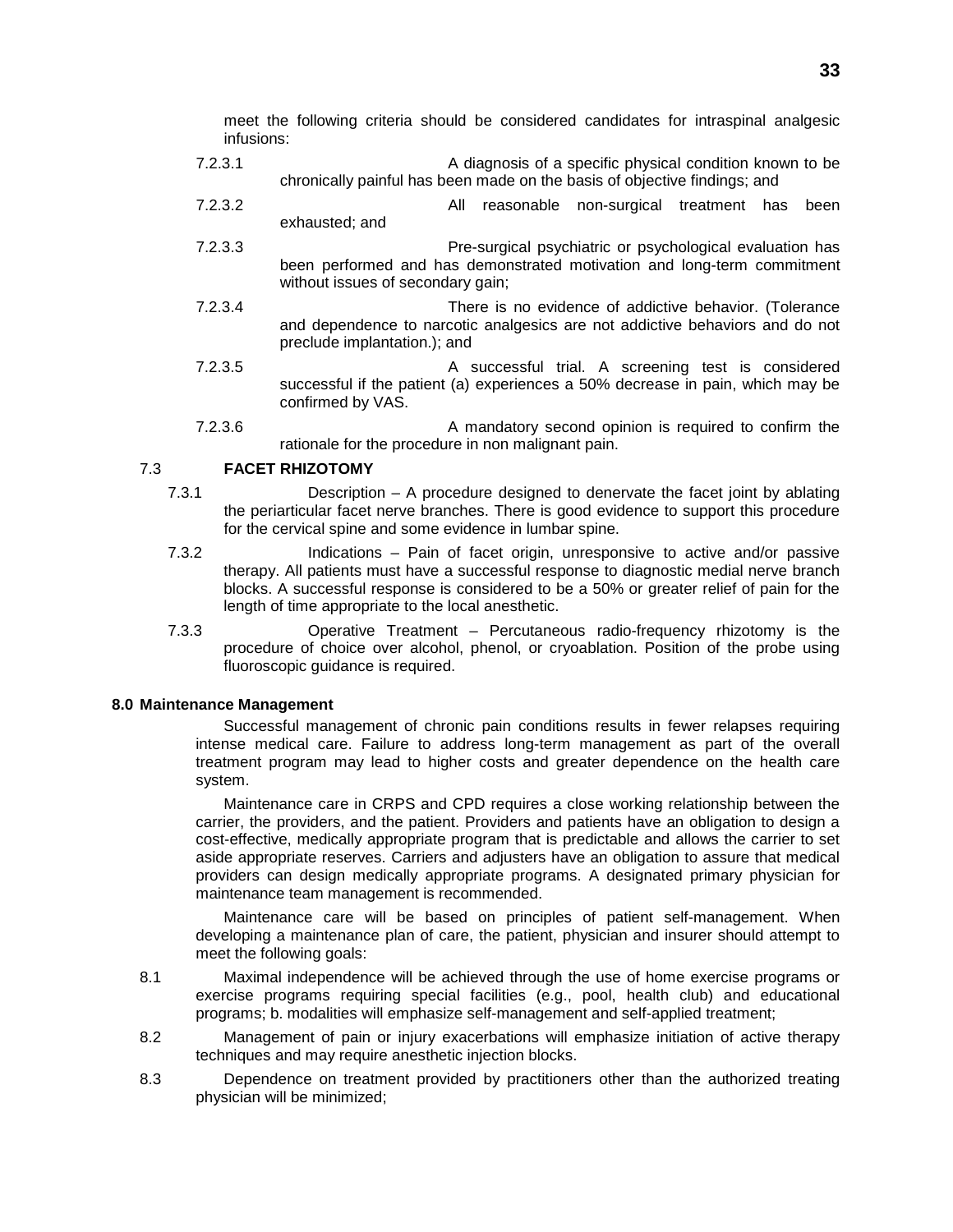### **34**

- 8.4 Periodic reassessment of the patient's condition will occur as appropriate.
- 8.5 Patients will understand that failure to comply with the elements of the self-management program or therapeutic plan of care may affect consideration of other interventions.

The following are Specific Maintenance Interventions and Parameters:

- 8.5.1 **HOME EXERCISE PROGRAMS AND EXERCISE EQUIPMENT** Most patients have the ability to participate in a home exercise program after completion of a supervised exercise rehabilitation program. Programs should incorporate an exercise prescription including the continuation of an age-adjusted and diagnosis-specific program for aerobic conditioning, flexibility, stabilization, and strength. Some patients may benefit from the purchase or rental of equipment to maintain a home exercise program. Determination for the need of home equipment should be based on medical necessity, compliance with an independent exercise program, and reasonable cost. Before the purchase or long-term rental of equipment, the patient should be able to demonstrate the proper use and effectiveness of the equipment. Effectiveness of equipment should be evaluated on its ability to improve or maintain functional areas related to activities of daily living or work activity. Occasionally, compliance evaluations may be made through a 4 week membership at a facility offering similar equipment. Home exercise programs are most effective when done 3 to 5 times a week.
- 8.5.2 **EXERCISE PROGRAMS REQUIRING SPECIAL FACILITIES** Some patients may have higher compliance with an independent exercise program at a health club versus participation in a home program. All exercise programs completed through a health club facility should focus on the same parameters of an age-adjusted and diagnosis-specific program for aerobic conditioning, flexibility, stabilization, and strength. Selection of health club facilities should be limited to those able to track attendance and utilization, and provide records available for physician and insurer review. Prior to purchasing a membership, a therapist and/or exercise specialist who has treated the patient may visit the facility with the patient to assure proper use of the equipment.

Frequency: 2 to 3 times per week.

Optimal duration: 1 to 3 months.

Maximum maintenance duration: 3 months.

Continuation beyond 3 months should be based on functional benefit and patient compliance.

Health club membership should not extend beyond 3 months if attendance drops below 2 times per week on a regular basis.

8.5.3 **PATIENT EDUCATION MANAGEMENT** Educational classes, sessions, or programs may be necessary to reinforce self-management techniques. This may be performed as formal or informal programs, either group or individual.

Maintenance duration: 2 to 6 educational sessions during one 12-month period.

8.5.4 **PSYCHOLOGICAL MANAGEMENT** An ideal maintenance program will emphasize management options implemented in the following order: (a) individual selfmanagement (pain control, relaxation and stress management, etc.), (b) group counseling, (c) individual counseling, by a psychologist or psychiatrist, and (d) in-patient treatment. Aggravation of the injury may require psychological treatment to restore the patient to baseline.

Maintenance duration: 6 to 10 visits during one 12-month period.

8.5.5 **NON-NARCOTIC MEDICATION MANAGEMENT** In some cases, selfmanagement of pain and injury exacerbations can be handled with medications, such as those listed in the Medication section. Physicians must follow patients who are on any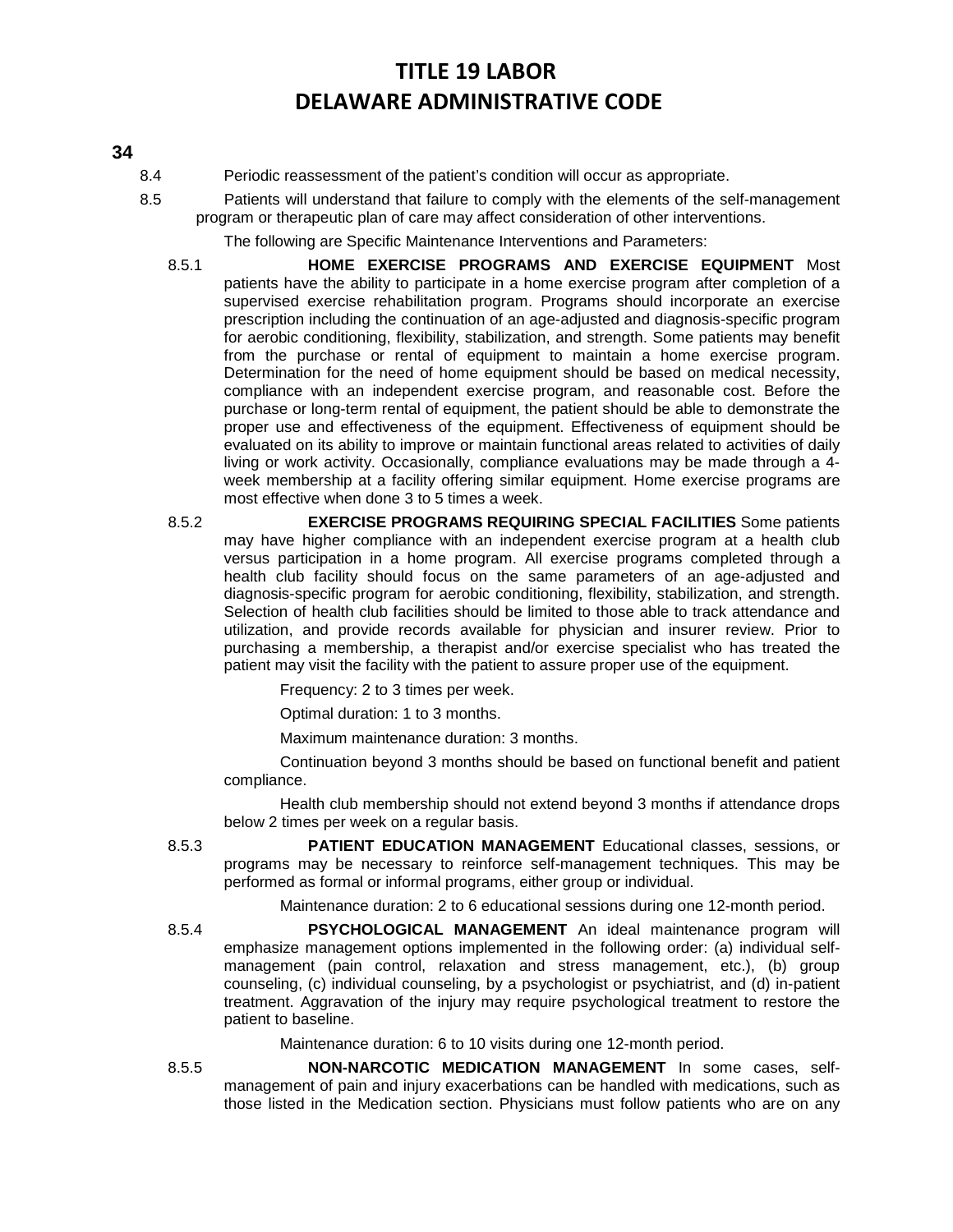chronic medication or prescription regimen for efficacy and side effects. Laboratory or other testing may be appropriate to monitor medication effects on organ function.

Maintenance duration: Usually, four medication reviews within a 12-month period.

Frequency depends on the medications prescribed. Laboratory and other monitoring as appropriate.

- 8.5.6 **NARCOTIC MEDICATION MANAGEMENT** As compared with other pain syndromes, there may be a role for chronic augmentation of the maintenance program with narcotic medications In selected cases, scheduled medications may prove to be the most cost effective means of insuring the highest function and quality of life. A patient should have met the criteria in the opioids section of these guidelines before beginning maintenance narcotics. Laboratory or other testing may be appropriate to monitor medication effects on organ function. The following management is suggested for maintenance narcotics:
	- 8.5.6.1 A narcotic medication regimen should be defined, which may increase or decrease over time. Dosages will need to be adjusted based on side effects of the medication and objective function of the patient. A patient may frequently be maintained on additional non-narcotic medications to control side effects, treat mood disorders, or control neuropathic pain; however, only one long-acting narcotic and one short acting narcotic for rescue use should be prescribed in most cases.
	- 8.5.6.2 All patients on chronic narcotic medication dosages need to sign an appropriate narcotic contract with their physician for prescribing the narcotics.
	- 8.5.6.3 The patient must understand that continuation of the medication is contingent on their cooperation with the maintenance program. Use of non-prescribed drugs may result in tapering of the medication. The clinician may order random drug testing when deemed appropriate to monitor medication compliance.
	- 8.5.6.4 Patients on chronic narcotic medication dosages must receive them through one prescribing physician or physician group.

Maintenance: Up to 12 visits within a 12-month period to review the narcotic plan. Laboratory

and other monitoring as appropriate.

8.5.7 **THERAPY MANAGEMENT** Some treatment may be helpful on a continued basis during maintenance care if the therapy maintains objective function and decreases medication use. Aggravation the injury may require intensive treatment to get the patient back to baseline. In those cases, treatments and time frame parameters listed in the Active and Passive Therapy sections apply.

Active Therapy, Acupuncture, and Manipulation maintenance duration: 10 visits in a 12-month period.

### 8.5.8 **INJECTION THERAPY**

8.5.8.1 Sympathetic Blocks - These injections are considered appropriate if they maintain or increase function. Maintenance blocks are usually combined with and enhanced by the appropriate neuropharmacological medication(s) and other care. It is anticipated that the frequency of the maintenance blocks may increase in the cold winter months or with stress.

> Maintenance duration: Not to exceed 6 to 8 blocks in a 12 month period for a single. Increased frequency may need to be considered for multiple extremity involvement or for acute recurrences of pain and symptoms.